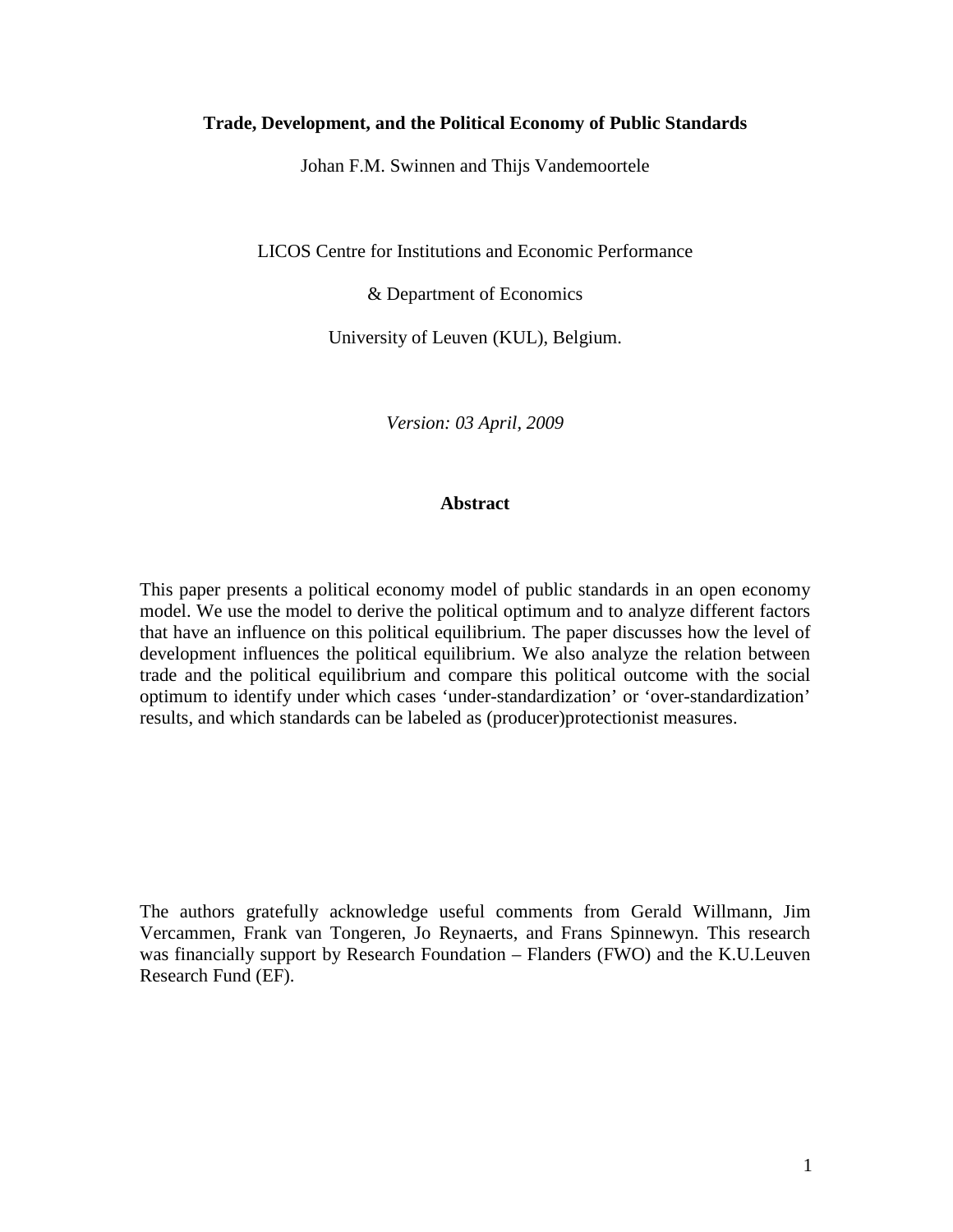#### **Trade, Development, and the Political Economy of Public Standards**

Johan F.M. Swinnen and Thijs Vandemoortele

 *"Under the German [trade] law of 1880 imports of livestock were controlled for 'sanitary reasons'. By 1889 the government had all but closed the borders to imports of live animals. … A law of 1900 prohibited imports of sausages, canned meat and meat with preservatives; imports of pickled and salted meat had to be in pieces of at least 4 kg; imports of meat (other than pickled or salted) had to consist of whole beef carcasses or half pig carcasses, could enter only at certain ports and on certain days, and were subject to high inspection fees. If the quality of imported meat was judged doubtful, it was destroyed, though domestic meat of similar quality could be sold."<sup>1</sup>* Tracy (1989)

> *"Les frontières ne sont, pour ainsi dire, jamais plus ouvertes que quand vous les déclarez fermées"<sup>2</sup>* Van Naemen (1897)

#### **Introduction**

In the last decades, the world market is experiencing a proliferation of standards. A growing number of public standards are being introduced globally, in a broad range and rich variety of areas, including nutrition (e.g. low fat), health (e.g. low lead or pesticide residue), safety (e.g. no small toy parts, equipment safety measures), environment (e.g. organic, no genetically modified organisms, low carbon dioxide emission) and social concerns (e.g. no child labor).

Trade economists have mostly interpreted this growth in the number and form of public standards as a political economy response to the constraints being imposed by

 1 Tracy (1989, p91-92)

 $2$  "The borders are, in a way of speaking, never more open than when you declare them closed." (Chambre des Représentants (Nov.18, 1897), cited in Van Molle, 1989, p. 230). This was Parliamentary Representative Van Naemen's reaction in Belgian parliament to the government's 1897 decision to restrict imports of livestock because of 'the danger of imports of diseases'. From a health point of view, the official closing of the borders had a perverse effect as it induced massive smuggling without any health inspection.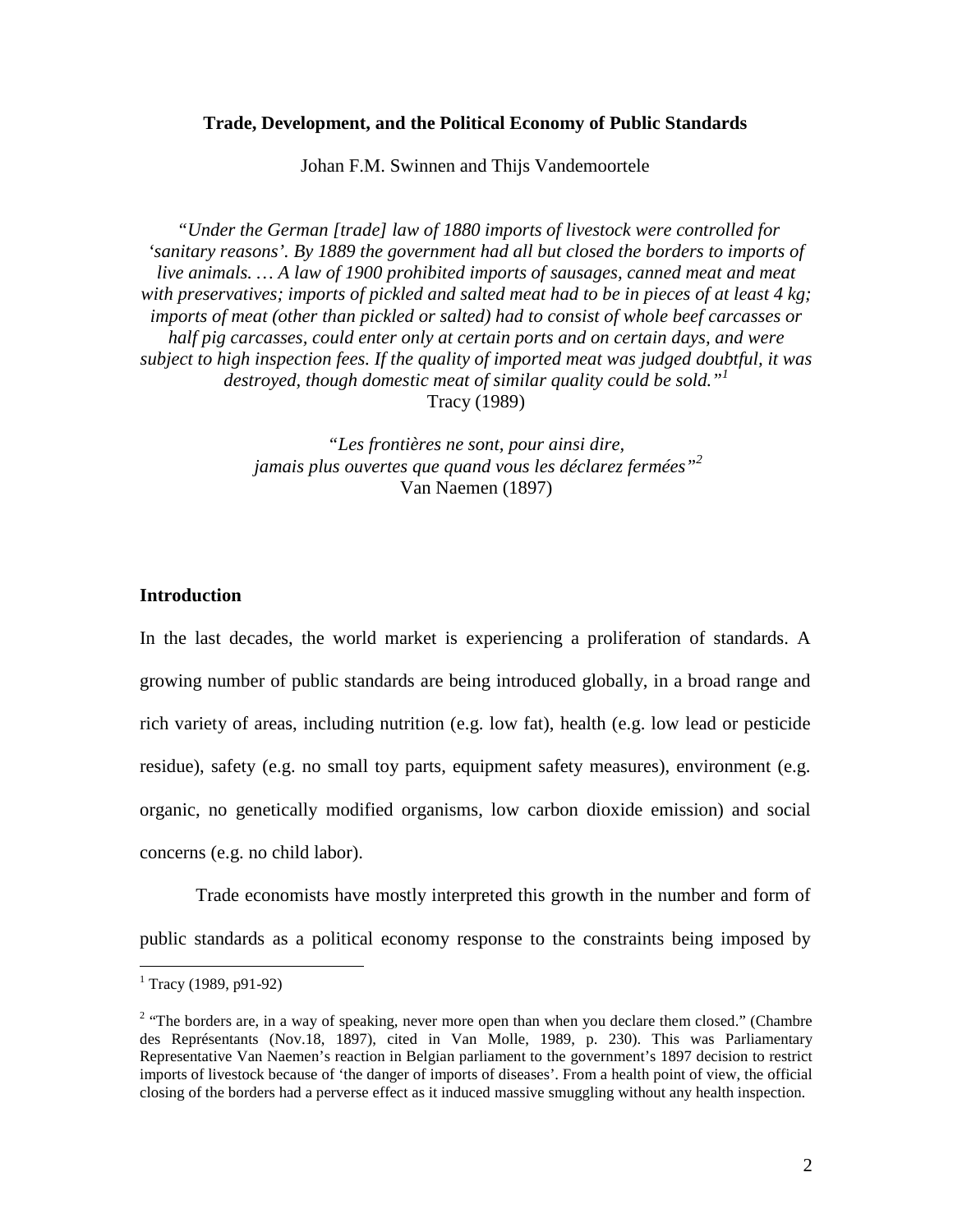international trade agreements on traditional trade restrictions.<sup>3</sup> As the use of tariffs is progressively more limited, new forms of non tariff barriers (NTBs) are increasingly used (e.g. Baldwin 2001; OECD 2001; Sturm 2006). In this interpretation public standards are just a new form of NTBs and protection-in-disguise.<sup>4</sup> For example Fischer and Serra (2000) find that standards are biased against imports and favor domestic producers. Bredahl *et al.* (1987) illustrate this with the USA's implementation of a larger minimum size requirement on vine-ripened tomatoes – mainly imported from Mexico – than on green tomatoes produced in Florida. Anderson *et al.* (2004) argues that governments raise genetically modified (GM) food standards as protection against imports.<sup>5</sup> Fulton and Giannakas (2004) point out that producers will prefer GM labeling when they have low returns on GM food. In their infamous example, Otsuki *et al.* (2001) claim that a new EU standard on aflatoxins reduced health risk by approximately 1.4 deaths per billion a year, while decreasing African exports of cereals, dried fruits and nuts to Europe by 64 percent. Krueger (1996) concludes that, although it is not possible to generalize about labor standards' effects, many economists still argue that international labor standards are protectionist instruments.<sup>6</sup>

 $\overline{a}$ 

 $3$  In this paper we focus on public standards. For a discussion of the relation between public and private standards, see e.g. Henson (2006), McCluskey (2007).

<sup>&</sup>lt;sup>4</sup> For literature related to the effects of standards as barriers to trade, see for example Barrett (1994), Sykes (1995), Thilmany and Barrett (1997), Schleich (1999), Suwa-Eisenmann and Verdier (2000), Barrett and Yang (2001).

<sup>&</sup>lt;sup>5</sup> See also Baltzer (2006) who argues that domestic producers always favor more restrictive GMO standards because of positive border costs.

<sup>&</sup>lt;sup>6</sup> In an earlier contribution, Bockstael (1984) argues that the same holds for domestic quality standards. She argues that these are mainly redistributive instruments and do not enhance welfare – they protect certain producer interests.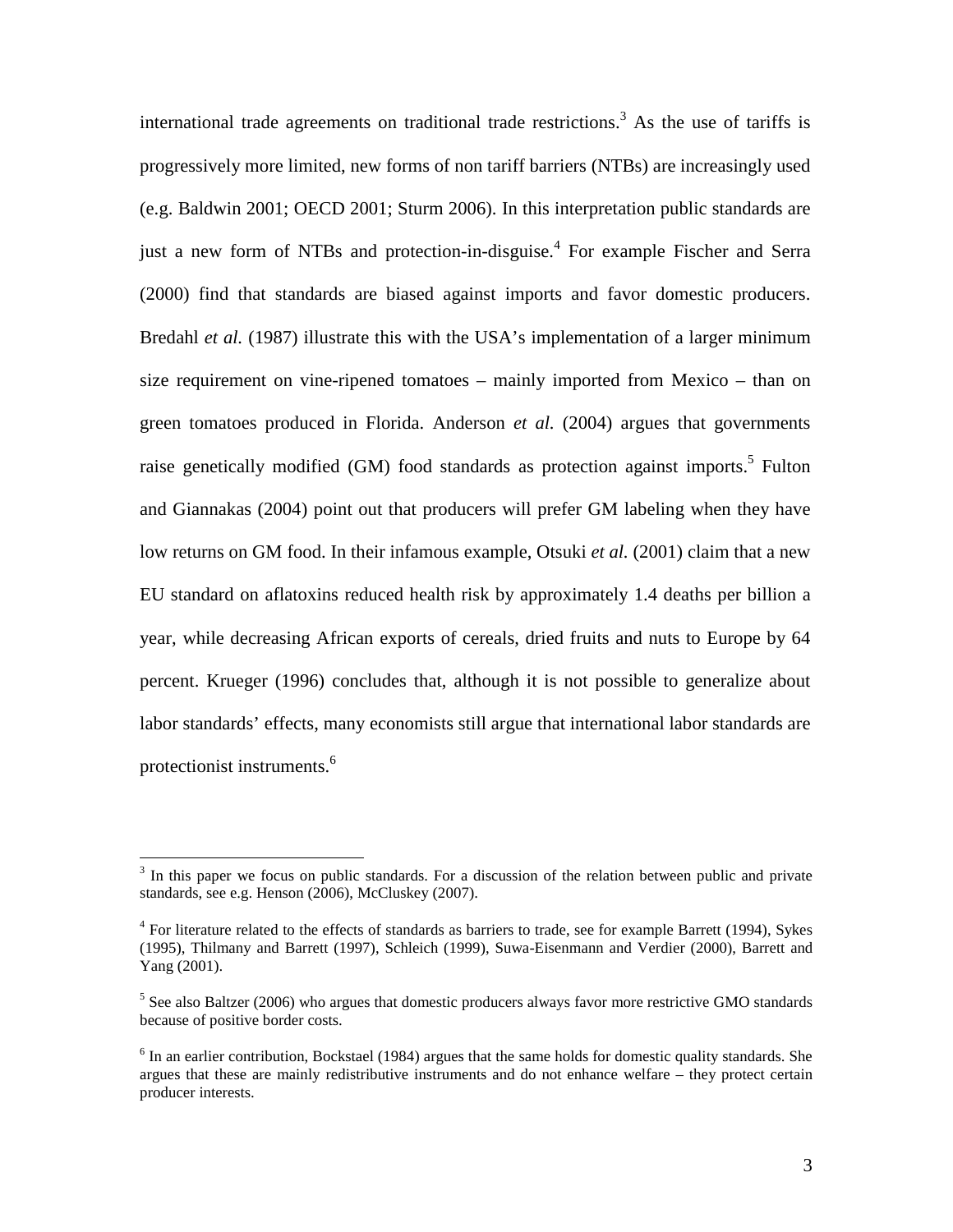However, this trade-protection interpretation of public standards appears to conflict with some basic empirical observations. Many public standards, such as EU GM regulations, are introduced following demands by consumers, not producers. In fact, in many cases producers have opposed their introduction. If public standards would be merely protectionist instruments producers would support their introduction and consumers would oppose them. Tian (2003) demonstrates that an increase in the minimum required 'environmental friendliness' of imported goods is not necessarily protectionist in effect as it may hurt domestic firms and increase imports. In the framework of Marette and Beghin (2007) a standard is anti-protectionist when foreign producers are more efficient than domestic producers at addressing consumption externalities by the standard.

These observations are in line with insights from the literature on the economics of quality standards. For example, Ronnen (1991), Boom (1995) and Valletti (1995) all find positive effects of minimum quality standards on consumers' welfare, but find mixed effects on overall welfare. Leland (1979) shows that, in general, the effect of a minimum quality standard on welfare is ambiguous. In a vertical product differentiation framework Ronnen (1991) shows that minimum quality standards increase welfare under Bertrand competition between firms, while Valletti (2000) finds that welfare decreases but under Cournot competition.

 This paper integrates these different perspectives in an open economy framework and develops a formal political economy model of public standards. Our analysis has three specific objectives, which are addressed in three parts of the paper. The first objective is to develop a political economy model of public standards in which both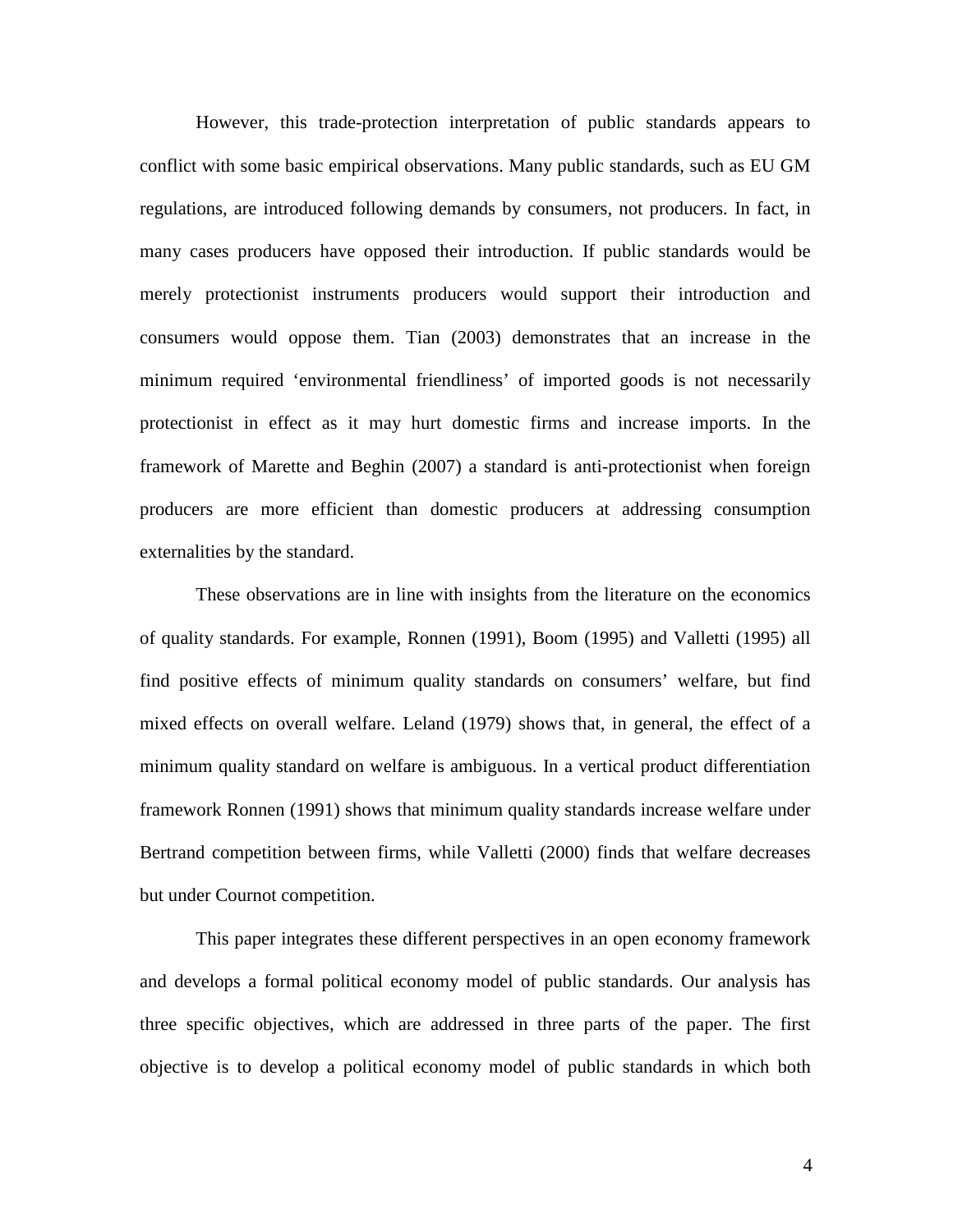producers and consumers are actively and simultaneously lobbying. In our model standards benefit consumers because of the standards' guarantee that the product satisfies certain characteristics preferred by the consumer. Producers' production costs increase with implementation of the public standard. However, we show that either producers or consumers may gain or lose, depending on the resulting market prices in an open economy where importers also have to satisfy the standards. With these potential welfare effects, we derive the political equilibrium and we analyze how the equilibrium is affected by several political and economic characteristics.

 Our second objective is to derive if and why the political equilibrium standard changes with development. Empirically one observes important differences in the use of public standards across countries and there appears a positive correlation between public standards and income. An important question is what causes this correlation. Some have simply argued that rich consumers (countries) desire higher standards (Maertens and Swinnen 2007; Wilson and Abiola 2003). We find that the impact of development on the government's choice of standards is more complex and depends on several factors – including, besides consumer preferences, compliance costs and enforcement problems.

Our third objective is to analyze if or when public standards are protectionist instruments. In this third part of the paper we compare the political equilibrium with the social optimum and we derive under which conditions public standards can be considered 'protectionism'. We show that politically optimal public standards may be either too high ('over-standardization') or too low ('under-standardization') – a situation which is similar to other forms of price and trade policy which governments use to tax or subsidize certain sectors (Krugman 1987; Grossman and Helpman 1994).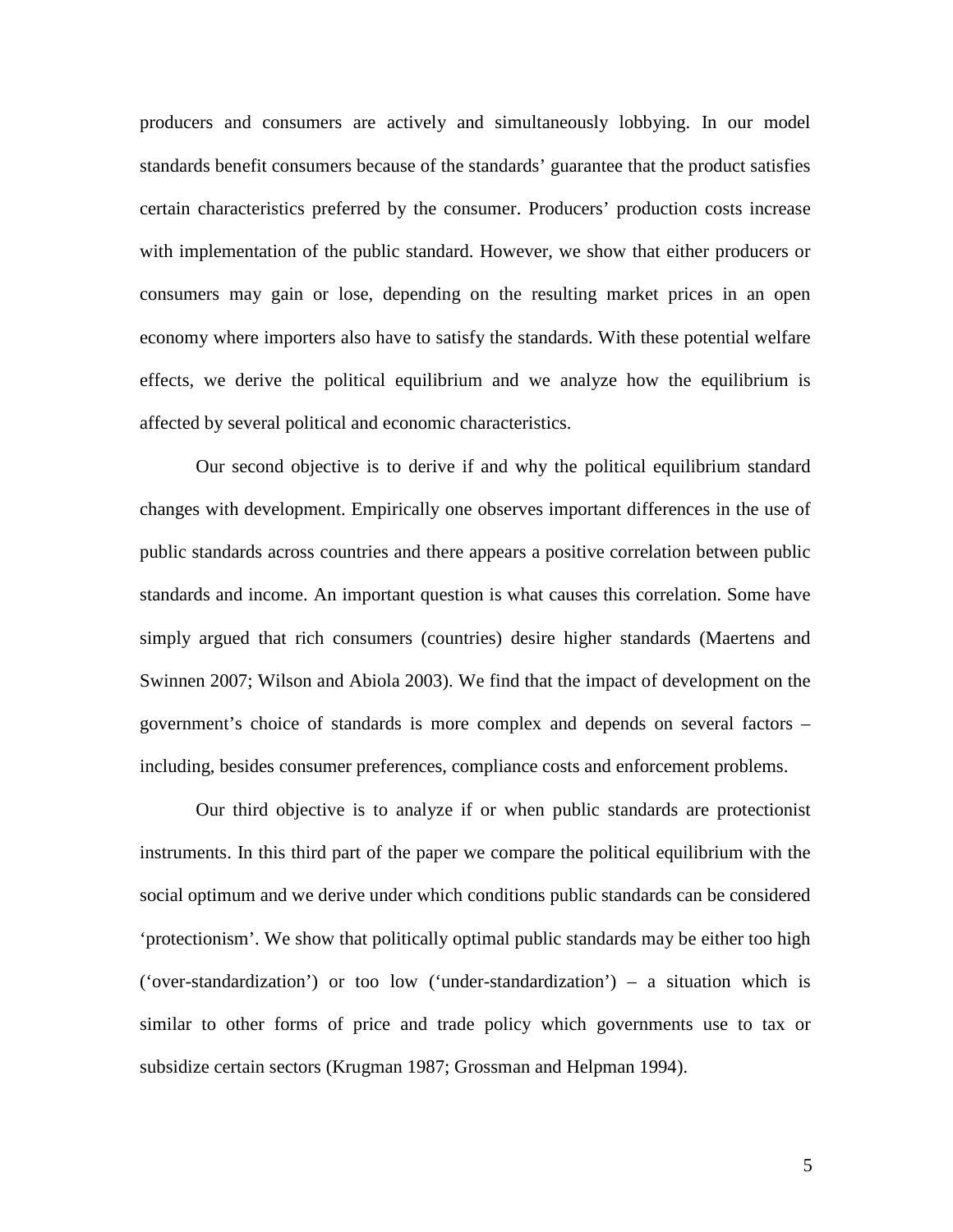#### **The Model**

 $\overline{a}$ 

A key issue is obviously how to model standards. The approaches in the literature differ importantly. Some (such as Bockstael 1984; Ronnen 1991; Valletti 2000) assume that consumers can costlessly observe product characteristics ex ante, while others (such as Leland 1979) assume that consumers are ex ante uncertain about the characteristics of the product. In the latter case standards can improve upon the unregulated market equilibrium by reducing the asymmetric information between consumers and producers. Yet other studies (such as Copeland and Taylor 1995; Fischer and Serra 2000; Anderson *et al*. 2004; Tian 2003; Besley and Ghatak 2007) model the effect of standards as their impact on consumption externalities. This could relate to, for example, minimum standards on catalytic converters in cars or GM foods. Most studies consider that the introduction of standards implies compliance costs for producers (amongst many others Leland 1979; Ronnen 1991; Valletti 2000), and this holds both for domestic producers and those in countries (interested in) exporting to the country that imposes the standard (Henson and Jaffee 2007; Suwa-Eisenmann and Verdier 2002).

Consider therefore an economy where consumers have heterogeneous preferences for a public standard<sup>7</sup> imposed in this sector. A standard which guarantees certain quality/safety features of the product affects utility as it reduces or solves informational asymmetries. Therefore a standard will induce to consume more of the product through an increased willingness to pay, ceteris paribus. For example consumers who perceive health problems with certain (potential) ingredients or production processes may increase consumption if they are guaranteed the absence of these elements. We call this the

 $<sup>7</sup>$  The standards under analysis have a direct effect on the utility of consumers. Hence these standards are</sup> 'quality standards' (see Fischer and Serra 2000) but for simplicity we refer to them as 'standards'.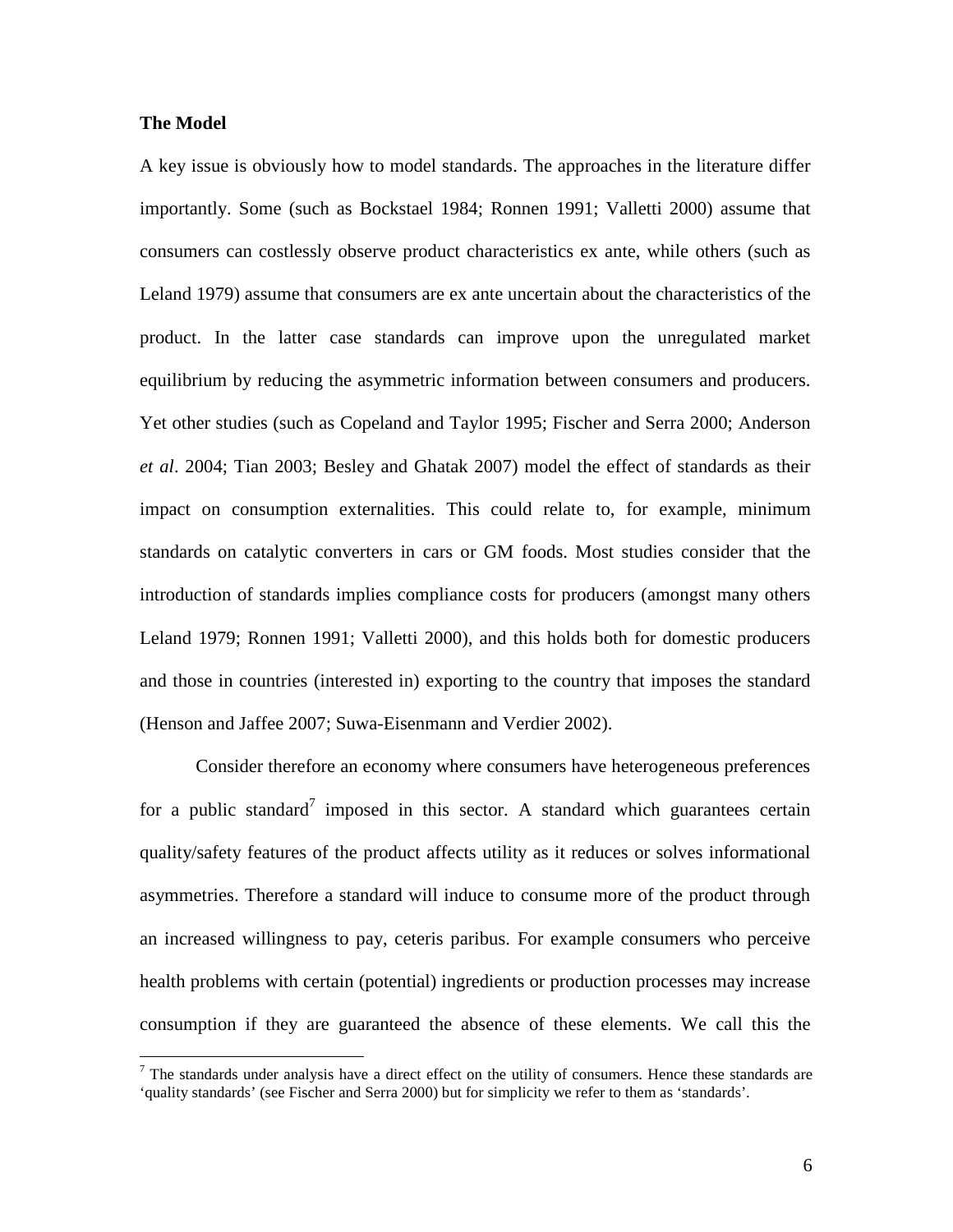'consumption effect'. To model this $<sup>8</sup>$ , assume that individuals consume at most one unit</sup> of the good and their preferences are described by the following utility function (see Tirole 1988):

$$
u_i = \begin{cases} \phi_i(\varepsilon + s) - p & \text{if he buys the good with standard } s \text{ at price } p \\ 0 & \text{if he does not buy} \end{cases}
$$
 (1)

where  $\phi_i$  is the preference parameter. Consumers with higher  $\phi_i$  are more willing to pay for a product with a public standard *s* and the non-standard-related value  $\varepsilon$  of the product<sup>9</sup> . A higher *s* refers to a more stringent standard. φ*<sup>i</sup>* is uniformly distributed over the interval  $[\phi-1, \phi]$  with  $\phi \ge 1$  and  $i \in \{1, ..., N\}$ . Consumers with  $\phi_i < p/(\varepsilon + s)$  will not consume this product which implies that the market will be 'uncovered'. The aggregate demand function $10$  is:

$$
c(p,s) = N(\phi - p/(\varepsilon + s))
$$
 (2)

On the production side, we assume that production is a function of a sectorspecific input factor that is available in inelastic supply. All profits made in the sector accrue to this specific factor. The unit cost function  $g = g(q, s) = k(q, s) + t(s)$  depends

 $\overline{a}$ 

<sup>&</sup>lt;sup>8</sup> Our approach of modelling standards is consistent with the standard approach in the literature on minimum quality standards (see e.g. Ronnen 1991, Jeanneret and Verdier 1996, Valletti 2000).

<sup>&</sup>lt;sup>9</sup> We assume that the non-standard-related value  $\varepsilon$  and the public quality standard *s* can be separated from one another, i.e. that they are additively separable in the consumer utility function, but that consumer preferences for  $\varepsilon$  and  $s$  run parallel with each other.

<sup>&</sup>lt;sup>10</sup> For the reminder of this analysis we assume that  $p/(\varepsilon + s) \le \phi$  holds such that aggregate consumption is always positive. The (exogenous) constant  $\varepsilon$  ensures that consumption is positive when the standard is zero.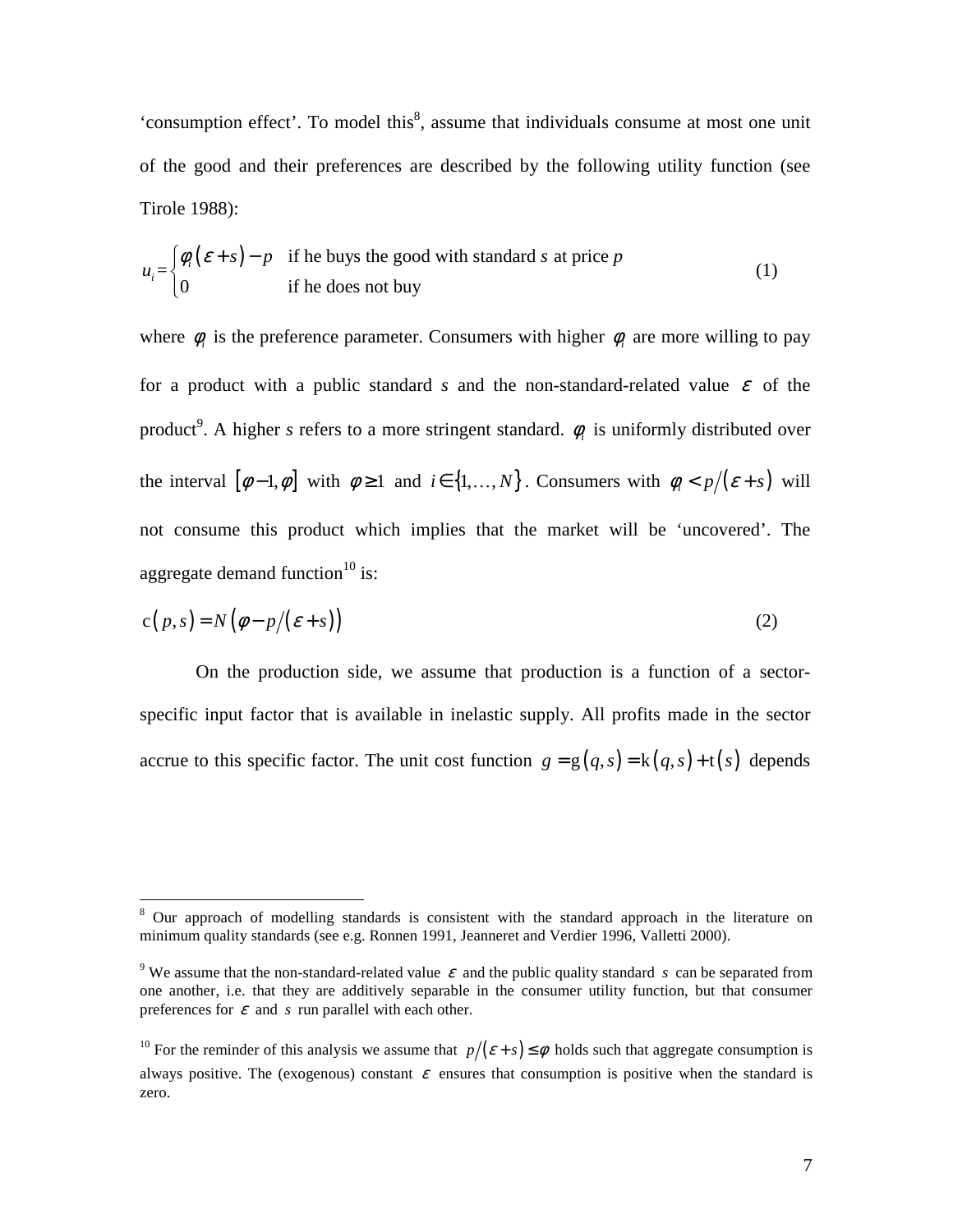on output produced (*q*) and the level of standards in that sector (*s*), and is composed of production costs  $k(q, s)$  and transaction costs  $t(s)$ .<sup>11</sup>

We assume that a standard imposes some production constraints or obligations which increase production and transaction costs. The idea behind this assumption is that all standards can be defined as the prohibition to use a cheaper technology. Examples are the prohibition of an existing technology (e.g. child labor) or of a technology that has not yet been used but that could potentially lower costs (e.g. GM technology). Also traceability standards can be interpreted as a prohibition of cheaper production systems which do not allow tracing the production. Therefore, standards may increase the production costs  $k(q, s)$  because of the obligation to use a more expensive production

technology  $\left(\frac{\partial k}{\partial r}\right) > 0$ *s*  $\left(\partial k\right)$  $\left(\frac{\partial x}{\partial s} > 0\right)$ . Standards may also increase the transaction costs  $t(s)$  because of

control and enforcement costs related to the standard<sup>12</sup>  $\left(\frac{\partial t}{\partial r}\right) > 0$ *s*  $\left(\partial t\right)$  $\left(\frac{\partial}{\partial s} > 0\right)$ . This implies that the

unit costs increase with higher standards  $\left(\frac{\partial g}{\partial s}\right) > 0$ *s*  $\left(\partial g\right)$  $\left(\frac{\partial s}{\partial s} > 0\right)$ for  $s > 0^{13}$ .

 $\overline{a}$ 

The model assumes a small open economy where domestic firms are price takers and domestic prices of imported goods equal world prices. We assume that when the country

 $11$  This approach has two advantages. First it allows to differentiate between different types of costs in our analysis of the relation between development and the political economy of public standards. Second, it allows to distinguish between standards with scale neutral cost effects  $(t(s))$  and standards that reinforce (dis)economies of scale  $(k(q, s))$ .

 $12$  We implicitly assume that control and enforcement costs are born by producers.

 $13$  Modelling the cost of standards with a unit cost function that is increasing in the standard is consistent with e.g. Fischer and Serra (2000) and Tian (2003).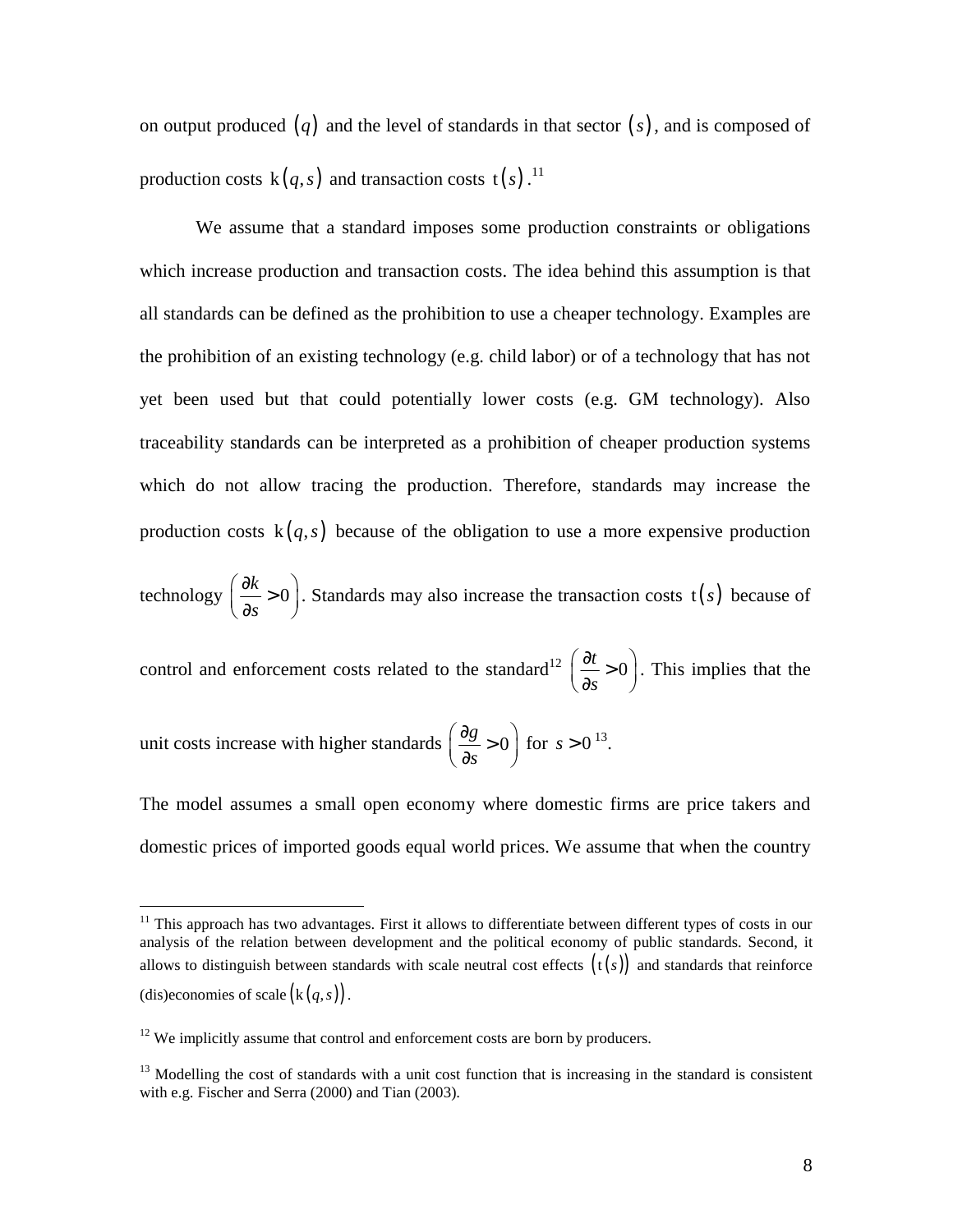imposes a standard, the production costs of the imported goods also rise as the standard is also imposed on imported goods – and is equally enforced. This leads to a price increase, henceforth called the 'marginal price effect' of a standard  $\left(\frac{\partial p}{\partial r}\right) > 0$ *s*  $\left(\partial p\right)$  $\left(\frac{\partial P}{\partial s} > 0\right)$ . More specifically, the unit cost function of foreign  $(f)$  producers is:

$$
g^{f}(q^{f}, s) = k^{f}(q^{f}, s) + t^{f}(s)
$$

where  $k^f(q^f, s)$  are production costs,  $t^f(s)$  transaction costs and  $q^f$  is foreign production. The world price *p* then equals the unit costs of the foreign producers and as a result, we have  $p(s) = g^f(q^f, s)$  and  $\frac{\partial p}{\partial s} = \frac{\partial g^f}{\partial s^f}$ *s s*  $\frac{\partial p}{\partial \theta} = \frac{\partial p}{\partial \theta}$  $\partial s$   $\partial$ .

A key result is that both producers and consumers may either gain or lose from (a change in) the standard. Consider first the producer effects. Producer profits are equal to  $\Pi_p ( s ) = \max_q \{ q \cdot ( p(s) - g(q, s) ) \}$ 

and by the envelope theorem the marginal effect on producer's profits  $\Pi_p(s)$  of a standard is equal to

$$
\frac{\partial \Pi_p}{\partial s} = q \cdot \left( \frac{\partial p}{\partial s} - \frac{\partial g}{\partial s} \right).
$$

Producers' profits decrease with an increase of the standard when the marginal unit cost increase  $\frac{\partial g}{\partial x}$ *s* ∂ ∂ is larger than the marginal price effect  $\frac{\partial p}{\partial x}$ *s* ∂ ∂ . When the marginal unit cost increase is smaller than the marginal price effect, the sector-specific capital owners gain from an increase of the standard.

Aggregate consumer surplus can be written as: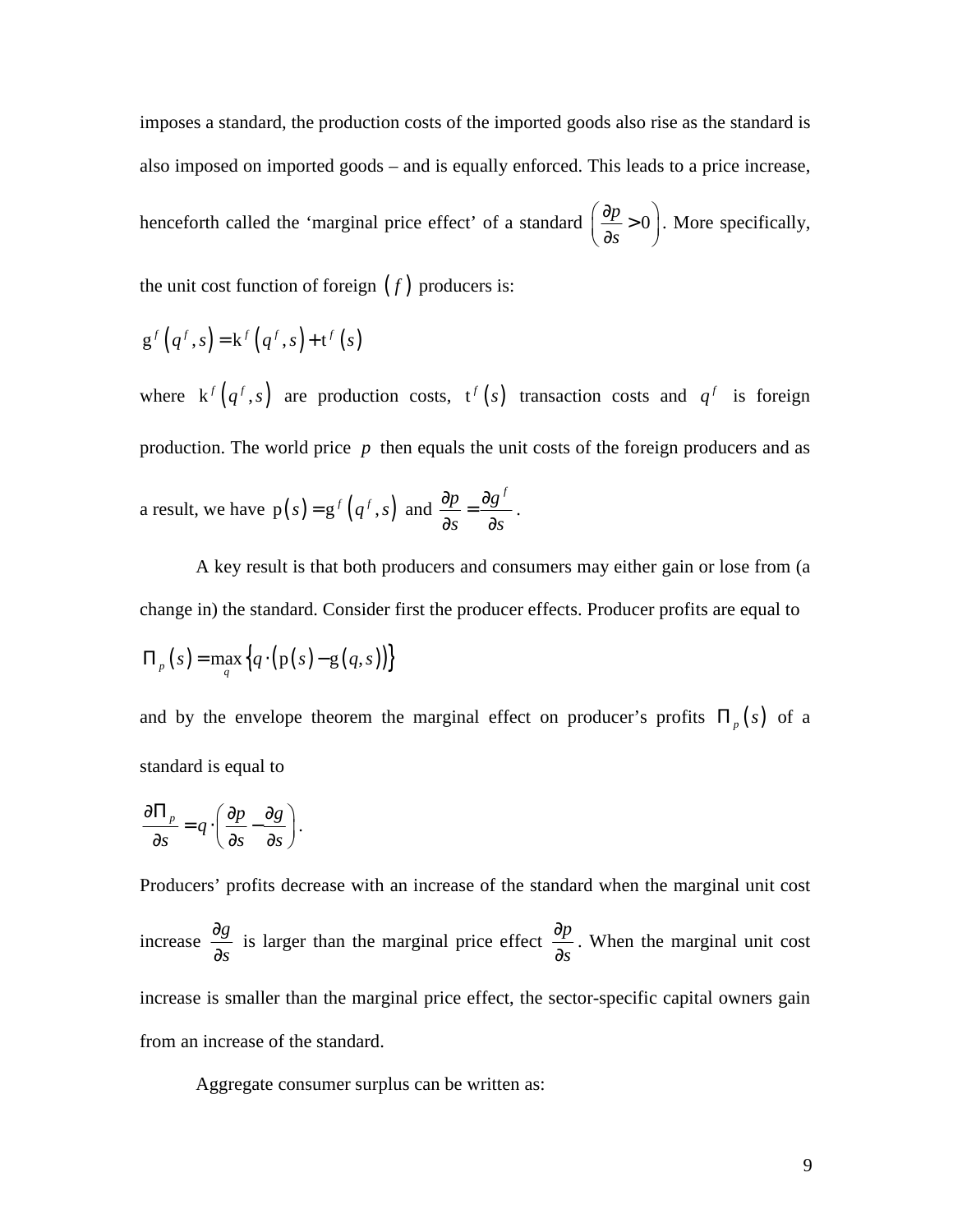$$
\Pi_c(s) = N \int\limits_{p/(\varepsilon+s)}^{\phi} u_i \mathrm{d}\phi_i = N \frac{(\varepsilon+s)}{2} \left( \phi - \frac{p}{(\varepsilon+s)} \right)^2.
$$

The impact of a marginal change in the standard on aggregate consumer surplus equals

$$
\frac{\partial \Pi_c}{\partial s} = \frac{N}{2} \left( \phi^2 - \left( \frac{p}{\varepsilon + s} \right)^2 \right) - \frac{\partial p}{\partial s} c(p, s).
$$

Aggregate consumer surplus increases with the standard if the marginal 'consumption effect' 2 2 2  $N \begin{pmatrix} 1 & p \end{pmatrix}$ *s*  $\left(\phi^2-\left(\frac{p}{\varepsilon+s}\right)^2\right)$  is larger than the marginal increase in cost of consumption  $\frac{p}{c}(p,s)$ *s* ∂ ∂ . Vice versa, if the marginal increase in the cost of consumption outweighs the beneficial marginal consumption effect, aggregate consumer surplus decreases with the

standard.

Finally, we define welfare  $W(s)$  as the sum of the producer profits and the consumer surplus in this sector, i.e. as  $W(s) = \Pi_p(s) + \Pi_c(s)$ . (3)

## *The Political Equilibrium*

Consider a government that maximizes its own objective function which, following the approach of Grossman and Helpman (1994), consists of a weighted sum of contributions from lobbies and social welfare. Similar to Grossman and Helpman (1994), we restrict the set of policies available to politicians and only allow them to implement a public standard. We assume that producers and consumers of this sector are politically organized and that they lobby simultaneously. This assumption differs from Grossman and Helpman (1994), Anderson *et al.* (2004) and Cadot *et al.* (2004). We believe it is not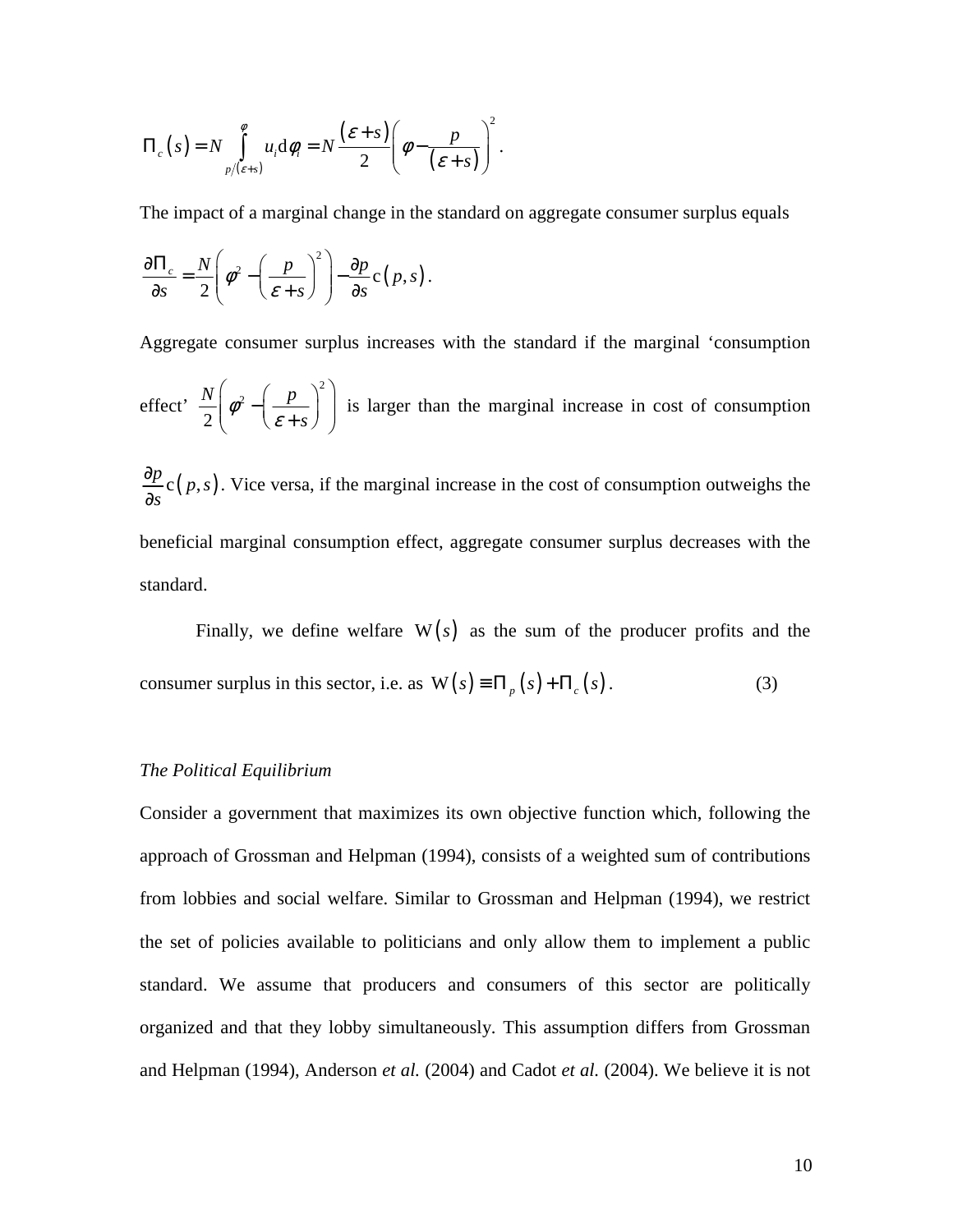realistic to assume that consumers are not organized – or do not effectively lobby – on issues related to product standards. There is substantive evidence that consumers and producers lobby governments on issues of public standards $^{14}$ .

The 'truthful<sup>15</sup>' contribution scheme of the specific-capital owners is equal to the function  $C_p(s) = \max\{0; \prod_p(s) - b_p\}$ , in which the constant  $b_p$  represents the share of profits the producers do not want to invest in lobbying the government. One could also interpret this constant  $b<sub>p</sub>$  as a minimum threshold, a level of profits or surplus below which the producers believe the return from lobbying is less than its cost. Similarly, the 'truthful' contribution scheme of the consumers will be of the form  $C_c$  (*s*) = max {0;  $\Pi_c$  (*s*) -  $b_c$ }, with  $\Pi_c$  (*s*) the aggregate consumer surplus as defined earlier. The constant  $b_c$  can be interpreted in the same way as in the contribution schedule of the specific-capital owners. The government's objective function is a weighted sum of the contributions of producers (weighted by  $\alpha_p$ ), the contributions of consumers (weighted by  $\alpha_c$ ) and the overall social welfare, where  $\alpha_i$  ( $j = p, c$ ) represents the relative lobbying strength:

$$
V(s) = \alpha_p C_p(s) + \alpha_c C_c(s) + W(s)
$$
\n(4)

The government chooses the level of the standard to maximize its objective function (4). Each possible level of this standard corresponds to a certain level of

 $\overline{a}$ 

<sup>&</sup>lt;sup>14</sup> In reality, consumer lobbying does not only occur through consumer organizations but also through political parties representing consumer interests. See also Gulati and Roy (2007) on lobbying of both producers and consumers with respect to environmental standards.

<sup>&</sup>lt;sup>15</sup> The common-agency literature (e.g. Bernheim and Whinston 1986) states that a truthful contribution schedule reflects the true preferences of the interest group. This implies in our political economy model that lobby groups will set their lobbying contributions in accordance with their expected profits and how these are marginally affected by the standard. We refer to the Appendix for a proof of the truthfulness of the contribution schemes in our model.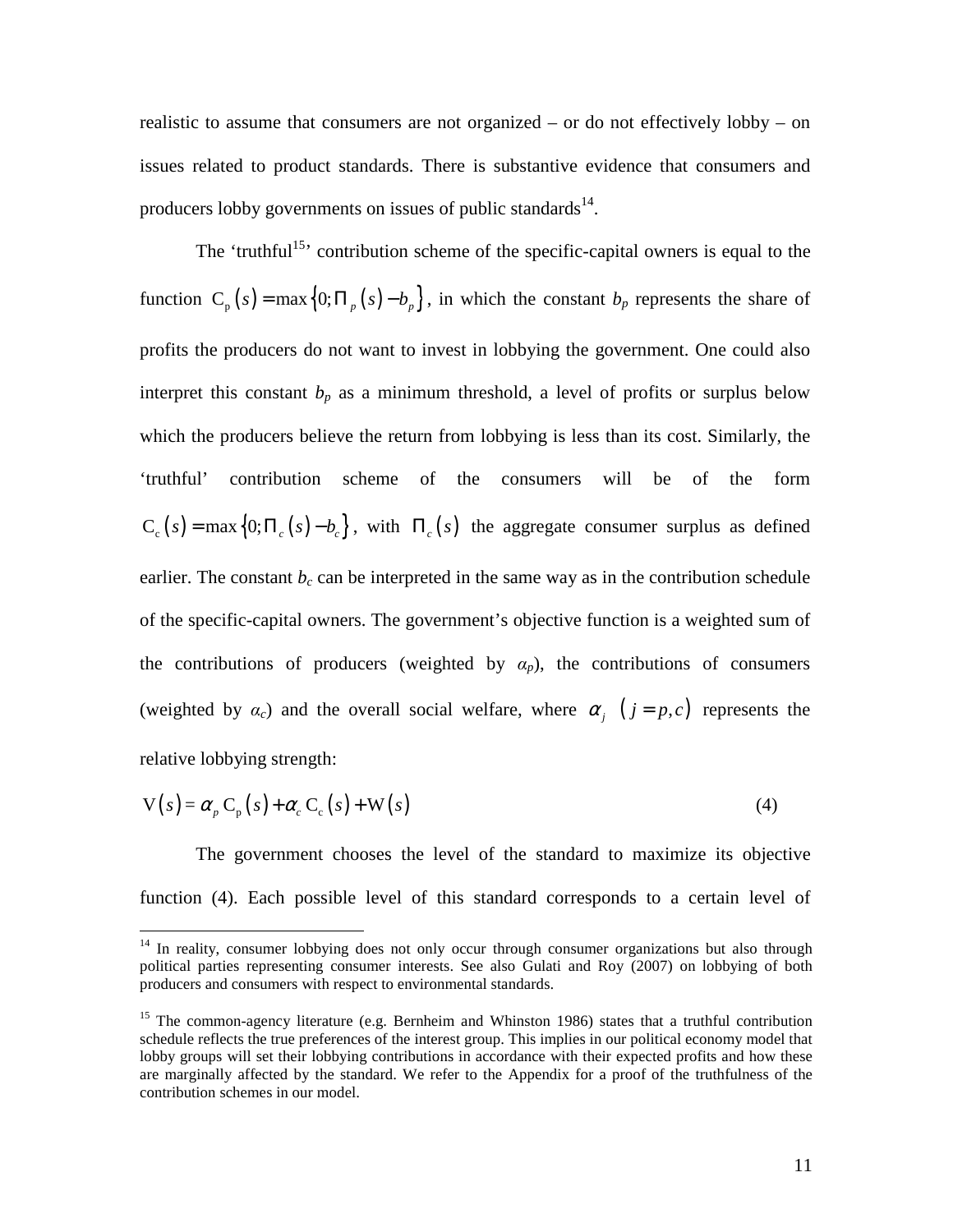producer profits and consumer surplus, and hence also to a certain level of producer and consumer contributions. This is driven by the functional form and the truthfulness of the contribution schemes that show that the government will receive higher contributions from producers (consumers) if the imposed standard creates higher profits (consumer surplus) for producers (consumers). Conversely, the government receives less producer or consumer contributions if the standard decreases respectively profits or consumer surplus. Therefore maximizing these contributions from producers (consumers) by choosing the level of standard is equivalent to maximizing their profits (consumer surplus). The government will thus choose the level of standards such that it maximizes the weighted sum of producer profits, consumer surplus, and social welfare. The politically optimal standard,  $s^*$ , is therefore determined by the following first order condition<sup>16</sup>, subject to  $s^* \geq 0$ :

$$
\left(1+\alpha_{p}\right)\left[q^{*}\left(\frac{\partial p}{\partial s}-\frac{\partial g}{\partial s}\right)\right]+\left(1+\alpha_{c}\right)\left[\frac{N}{2}\left(\phi^{2}-\left(\frac{p^{*}}{\varepsilon+s^{*}}\right)^{2}\right)-c^{*}\frac{\partial p}{\partial s}\right]=0.
$$
\n(5)

 $c^*$  and  $q^*$  denote respectively aggregate consumption and domestic production in the political optimum and  $p^*$  the equilibrium world price.

The first term in equation (5) captures the marginal impact on producers' profits weighted by their lobbying strength  $(1+\alpha_p)$ . As we explained earlier this marginal impact may be positive or negative. The second term represents the weighted marginal

 $\overline{a}$ 

<sup>&</sup>lt;sup>16</sup> We assume that the domestic unit cost function  $g(q, s)$  and the world price p(s) (i.e. the foreign unit cost function) are sufficiently convex in the standard (  $2a$   $\lambda^2$   $\lambda^2$  $\frac{3}{2} > 0$ ,  $\frac{9}{\lambda_0^2} = \frac{9}{\lambda_0^2} > 0$  $g \rightarrow \theta^2 p \theta^2 g^f$  $s^2$   $\partial s^2$   $\partial s$  $\frac{\partial^2 g}{\partial^2} > 0$ ,  $\frac{\partial^2 p}{\partial^2 g} = \frac{\partial^2 g^j}{\partial^2 g} > 0$  $\partial s^2$   $\partial s^2$   $\partial$ , see e.g. Ronnen 1991; Valletti 2000; Fischer and Serra 2000) such that  $V(s)$  is concave in *s* and that first order condition (5) determines a global maximum.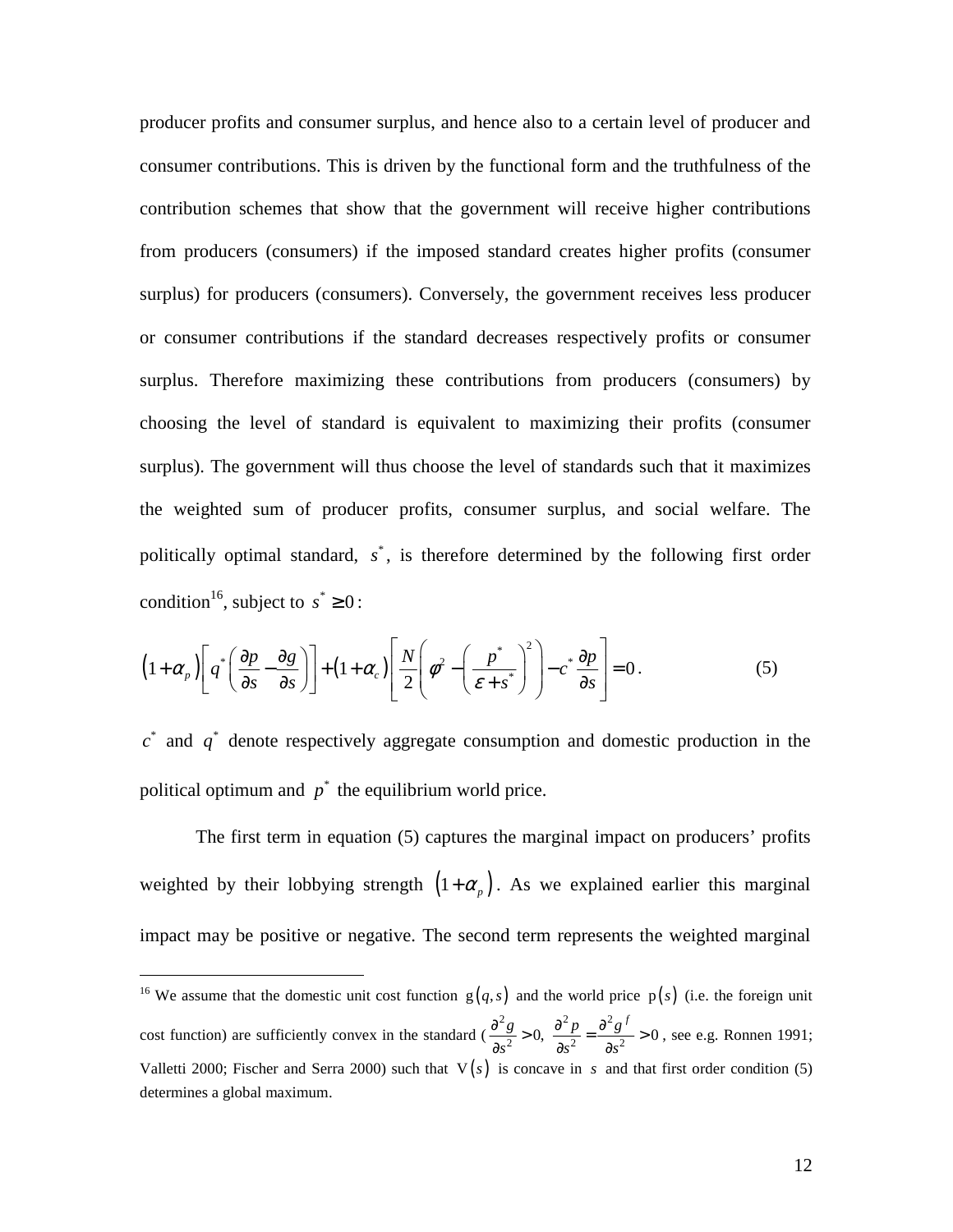impact of a public standard on aggregate consumer surplus which may also be positive or negative.

Optimality condition (5) implicitly defines  $s^*$  as a function of several variables, such as lobbying strength  $(\alpha_j)$ , consumer preferences  $(\phi)$ , and the marginal unit cost increase of domestic and foreign producers. The latter is reflected in the marginal price effect  $\frac{\partial p}{\partial x}$ *s*  $\left(\partial p\right)$  $\left(\frac{\partial p}{\partial s}\right)$ . The impact of the exogenous variables  $(\alpha_j, \phi)$  on the optimal standard can be formally derived through comparative statics. We refer the reader to the Appendix for these formal derivations and restrict ourselves here to the presentation and discussion of the effects.

First, it is obvious from condition (5) that a change in the political weights  $\alpha_i$  $(j = p, c)$ , capturing exogenous differences in the political weight of a lobby group, affects  $s^*$ . When the political weight of a lobby group increases exogenously, it implies that its contributions are more effective in influencing the decisions of the government. However the sign of the effect on  $s^*$  depends on the relative benefits of  $s^*$  for the interest groups. More specifically, an increase in  $\alpha_j$  leads to a higher standard  $s^*$ 

\* 0 *j s* α  $\left(\frac{\partial s^*}{\partial s^*} > 0\right)$  $\left(\partial\alpha_{j}\right)$ , if and only if interest group  $j$  gains from increasing the standard beyond  $s^*$ ,

i.e. if  $\frac{0.1i}{2} > 0$ *s* ∂Π > ∂ at  $s^*$ . In this case the government will set the optimal standard at a higher level if  $\alpha_j$  increases, and vice versa.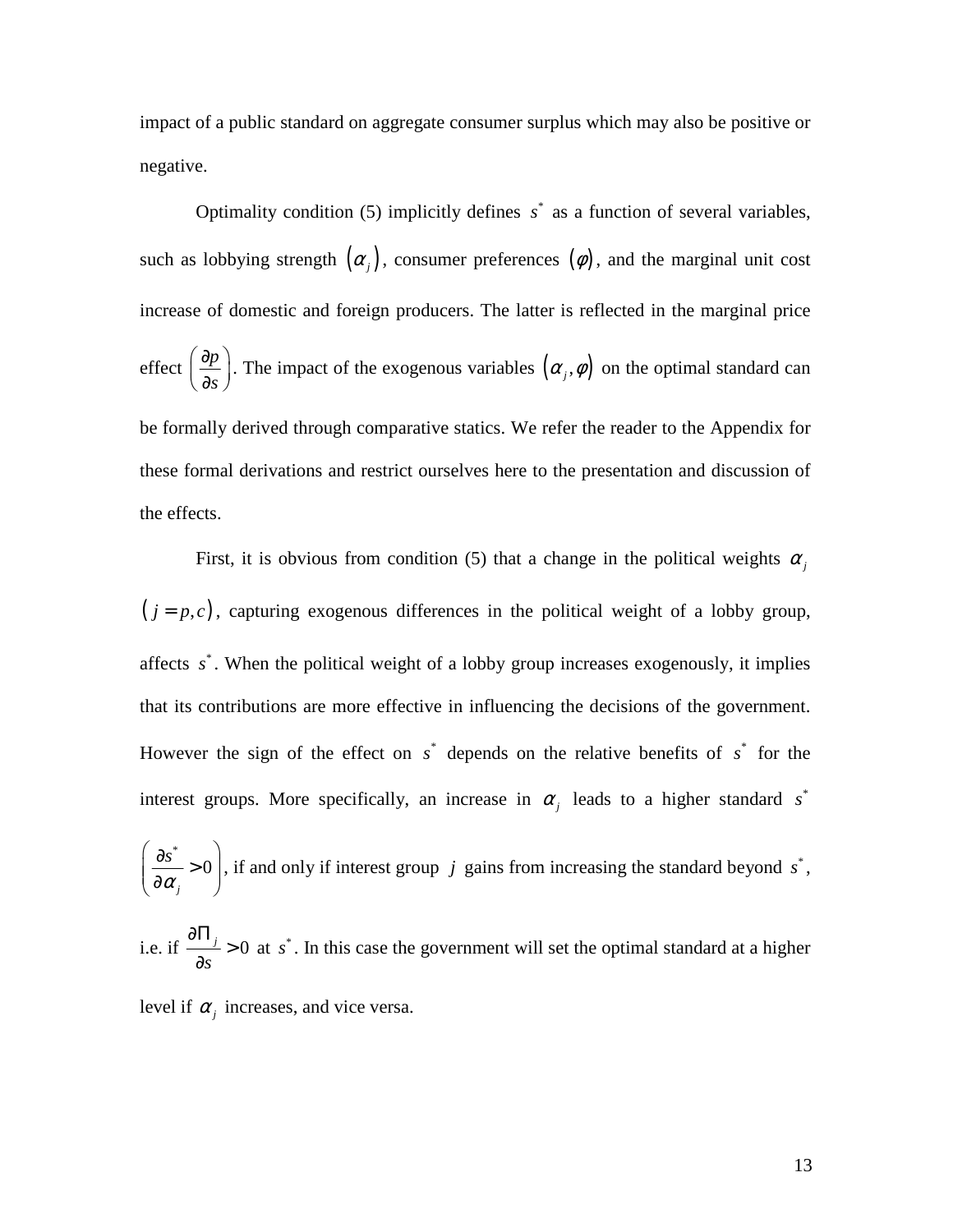Second, an exogenous change in the quality preferences  $\phi$  of consumers<sup>17</sup> will affect the politically optimal standard  $s^*$ . A shift in consumer preferences affects the aggregate demand and consumer surplus. Higher consumer preferences for quality lead to higher consumer surplus and higher contributions in favor of public standards, which

lead to higher public standards i.e. \*  $\frac{s^*}{s} > 0$ φ  $\frac{\partial s^*}{\partial s}$ ∂ , and vice versa.<sup>18</sup>

Third, the marginal cost increase of domestic and foreign producers will affect the politically optimal standards. Higher marginal unit costs for domestic producers  $\left(\frac{\partial g}{\partial x}\right)$ *s*  $\left(\partial g\right)$  $\left(\frac{\partial}{\partial s}\right)$ reduce the benefits of standards for domestic producers, ceteris paribus. This leads to lower standards as producers will reduce their contributions for public standards. The marginal unit cost increase of foreign producers is reflected in the marginal price effect  $g^f$   $\partial p$ *s s*  $\left(\frac{\partial g^f}{\partial x^f} = \frac{\partial p}{\partial x^f}\right)$  $\begin{pmatrix} 9^2 & 9^2 \end{pmatrix}$ of a public standard as the international market price increase will equal the

increase in unit costs of foreign producers to comply with the standard.

 $\overline{a}$ 

Notice that a higher marginal unit cost increase for foreign producers may increase or decrease the politically optimal standard, depending on other factors. On the one hand, the resulting higher marginal price effect reduces consumer benefits and their contributions. On the other hand, it increases profits and contributions of domestic

<sup>&</sup>lt;sup>17</sup> Under our assumptions, a change in  $\phi$  only affects the boundaries of the preference distribution, not the distribution itself. Therefore  $\phi$  is a measure for the average consumer preferences.

<sup>&</sup>lt;sup>18</sup> This is conditional on  $\phi > \frac{\partial p}{\partial s}$  at s<sup>\*</sup>. Violation of this condition would however imply that the individual willingness to pay for a marginal increase of the standard is negative at  $s^*$ , even for the individual with the highest preference for quality  $(\phi_i = \phi)$ . By this condition we abstract from this case where consumption falls to zero.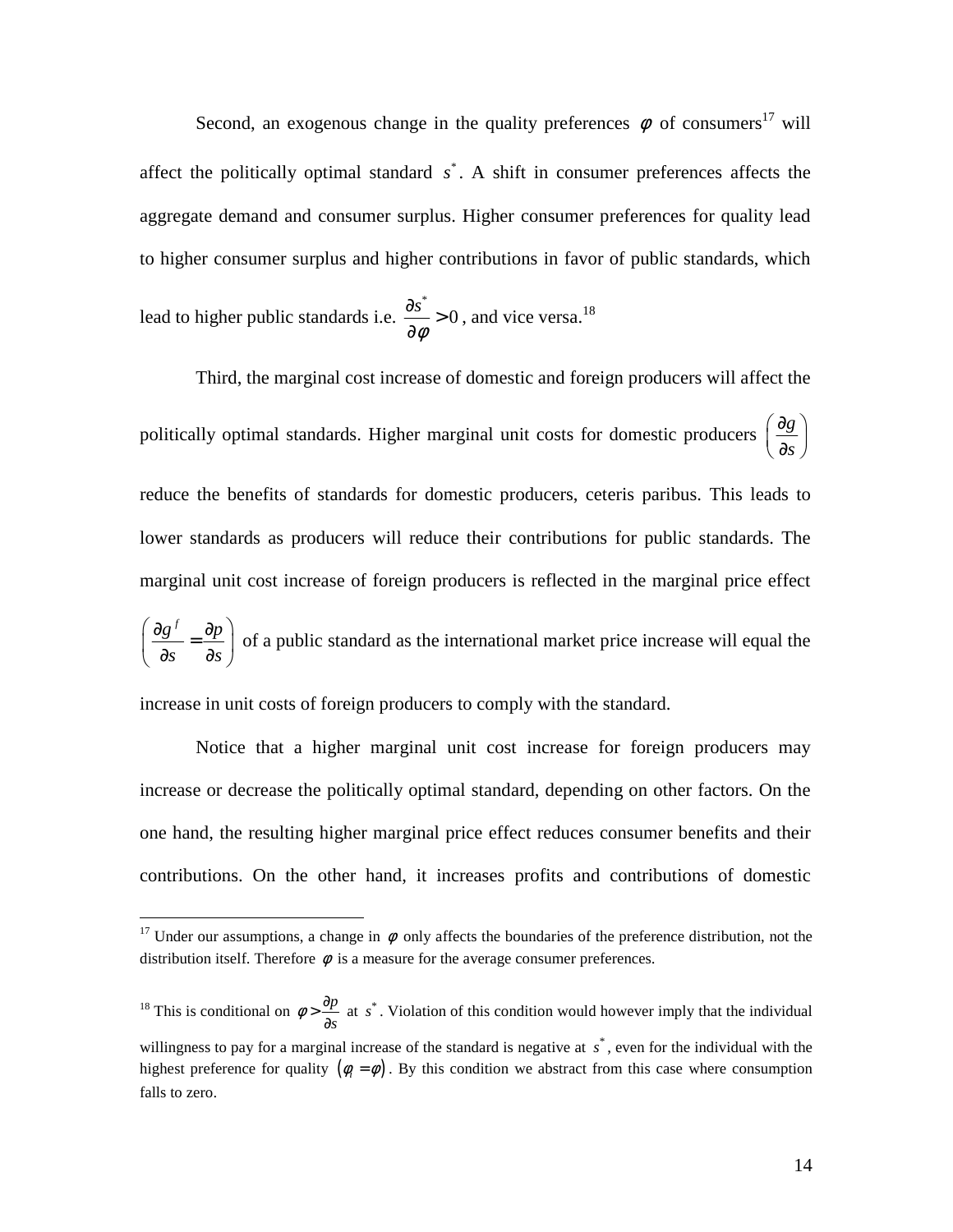producers. The size of these effects and the net effect depends on the relation between domestic production and consumption and on the functional form of the various functions. As a result, standards may move in either direction with changes in the marginal cost increase of foreign producers, depending on the relative benefits and the political weights of the different lobby groups.

Finally, an important general implication from this discussion is that either consumers or producers may lobby in favor or against standards, and that the political equilibrium may be affected by various factors.

#### **Development and the Political Economy of Public Standards**

We can now use these results to explain the empirically observed positive relationship between standards and economic development. It is often argued that this relationship simply reflects consumer preferences. While our model confirms that income-related preference  $(\phi)$  variations play a role, it also suggests a more complex set of causal factors which affect the relationship between development and the political economy of public standards. Our analysis suggests several reasons for the wide variety in standards across the world, and in particular between developing ('poor') and developed ('rich') countries.

 Define *I* as the country's per capita income, i.e. its level of economic development, and *z* as an indicator of the quality of the institutions in the country. Studies find that the quality of institutions (including institutions for enforcement of contracts and public regulations) is positively correlated with development  $\left(\frac{\partial z}{\partial x}\right) > 0$ *I*  $\left(\partial z\right)$  $\left(\frac{\partial z}{\partial I} > 0\right)$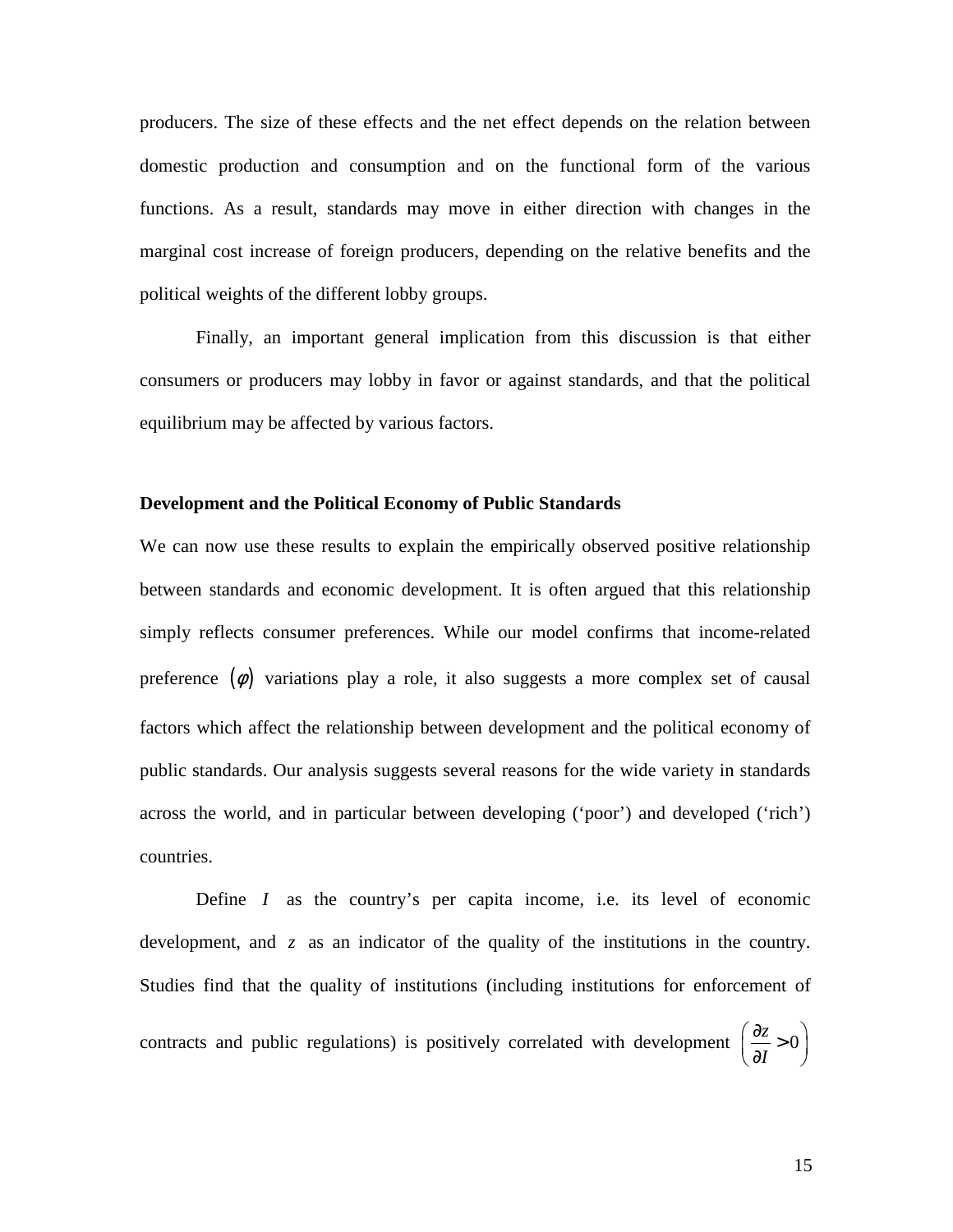(North 1990). The impact of development on the politically optimal level of standards s<sup>\*</sup> can then be derived as:

$$
\frac{\partial s^*}{\partial I} = \frac{\partial s^*}{\partial \phi} \frac{\partial \phi}{\partial I} + \left( \frac{\partial s^*}{\partial t_s} \frac{\partial t_s}{\partial z} + \frac{\partial s^*}{\partial t_s} \frac{\partial t_s}{\partial z} \right) \frac{\partial z}{\partial I}
$$
\n
$$
\text{where } t_s = \frac{\partial t}{\partial s} \text{ and } k_s = \frac{\partial k}{\partial s}.
$$
\n(6)

The first term is positive because lower income levels  $(I)$  are typically associated with lower consumer preferences for quality and safety standards as reflected in differences for  $\phi$  in equation (6), with  $\phi$  smaller for poorer countries  $\frac{\partial \phi}{\partial x} > 0$ *I*  $\left(\partial \phi_{\alpha} \right)$  $\left(\frac{\partial \varphi}{\partial I} > 0\right)$ . Because the effect on aggregate consumer surplus of a public standard is lower for lower  $\phi$ , consumer contributions are lower in developing nations than in rich countries and this

results in a lower politically optimal standard level in poor countries \*  $\frac{s^*}{s} > 0$ φ  $\left(\partial s^*\right)$  $\frac{\text{S}}{\text{S}} > 0$  $\begin{pmatrix} \partial \phi & \end{pmatrix}$ .

This is consistent with international survey evidence on consumer preferences for GM standards. Rich country consumers are generally more opposed to GM than poor country consumers. Consumers in rich countries have less to gain from biotech-induced farm productivity improvements compared to developing country consumers who have much to gain from cheaper food (McCluskey *et al.* 2003). This argument is also consistent with empirical observations that consumers from developed countries have generally higher preferences for other applications of biotechnology, such as medical applications (Costa-Font *et al.* 2008; Hossain *et al.* 2003; Savadori *et al.* 2004) which have more (potential) benefits for richer consumers.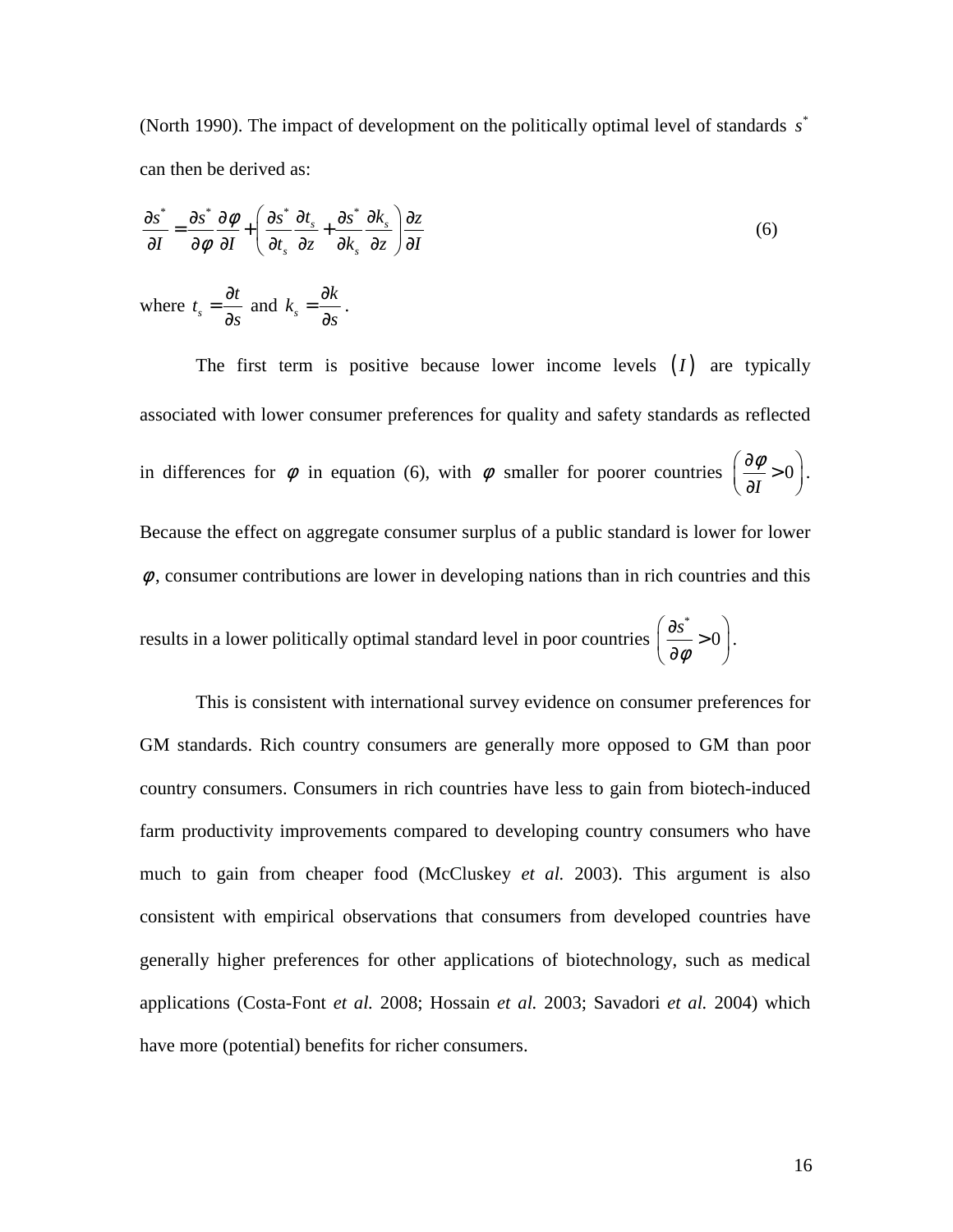The second and third term in equation (6) capture how the quality of institutions affects the relationship between development and the political economy of public standards. The impact of standards on both production and transaction costs depends on the quality of a country's institutions *z* .

The second term is also positive (with  $\frac{\partial z}{\partial x} > 0$ *I*  $rac{\partial z}{\partial x}$ ∂ ). Lower quality of institutions implies that enforcement and control costs of standards (i.e. the increase in transaction costs with higher standards) are higher such that  $\frac{\partial t_s}{\partial s} < 0$ *z*  $\frac{\partial t_s}{\partial t}$ ∂ in our model. These higher enforcement costs will lead to lower politically optimal standards \* 0 *s t*  $\left(\begin{array}{cc} \partial s^* & \ 0 & \end{array}\right)$  $\frac{30}{2}$  < 0  $\left(\partial t_s\right)$ .

*s*

The third term is also positive. While poor countries, with low wages and less urban pressure on land use, may have a cost advantage in the production of raw materials, better institutions of rich countries lower the marginal increase in production costs caused by standards  $\left(\frac{\partial k_s}{\partial s}\right) < 0$ *z*  $\left(\partial k_{s-2}\right)$  $\left(\frac{\partial R_s}{\partial z} < 0\right)$ . A lower marginal increase in production costs could result from higher education and skills of producers, better public infrastructure, easier access to finance, etc. These factors will induce higher public standards as \* 0 *s s k*  $\frac{\partial s^*}{\partial t}$ ∂ .

#### *Development and Pro- & Anti-Standard Coalitions*

In combination the factors which we discussed above are likely to induce a shift of the political equilibrium from low standards to high standards with development. If we define a 'coalition' as both groups having the same preferences, i.e. either *s* = 0 (anti) or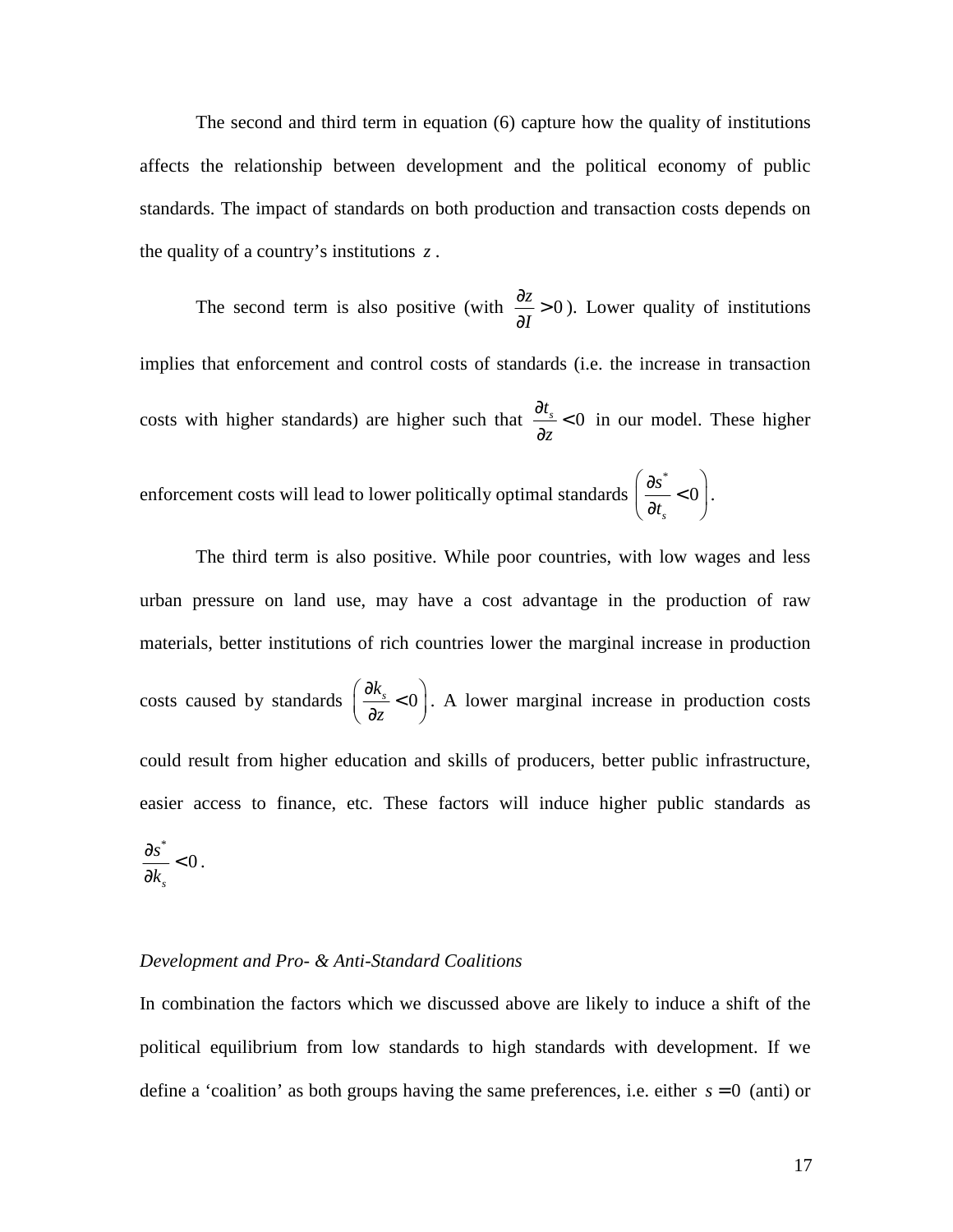$s > 0$  (pro), then in extreme cases, the variations in the mechanisms identified here may result in a pro-standard coalition of consumers and producers in rich countries. In rich countries, in addition to consumers, also producers may support standards as they enhance their competitive position against imports as compliance may be less costly for domestic producers compared to importers. In contrast, an anti-standard coalition may be present in poor countries as, in addition to producers, consumers may also oppose standards since they may be more concerned with low prices than standards. Formally, a

pro-standard coalition will exist when both 
$$
\frac{N}{2} \left( \phi^2 - \left( \frac{p}{\varepsilon + s} \right)^2 \right) > c \frac{\partial p}{\partial s}
$$
 and  $q \frac{\partial p}{\partial s} > \frac{\partial g}{\partial s}$  at

 $s = 0$ , and vice versa for an anti-standard coalition.

#### **Trade and the Political Economy of Public Standards**

An important aspect of public standards which has attracted a lot of attention is their potential use as instruments of 'protection in disguise' (Vogel 1995). This is also reflected in the rapid increase of notifications of new sanitary and phytosanitary (SPS) measures to the WTO (see Figure 1). Among other things, member countries have to notify new SPS measures to the WTO when these measures have a significant effect on trade. This rapid increase in SPS measures notifications raises concerns on the potential protectionist nature of public standards. In fact, most studies on the political economy of standards in open economy models consider standards as protectionist instruments (Anderson et al. 2004; Fischer and Serra 2000; Sturm 2006).

To analyze this issue with our model it is important to first clarify some key elements in the relationship between trade and standards. As we will show in this section, standards can be set to benefit (or 'protect') producer or consumer interests. Hence, first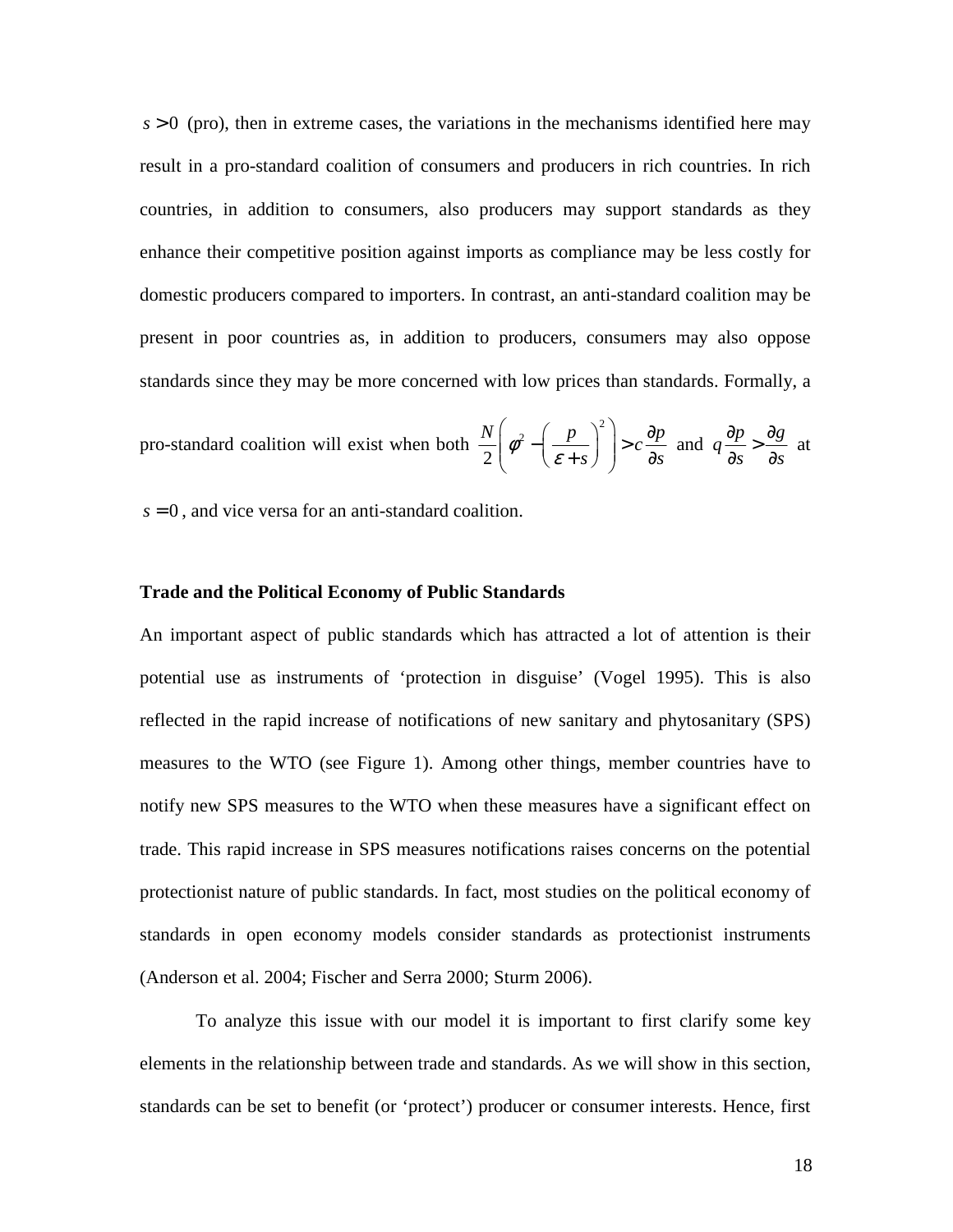it is important to define 'protectionism' as producer protectionism (as it is usually understood) or consumer protection. Second, as with tariffs and trade restrictions, standards may either harm or benefit producers. Hence, unlike other studies suggest, there is no ex ante reason to see standards as producer protectionism. Third, while almost all standards affect trade, there is no simple relation between 'trade distortions' and 'producer protection'.

The rest of this section is organized as follows. We first identify the key factors which characterize the relationship between trade and standards and its effects. Then we identify under which conditions standards reduce trade, i.e. act as 'trade barriers' or enhance trade, i.e. act as 'trade catalysts'. Next we identify when there is 'overstandardization' and 'under-standardization' and finally we combine all these insights to evaluate the validity of the 'standards-as-(producer)protection' argument.

#### *Comparative advantage and compliance with standards*

Trade and the political optimal standards are interrelated in several ways. First, trade affects the net impact of standards on producers and consumers as reflected in expression (5) and hence the political contributions and their relative influence. For a given level of consumption (*c*), with larger imports  $(m \equiv c - q)$  and lower domestic production(*q*), the effect of standards on aggregate producer profits will be smaller and hence producer contributions lower and the lower producer influence on policy. In the extreme case when there is no domestic production  $(q = 0)$ , only consumer interests affect government policy. Formally, in this case the first term in equation (5) drops out, and the political equilibrium condition equals the optimality condition for consumers. Vice versa, for a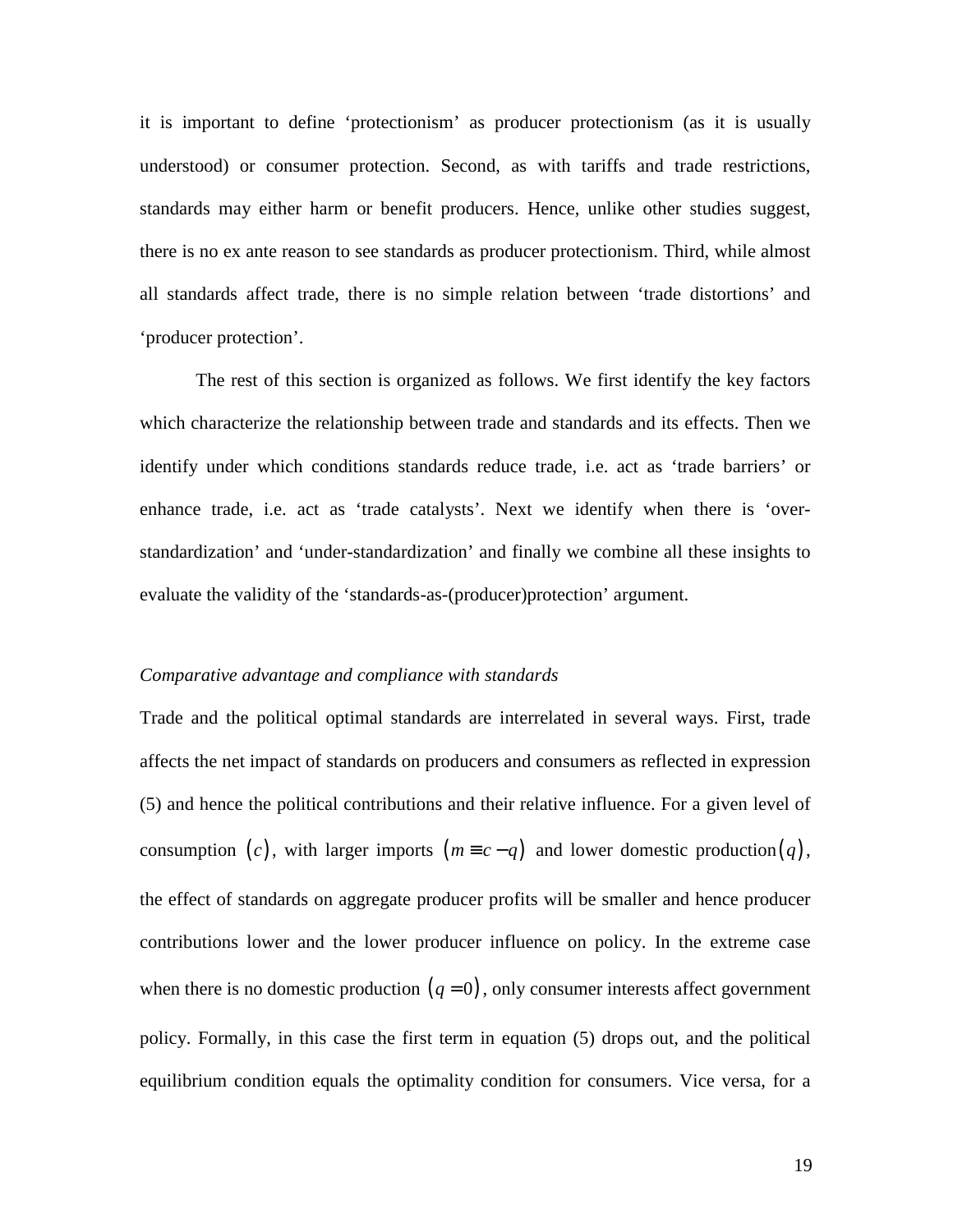given level of domestic production more imports and higher consumption levels imply that the effects on total consumer surplus will be larger and therefore consumer contributions and their influence on policy higher.

Second, standards may affect the comparative advantage in production between domestic and foreign producers. There are two potential cost effects. Recall that at the optimum  $s^*$  the marginal effect of a standard on domestic producer profits is

$$
\frac{\partial \Pi_p}{\partial s} = q^* \left( \frac{\partial p}{\partial s} - \frac{\partial g}{\partial s} \right) = q^* \left( \frac{\partial g^f}{\partial s} - \frac{\partial g}{\partial s} \right) = q^* \left[ \left( \frac{\partial k^f}{\partial s} - \frac{\partial k}{\partial s} \right) + \left( \frac{\partial t^f}{\partial s} - \frac{\partial t}{\partial s} \right) \right]
$$

First, standards may affect the relative production costs of foreign and domestic producers differently, i.e. if  $k$  ,  $\partial k^f$ *s s*  $\frac{\partial k}{\partial x} \neq \frac{\partial k}{\partial y}$  $9^2$  9 at s<sup>\*</sup>. This is the argument used by Anderson et al. (2004) to argue why EU producers lobby against GMOs: they argue producers in countries such as the US and Brazil have a comparative production cost advantage in the use of GM technology and therefore it would be rational for EU producers to support (rather than oppose) cost increasing standards to ban GMOs. This argument makes assumptions on the nature of the supply functions and the technology, which may not hold in general. Standards will increase production cost advantages when they reinforce scale economies (reflected in a downward pivot of the supply function) but not when they have a scale neutral impact or when they have scale diseconomies (causing an upward pivot of the supply function). Differences in these effects will induce differences in reactions to standards by domestic producers. However the effects are conditional. Producers will oppose standards more (or support them less) if they have a comparative

disadvantage and standards reinforce this 2  $\frac{k}{2}$  > 0 *q s*  $\left(\begin{array}{c} \partial^2 k & 0 \end{array}\right)$  $\frac{0}{2}$ >0  $\left(\partial q\partial s\right)$ , compared to when standards are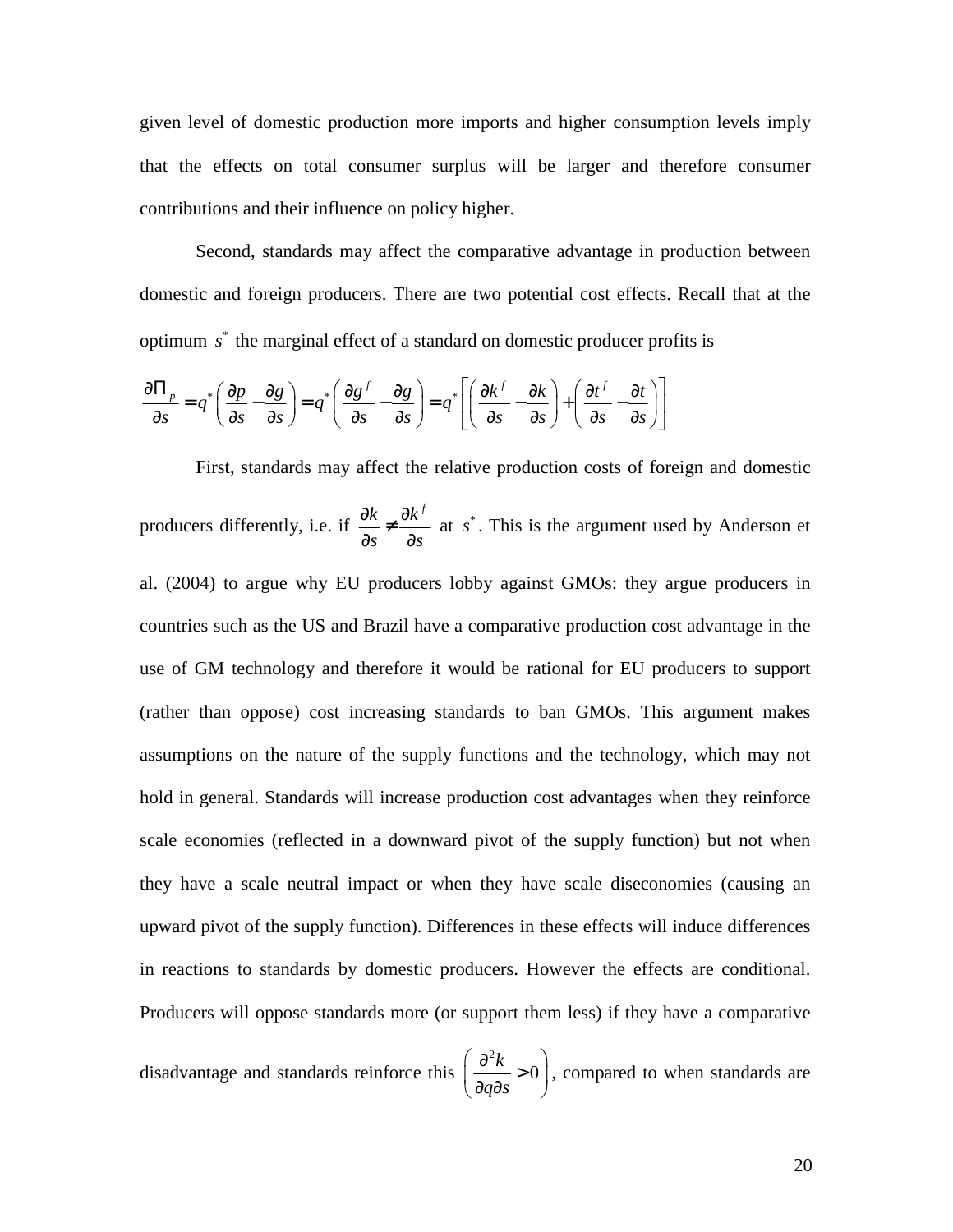scale neutral 2  $\frac{k}{2} = 0$ *q s*  $\left(\begin{array}{cc} \partial^2 k & 0 \end{array}\right)$  $\frac{6 \pi}{2} = 0$  $\left(\partial q\partial s\right)$ . The opposite holds when standards reduce the comparative

disadvantage vis-à-vis foreign producers 2  $\frac{k}{2}$  < 0 *q s*  $\left(\begin{array}{cc} \partial^2 k & 0 \end{array}\right)$  $\frac{0}{2}$  < 0  $\left(\partial q\partial s\right)$ . 19

Second, standards may also affect the comparative advantage through differences

in transaction costs 
$$
\left(\text{i.e. if } \frac{\partial t}{\partial s} \neq \frac{\partial t^f}{\partial s} \text{ at } s^*\right)
$$
. The relative (domestic versus foreign) impact

of standards on production costs and transaction costs may be quite different. Countries with high production costs (importers) may be more efficient at implementing or complying with standards. In such cases, standards will shift the cost difference between domestic producers and foreign producers in terms of the final cost of the product. As a consequence, such comparative cost advantage in transaction costs of complying with a standard (see e.g. Salop and Scheffman 1983, and Baldwin 2001 for examples) will lead to higher producer contributions which favor the standard, rather than against it

$$
\left(\frac{\partial t}{\partial s} < \frac{\partial t^f}{\partial s} \text{ at } s^*\right)
$$
.<sup>20</sup> Vice versa, when  $\frac{\partial t}{\partial s} > \frac{\partial t^f}{\partial s}$  at  $s^*$  domestic producers will contribute

less in favor of the standard.

 $\overline{a}$ 

In Figure 2 we illustrate the case of different transaction costs. We use a simple graph with parallel shifts of supply curves to simplify the comparison of producer profits before and after the introduction of the standard (our theoretical model is more general).

<sup>&</sup>lt;sup>19</sup> Similarly, producers would support more (or oppose less) if they have a comparative advantage and standards reinforce this – and vice versa. However, our model focuses on the import case.

 $20$  While we do not formally model instrument choice here, if the government has the choice between different standards that induce the same effect on consumption, a government will be inclined to enforce a standard that is less costly for the domestic sector, or to forbid the use of a technology in which the domestic sector has a comparative disadvantage. Fischer and Serra (2000) argue therefore that governments tend to use minimum standards that are biased against imports.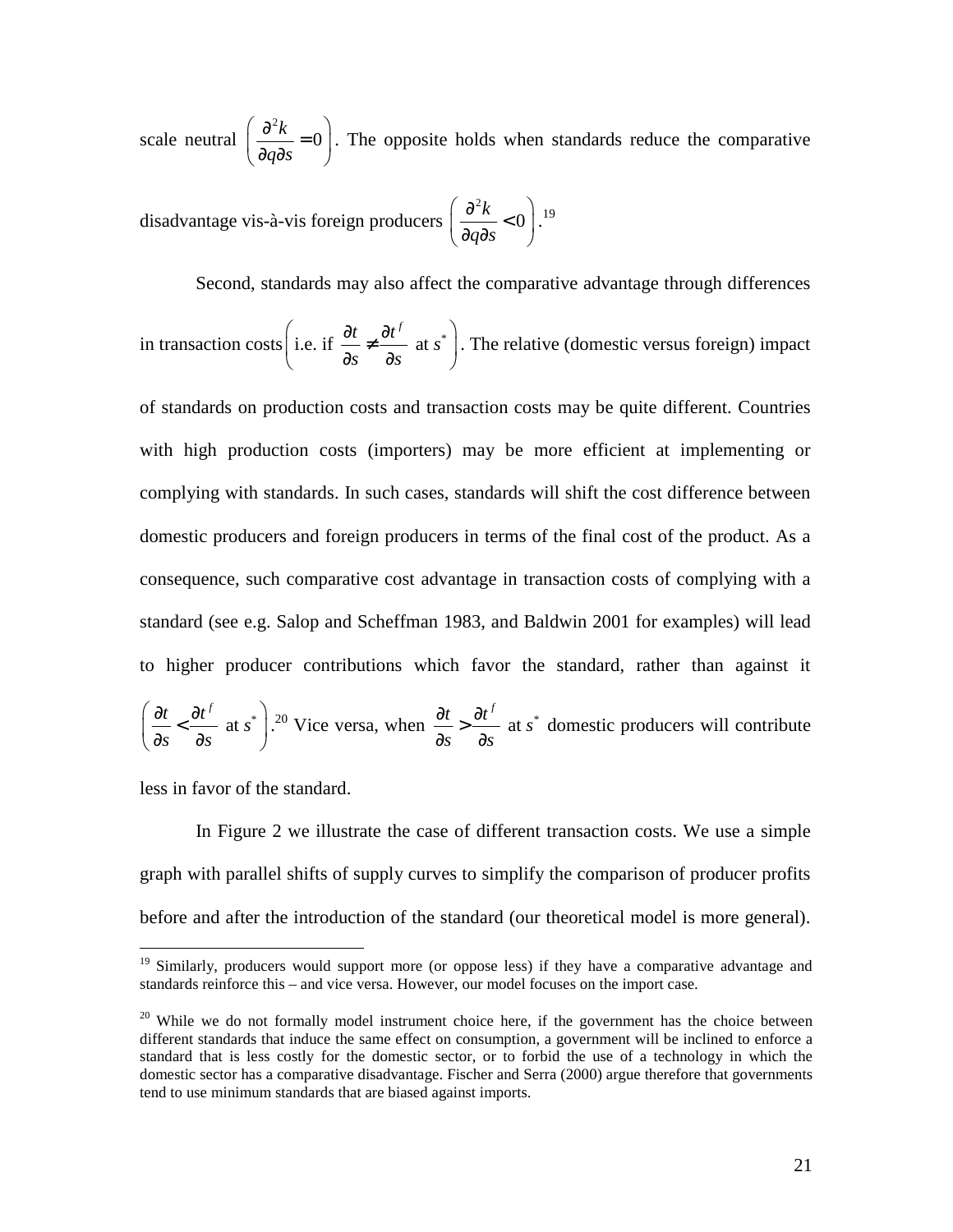The increase in transaction costs is depicted by an upward shift in the supply curve (S) and the price effect by an upward shift in the horizontal supply function of the outside world that determines the price (P). It is clear that when the shift in domestic supply (to  $S<sup>1</sup>$ ) is equal to the shift in the foreign supply (to  $P<sup>s</sup>$ ), producers' profits do not change; hence they are indifferent. When the domestic transaction cost increase is smaller than the foreign one (represented by the shift to  $S^2$ ), producers' profits increase because the price effect is larger than the transaction cost effect. The gain in profits is the light grey area and the politically optimal standard will be higher than what is optimal for consumers. In contrast, a large upward shift in supply  $(S^3)$  – implying higher transaction costs of implementing the standard – results in a decrease in producer profits. The resulting loss is the dark grey area and the politically optimal standard will be lower than what is optimal for consumers.

 Notice that, although these factors do relate standards and trade, they do not say anything about standards being trade distorting or protectionist measures.

#### *Standards as Catalysts or Barriers to Trade?*

In our model, standards are (almost) always affecting trade. Only in very special circumstances do standards not affect trade. This is when the effect on domestic production exactly offsets the effect on consumption. Define  $D(c, s)$  as the inverse demand function with  $D_c = \frac{\partial D}{\partial c} < 0$ *c*  $=\frac{\partial D}{\partial \phi}<$  $\frac{\partial D}{\partial c}$  < 0 and  $D_s = \frac{\partial D}{\partial s} > 0$ *s*  $=\frac{\partial D}{\partial \phi}$ ∂ . Similarly, define  $A(q, s)$  as the inverse supply function with  $A_q = \frac{\partial A}{\partial q} > 0$ *q*  $=\frac{\partial A}{\partial t}$  $\frac{\partial A}{\partial q} > 0$  and  $A_s = \frac{\partial A}{\partial s} > 0$ *s*  $=\frac{\partial A}{\partial t}$ ∂ . The effect of standards on trade (imports) is: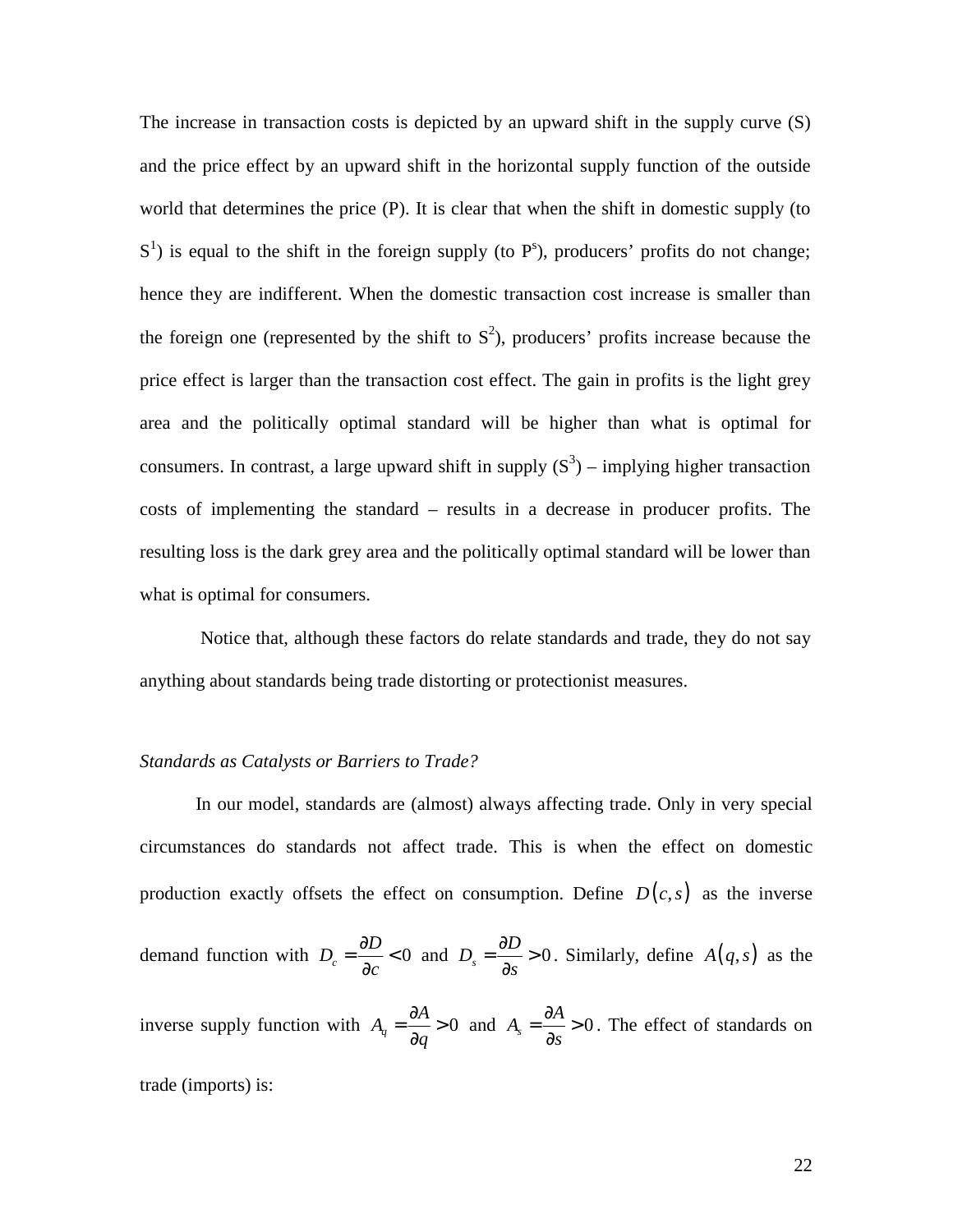$$
\frac{\partial m}{\partial s} = \frac{D_s}{|D_c|} + \frac{A_s}{A_q} - \left(\frac{A_q + |D_c|}{A_q |D_c|}\right) \frac{\partial p}{\partial s}.
$$
\n<sup>(7)</sup>

Notice that the sign of expression (7) may be positive or negative. If the sign of (7) is negative standards are 'trade barriers', i.e. they reduce trade. However, the sign of (7) can also be positive, and then imports increase and standards work as 'catalysts to trade'. This will be the case when the marginal consumption gain (loss) from the standard is larger (smaller) than the marginal gain (loss) from the standard in domestic production. Moreover, as we will discuss next, whether trade flows increase or decrease upon introduction of a standard in itself does not automatically relate to (or is not necessarily equivalent to) producer protectionism.

#### *Over- and Under-standardization*

To assess whether public standards reduce welfare (i.e. are set at sub-optimal levels) we use the same framework to identify optimal policy as is used in evaluating tariffs in traditional trade theory, that is by comparing to the socially optimal trade policy. The political equilibrium is said to be welfare reducing (suboptimal) when the politically optimal tariff  $t^*$  differs from the social optimum tariff  $t^*$ . In a small open economy, this analysis leads to the well-known result that the socially optimal tariff level is zero and free trade is optimal, i.e. a positive tariff that constrains trade is harmful to social welfare.

Similarly, we compare the politically optimal standards  $s^*$  with the socially optimal standard  $s^*$  in a small open economy. To determine  $s^*$  we maximize the welfare function as defined in equation (3). The social optimum standard  $s^*$  is determined by<sup>21</sup>:

 $\overline{a}$ 

<sup>&</sup>lt;sup>21</sup> This first order condition is subject to  $s^* \ge 0$ ; otherwise  $s^* = 0$ .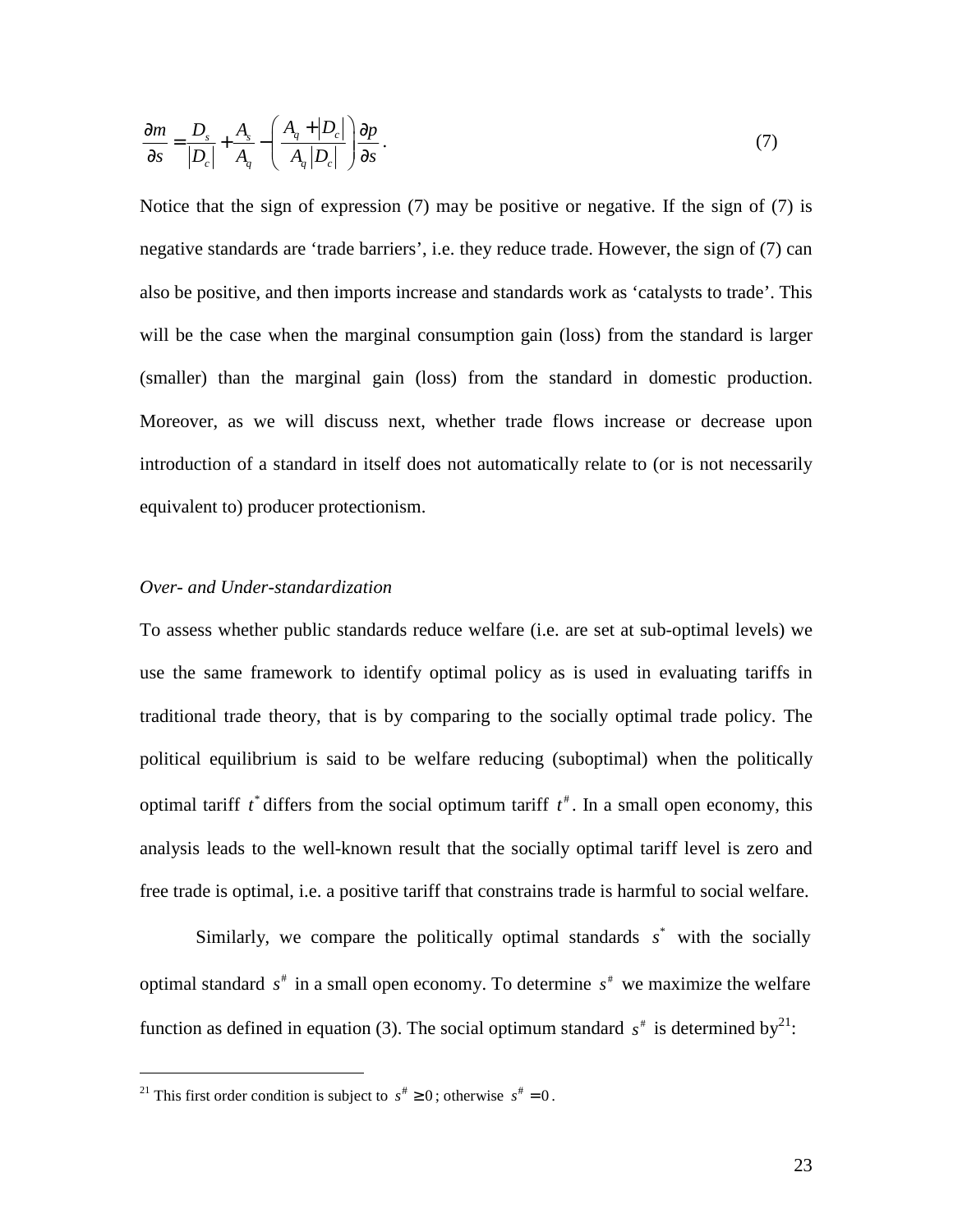$$
\left[q^* \frac{\partial p}{\partial s} - \frac{\partial g}{\partial s}\right] + \left[\frac{N}{2}\left(\phi^2 - \left(\frac{p^*}{\varepsilon + s^*}\right)^2\right) - c^* \frac{\partial p}{\partial s}\right] = 0.
$$
\n(8)

 $c^*$  and  $q^*$  denote respectively aggregate consumption and domestic production in the social optimum and  $p^*$  the equilibrium world price. Analogous to condition (5), the first term in condition (8) captures the impact on producers and the last term shows the effect of a standard on total consumer surplus. The interpretation of the different effects is analogous to the discussion following condition (5).

It is clear from comparing respectively conditions (5) and (8) that the politically optimal standard  $s^*$  will only equal the social optimum standard  $s^*$  when  $\alpha_p = \alpha_c$  in the political equilibrium, and/or when both  $\frac{0.11}{2}$ *s* ∂Π ∂ and  $\frac{0.11}{2}$ *s* ∂Π ∂ equal zero at  $s^*$ . Notice that  $s^* > 0$  is possible<sup>22</sup>. In this case trade flows may change from the imposition of the standard, but this change is socially optimal, i.e. it increases domestic welfare.

If the above condition is not fulfilled i.e. if  $\alpha_p$  and  $\alpha_c$  are different in the government's objective function, the political and social outcomes will be different.<sup>23</sup> Again, however, the diversion between both optima may be in either direction. Hence 'over-standardization'  $(s^* > s^*)$  or 'under-standardization'  $(s^* < s^*)$  may result (see Table 1 for an overview).

 $\overline{a}$ 

<sup>23</sup> We do not discuss the case with different lobby weights where  $\frac{0.1 p}{2} = \frac{0.01 c}{2} = 0$ *s s*  $\frac{\partial \Pi_p}{\partial s} = \frac{\partial \Pi_c}{\partial s} = 0$  at  $s^*$ , implying that  $s^*$ is optimal for both lobby groups. In that case neither consumers nor producers have incentives to lobby for a different standard, and  $s^* = s^*$ .

 $2<sup>22</sup>$  This is for example consistent with the theoretical analysis of Lapan and Moschini (2004) who find that a standard prohibiting the sale of GM products in Europe may enhance European welfare.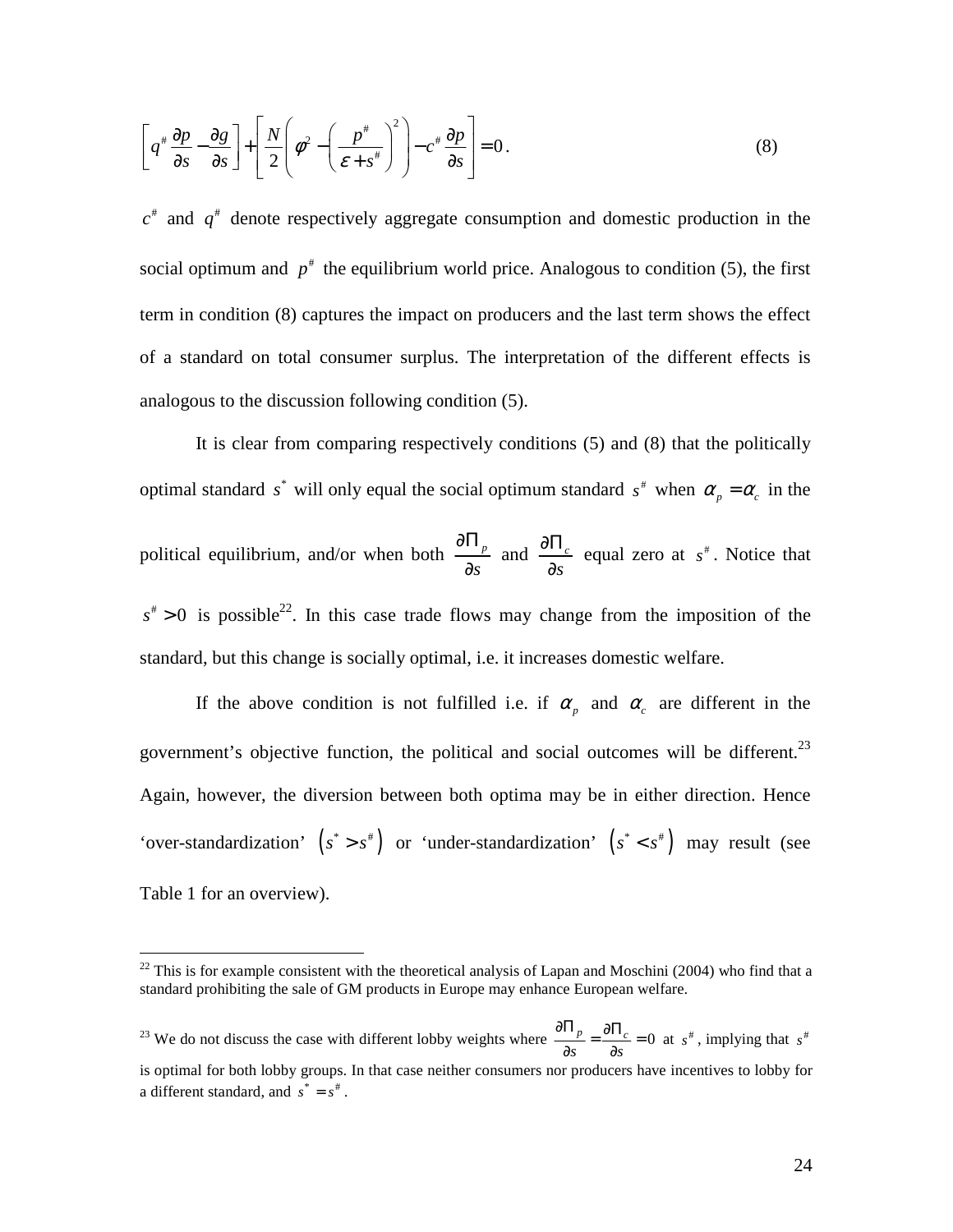If  $\alpha_p > \alpha_c$ , this will result in over-standardization  $(s^* > s^*)$  when producers'

profits increase with a higher standard  $\frac{0.11_p}{2} > 0$ *s*  $\left(\begin{matrix} \partial \Pi_n & \overline{\Omega} \end{matrix}\right)$  $\frac{p}{2} > 0$  $\begin{pmatrix} \partial s & \end{pmatrix}$ at  $s^*$  and in under-standardization otherwise. The resulting over-standardization creates higher profits for producers than in the social optimum. Hence this over-standardization distorts trade to the advantage of the domestic sector. Inversely with  $\frac{0.11_p}{2} < 0$ *s* ∂Π  $\prec$ ∂ at  $s^*$ , the resulting under-standardization (given that  $s^* > 0$ ) reduces the negative effect of the standard on producers' profits. Hence domestic producers benefit from this under-standardization such that this understandardization serves as protection in disguise. Box 1 illustrates the latter case.

In a similar fashion,  $\alpha_c > \alpha_p$  results in over-standardization when  $\frac{\partial \mathbf{H}_c}{\partial z} > 0$ *s*  $\frac{\partial \Pi_c}{\partial \sigma}$ ∂ and

in under-standardization when  $\frac{0.17}{2} < 0$ *s*  $\frac{\partial \Pi_c}{\partial \tau}<$ ∂ at  $s^*$ . Whether these suboptimal standards are 'protectionist' or not depends on the impact of standards on producers. However, at  $s^*$ , *p s* ∂Π ∂ and  $\frac{0.11}{2}$ *s* ∂Π ∂ always have opposite signs (except for the trivial case where both equal zero and  $s^* = s^*$ ). Hence when over-standardization results  $\left| \frac{\partial \mathbf{H}_c}{\partial s} \right| > 0$  $\left(\frac{\partial \Pi_c}{\partial s} > 0\right)$ , producers always loose from this over-standardization with respect to their situation in the social optimum as  $\frac{0.11_p}{2} < 0$ *s* ∂Π  $\lt$ ∂ at  $s^*$ . The politically optimal standard  $s^*$  is then, although suboptimal, not 'protectionist'. Vice versa, producers will be hurt by understandardization  $\frac{0.11}{2} < 0$  $\left(\frac{\partial \Pi_c}{\partial s} < 0\right)$ as  $\frac{0.01_p}{2} > 0$ *s* ∂Π > ∂ at  $s^*$ . Box 2 provides an illustration of the latter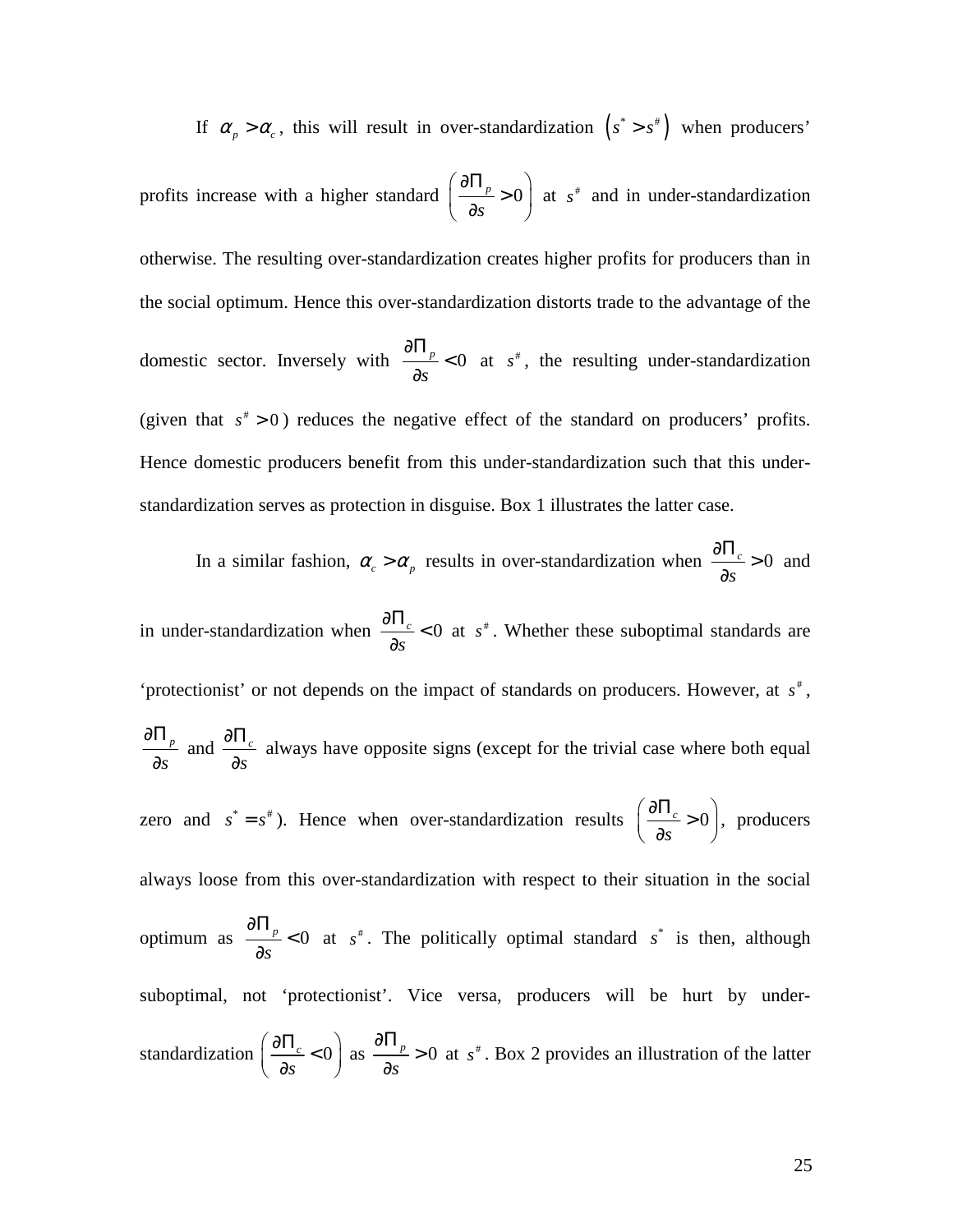case. In both cases the suboptimal standards result in trade distortions that do not protect domestic producers.

#### **Discussion: Rational or biased perceptions**

So far, we have assumed that consumers have rational expectations and unbiased perceptions of standards. However, studies claim that perceptions of the public may differ importantly from expert opinions on a diversity of issues (e.g. Flynn *et al.* 1993; Savadori *et al.* 2004). If so, it is clear that biased perceptions can be an important factor in the political economy of public standards.

Without going into detail into the micro-foundations of perceptions, we just want to point out that our model can be easily extended to include biased perceptions. To illustrate this formally, define  $\lambda$  as a measure of the bias in perception of consumers:  $\lambda$ is equal to 1 if consumers' perceptions of the standard's effects are unbiased. λ*s* is the standard perceived by consumers and  $s^{\lambda}$  is the politically optimal standard when perceptions are possibly biased. It is intuitive that a bias in the perception of consumers will affect  $s^{\lambda}$  (See Appendix for the formal derivation of this result). A positive bias in consumer perceptions leads to increased consumer contributions, and hence higher

politically optimal standards  $\left(\frac{\partial s^{\lambda}}{\partial \lambda}\right) > 0$ λ  $\left(\partial s^{\lambda} \cdot \right)$  $\frac{35}{21} > 0$  $\left(\begin{array}{cc} \partial \lambda & \end{array}\right)$ given that an increase in the standard increases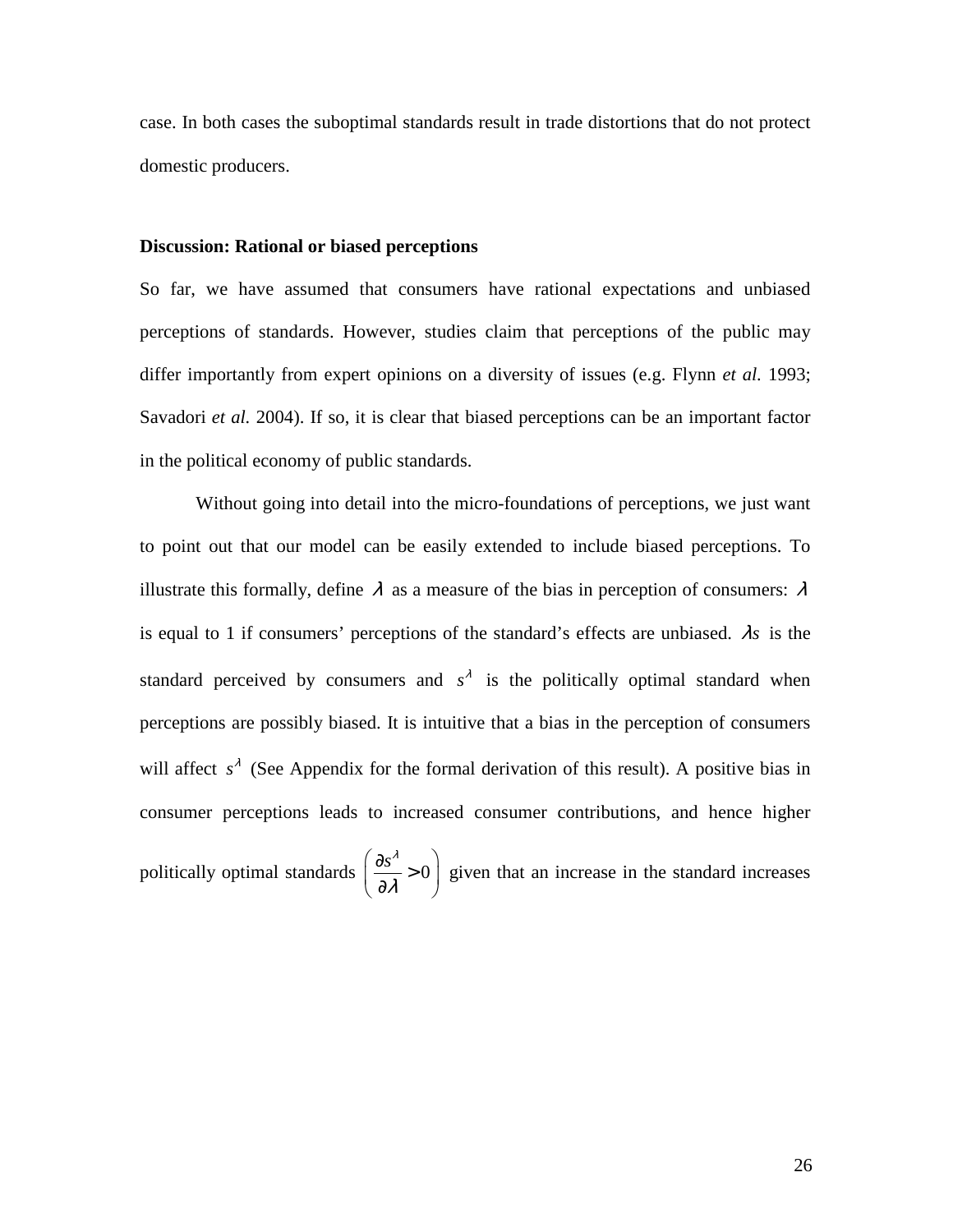consumption at  $s^{\lambda}$   $\left( \frac{\partial c^{\lambda}}{\partial s} \geq 0 \right)$  at *s s*  $\left(\frac{\partial c^{\lambda}}{\partial \rho_{\lambda}}\right)$  $\frac{\alpha}{2} \geq 0$  at  $s^4$  $\begin{pmatrix} \frac{\partial s}{\partial s} & \frac{\partial s}{\partial s} \end{pmatrix}$ <sup>24</sup>; and vice versa for  $\frac{\partial c^{\lambda}}{\partial r}$  < 0 *s*  $\frac{\partial c^{\lambda}}{\partial \lambda}<$ ∂ and low average consumer quality preferences.<sup>25</sup>

Several studies find that consumer perceptions are functions of the level of consumer trust in government regulators, attitudes toward scientific discovery, and media coverage (Curtis *et al.* 2004; Loureiro, 2003, Kalaitzandonakes *et al.* 2004). For example, a reason for the differences in perceptions across countries explored by Curtis *et al*. (2008) is the different organization and structure of the media in rich and poor countries. Mass media is the main source of information for consumers to form attitudes regarding many issues, including GMFs (Hoban and Kendall 1993; Shepherd *et al*. 1998). Commercial media is more likely to highlight potential risks associated with biotechnology in its reporting (McCluskey and Swinnen 2004). The increased cost of media information in developing countries leads to lower media consumption and to a proportionately stronger reduction in risk reporting. In addition, government control of the media is stronger in poor countries. This may lead to a more positive coverage of new technologies such as biotechnology, which in turn may contribute to more favorable perceptions of GMFs and biotechnology among consumers in these less developed countries. The public is most negative towards GMFs in most of the developed countries, especially in the European Union (EU) and Japan. The United States is an exception as consumers are largely ambivalent about GMFs. In lesser developed countries (LDCs)

<sup>24</sup> This is a sufficient but not a necessary condition for  $\frac{\partial s^{\lambda}}{\partial \lambda} > 0$ λ  $\frac{\partial s^{\lambda}}{\partial \lambda} > 0$ , see Appendix.

 $\overline{a}$ 

<sup>&</sup>lt;sup>25</sup>  $c^{\lambda} = N(\phi - p/(\varepsilon + \lambda s^{\lambda}))$  denotes the aggregate consumption in the political optimum when consumer perceptions are possibly biased.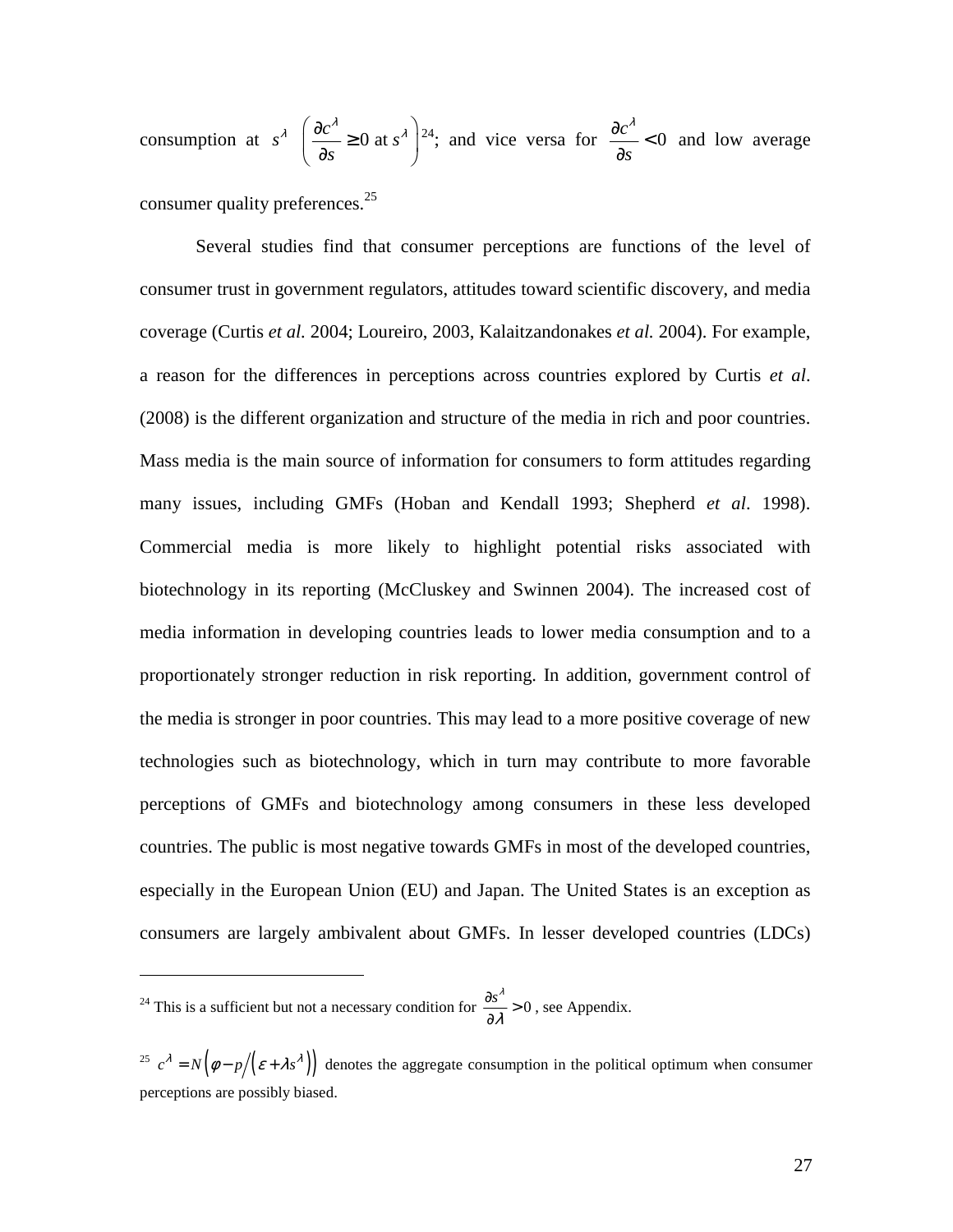consumer attitudes toward GMFs are less negative and in many cases positive (see Curtis *et al.* 2008 for a review of the evidence). Therefore, the media structure and information provision is likely to induce a more pro-standard attitude  $\frac{\partial u}{\partial x} > 0$ *I*  $(\partial \lambda)$  $\left(\frac{\partial h}{\partial I}\right) > 0$  in rich countries than in poor, as increased access to media will increase attention to risks and negative implications of low standards.

An additional related element is how the rural/urban population structure affects perceptions. McCluskey *et al*. (2003) find that people associated with agriculture are much more in favor of GM crops than urban consumers<sup>26</sup>. It is likely that consumers who are associated with agriculture have a better idea of the amount of pesticides used on non-GM crops than urban consumers, and hence of the benefits from GMF (such as pesticide resistant crops). As developing countries have a higher proportion of rural residents, this may contribute to explain the differences in preferences.

Hence, both perceptions factors may reinforce the effects of consumer preferences and quality of institutions in inducing a positive relationship between standards and development.

#### **Conclusions**

 $\overline{a}$ 

In this paper we have developed a formal model of the political economy of public standards. We use our theoretical model to derive the political optimum and to analyze the different factors that have an influence on this political equilibrium. Under the assumption of a small open economy and simultaneous consumer and producer lobbying, the political weights of the respective groups influence the optimal public

 $^{26}$  Unpublished research of Scott Rozelle and Jikun Huang confirms this result for China.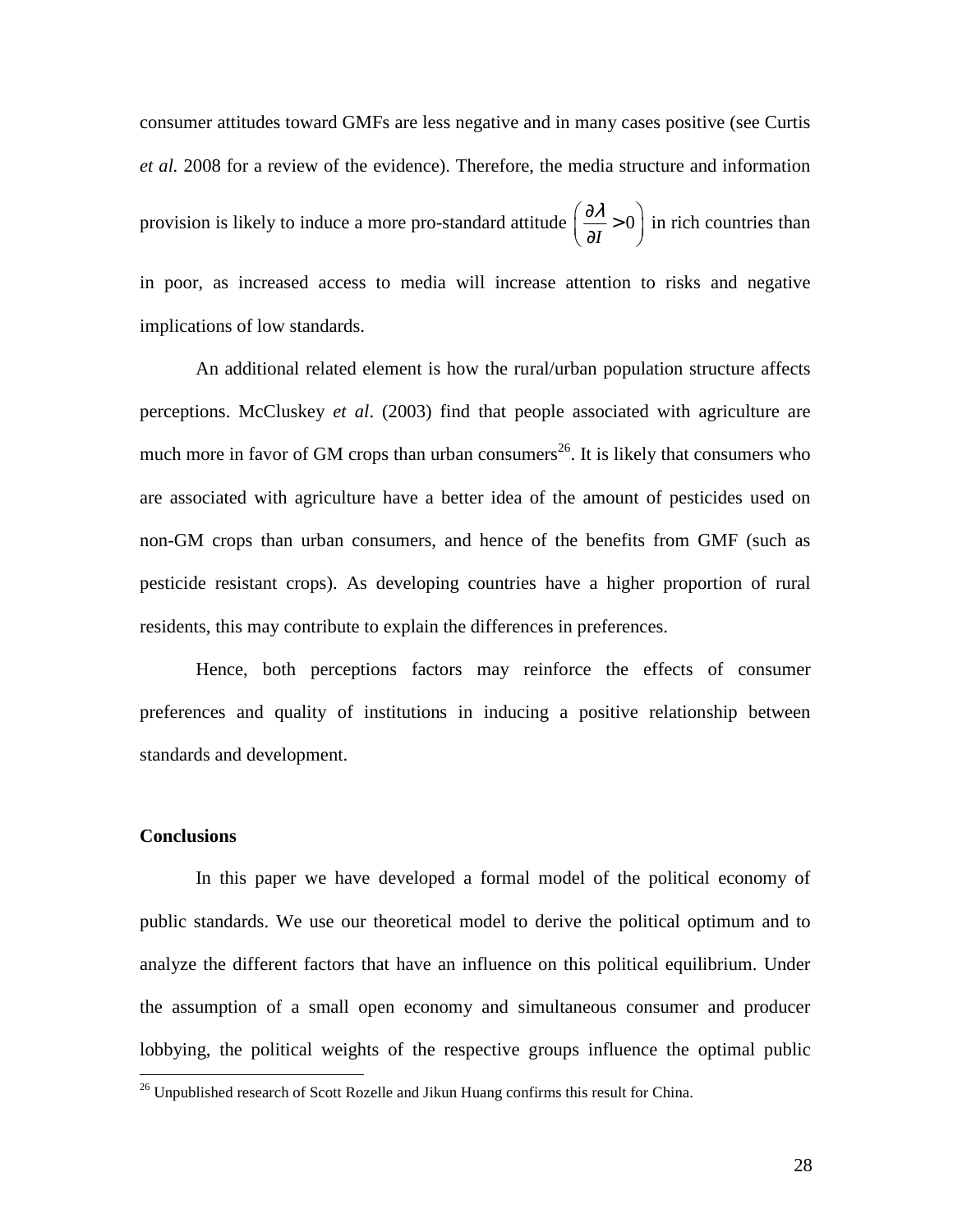standard and the direction and magnitude of these effects depend on the standards' relative benefits for the different interest groups. Domestic costs related to the standard affect the level of the public standard while an increase in the costs of foreign producers related to the standard may increase or decrease the politically optimal standard.

We also examine the positive relationship between standards and economic development. Higher income levels lead to more stringent standards because of higher consumer preferences for quality, less costly enforcement of standards and lower production costs related to standards for domestic producers. In combination these factors may result in a pro-standard coalition of consumers and producers in rich countries and an anti-standard coalition in poor countries.

We also identify the key factors which characterize the relationship between trade and standards and its effects. Trade affects the net impact of standards on domestic producers and consumers and hence their political contributions. Standards may also affect the comparative production cost advantage between countries, which may lead to either higher or lower standards. Similarly, the relative (domestic versus foreign) transaction (enforcement and control) costs of standards affect the politically optimal standard.

Finally, our model provides an analytical framework to determine whether standards serve as protection in disguise, or not. We show that standards may be 'barriers' to trade but also 'catalysts' to trade, and that both 'under-' or 'overstandardization' may occur, depending on a variety of factors. Our findings imply that the effects of specific standards should be analyzed carefully before categorizing them as protectionist instruments.

29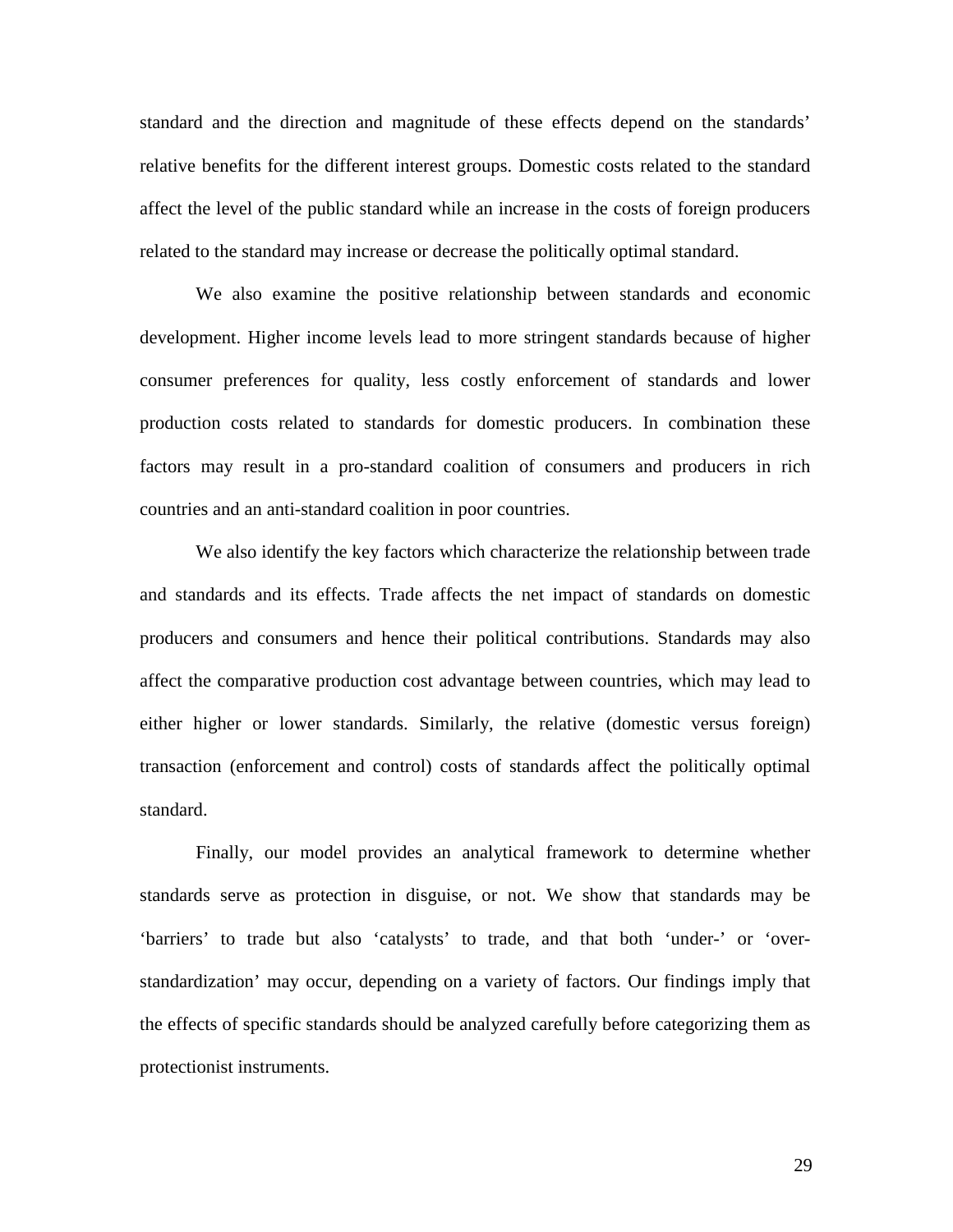### **References**

- Anderson, K., R. Damania, and L.A. Jackson. 2004. Trade, standards, and the political economy of genetically modified food. *CEPR Discussion Papers* 4526, C.E.P.R. Discussion Papers.
- Baldwin, R. 2001. Regulatory protectionism, developing nations and a two-tier world trading system. In *Quantifying the impact of technical barriers to trade: Can it be done?*, eds. K. Maskus and J.S. Wilson. Michigan: Michigan University Press.
- Baltzer, K. 2006. The effects of food product standards in international trade. Paper prepared for the IATRC annual meeting, Florida, U.S., December 3-5, 2006.
- Barrett, S. 1994. Strategic Environmental Policy and International Trade. *Journal of Public Economics* 54: 325-38.
- Barrett, C.B. and Y. Yang. 2001. Rational incompatibility with international product standards. *Journal of International Economics* 54: 171-91.
- Bernheim, B.D. and M.D. Whinston. 1986. Menu auctions, resource allocation, and economic influence. *Quarterly Journal of Economics* 101(1): 1-31.
- Besley, T. and M. Ghatak. 2007. Retailing public goods: The economics of corporate social responsibility. *Journal of Public Economics* 91(9): 1645-63.
- Bockstael, N. 1984. The welfare implications of minimum quality standards. *American Journal of Agricultural Economics* 66: 466-71.
- Boom, A. 1995. Asymmetric international minimum quality standards and vertical differentiation. *The Journal of Industrial Economics* 43(1): 101-19.
- Bredahl M., A. Schmitz, and J. Hillman. 1987. Rent seeking in international trade: The great tomato war. *Journal of Agricultural Economics* 69(1): 1-10.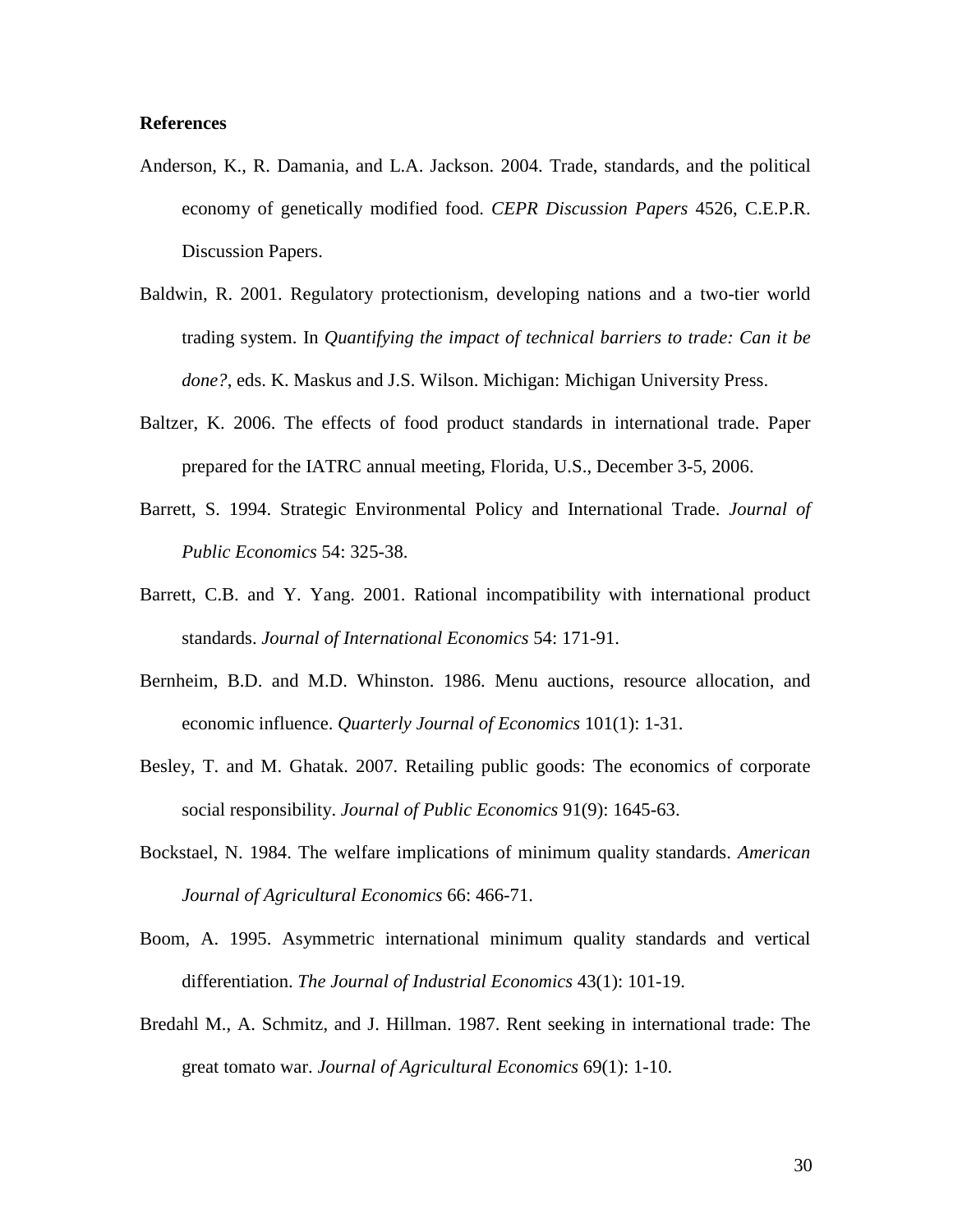- Cadot, O., J. de Melo, and M. Olarreaga. 2004. Lobbying, counterlobbying, and the structure of tariff protection in poor and rich countries. *World Bank Economic Review* 18(3): 345-66.
- Copeland, B.R. and M.C. Taylor. 1995. Trade and transboundary pollution. *American Economic Review* 85(4): 716-37.
- Costa-Font, M., J.M. Gil, and W.B. Traill. 2008. Consumer acceptance, valuation of and attitudes towards genetically modified food: Review and implications for food policy. *Food Policy* 33: 99-111.
- Curtis, K.R., J.J. McCluskey, and T.I. Wahl. 2004. Consumer acceptance of genetically modified food products in the developing world. *AgBioForum* 7(1& 2): 69-74.
- Curtis, K.R., J.J. McCluskey, and J.F.M. Swinnen. 2008. Differences in global risk perceptions of biotechnology and the political economy of the media. *International Journal of Global Environmental Issues* 8(1&2): 79-89.
- Fischer, R. and P. Serra. 2000. Standards and protection. *Journal of International Economics* 52: 377-400.
- Flynn, J., P. Slovic, and C.K. Mertz. 1993. Decidedly different: Expert and public views of risks from a radioactive waste repository. *Risk Analysis* 13(6): 643-48.
- Shepherd, R., D. Hedderley, C. Howard, and L.J. Frewer. 1998. Methodological approaches to assessing risk perception associated with food-related risks. *Risk Analysis* 18: 95-102.
- Fulponi, L. 2006. The globalization of private standards and the agri-food system. In *Global supply chains, standards, and the poor*, ed. J. Swinnen, 5-18. Oxon, UK: CABI publications.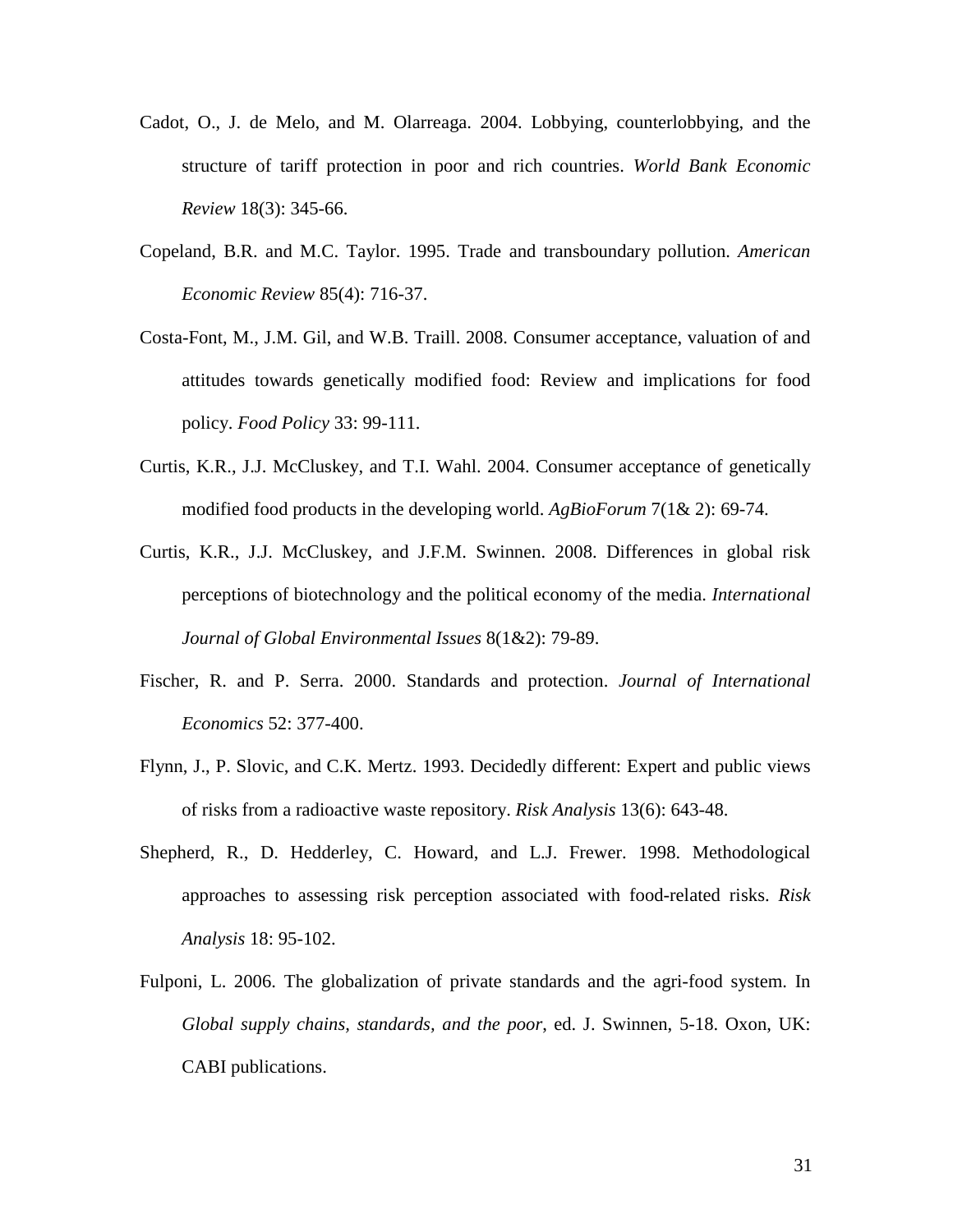- Fulton, M. and K. Giannakis. 2004. Inserting GM products into the food chain: The market and welfare effects of different labelling and regulatory regimes. *American Journal of Agricultural Economics* 86(1): 42-60.
- Grossman, G.M. and E. Helpman. 1994. Protection for sale. *American Economic Review* 84(4): 833-50.
- Gulati, S. and D. Roy. 2007. How standards drive taxes: The political economy of tailpipe pollution. *The B.E. Journal of Economic Analysis & Policy* 7(1).
- Henson, S. 2006. The role of public and private standards in regulating international food markets. Paper presented at the IATRC summer symposium: Food regulation and trade, institutional framework, concepts of analysis and empirical evidence, Bonn, 28-30 May 2006.
- Henson, S. and S. Jaffee. 2007. The costs and benefits from compliance with food safety standards for exports by developing countries: The case of fish and fishery products. In G*lobal supply chains, standards, and the poor*, ed. J. Swinnen, 26-41. Oxon, UK: CABI publications.
- Hoban, T.J. and P.A. Kendall. 1993. *Consumer attitudes about food biotechnology*. Raleigh, N.C.: North Carolina Cooperative Extension Service.
- Hossain, F., B. Onyango, B. Schilling, W. Hallman, and A. Adelaja. 2003. Product attributes, consumer benefits and public approval of genetically modified foods. *International Journal of Consumer Studies* 27: 353-65.
- Jeanneret, M. and T. Verdier. 1996. Standardization and protection in a vertical differentiation model. *European Journal of Political Economy* 12: 253-71.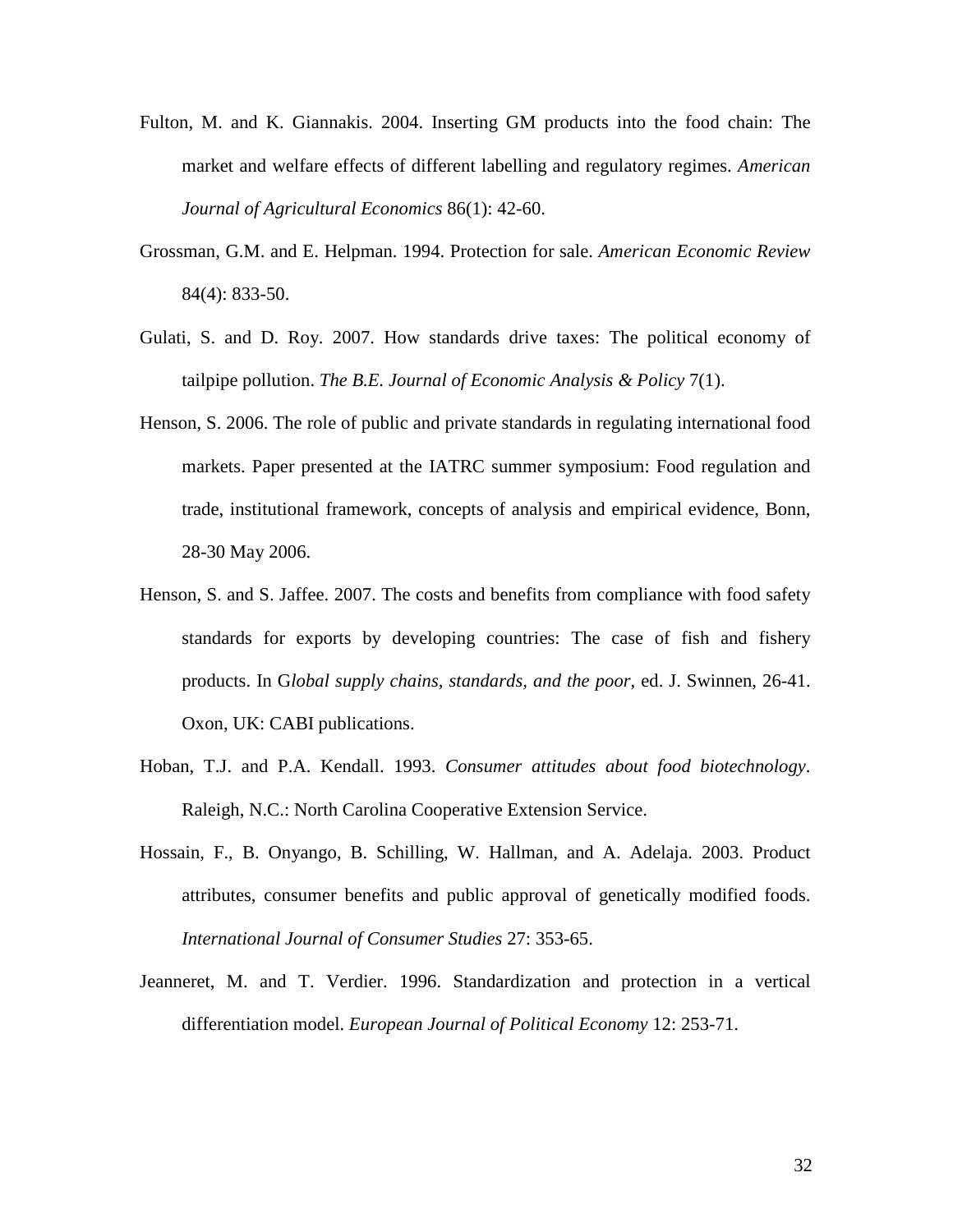- Kalaitzandonakes, N., L.A. Marks, and S.S. Vickner. 2004. Media coverage of biotech foods, and influence on consumer choice. *American Journal of Agricultural Economics* 86(5): 1238-46.
- Krueger, A.B. 1996. Observations on International Labor Standards and Trade. *NBER Working Paper* 5632.
- Krugman, P.R. 1987. Is Free Trade Passé? *Journal of Economic Perspectives* 1(2): 131- 44.
- Lapan, H.E. and G. Moschini. 2004. Innovation and trade with endogenous market failure: The case of genetically modified products. *American Journal of Agricultural Economics* 86(3): 634-48.
- Leland, H.E. 1979. Quacks, lemons, and licensing: A theory of minimum quality standards. *Journal of Political Economy* 87(6): 1328-46.
- Loureiro, M.L. 2003. GMO food labelling in the EU: Tracing "the seeds of dispute." *EuroChoices 2*(1): 18-22.
- Maertens, M. and J.F.M. Swinnen. 2007. Standards as barriers and catalysts for trade, growth, and poverty reduction. *Journal of International Agricultural Trade and Development* 4(1).
- Marette, S. and J.C. Beghin. 2007. Are standards always protectionist? *Staff General Research Papers 12826, Iowa State University, Department of Economics*.
- McCluskey, J.J. 2007. Public and private food quality standards: Recent trends and strategic incentives. In *Global supply chains, standards, and the poor*, ed. J. Swinnen, 19-25. Oxon, UK: CABI publications.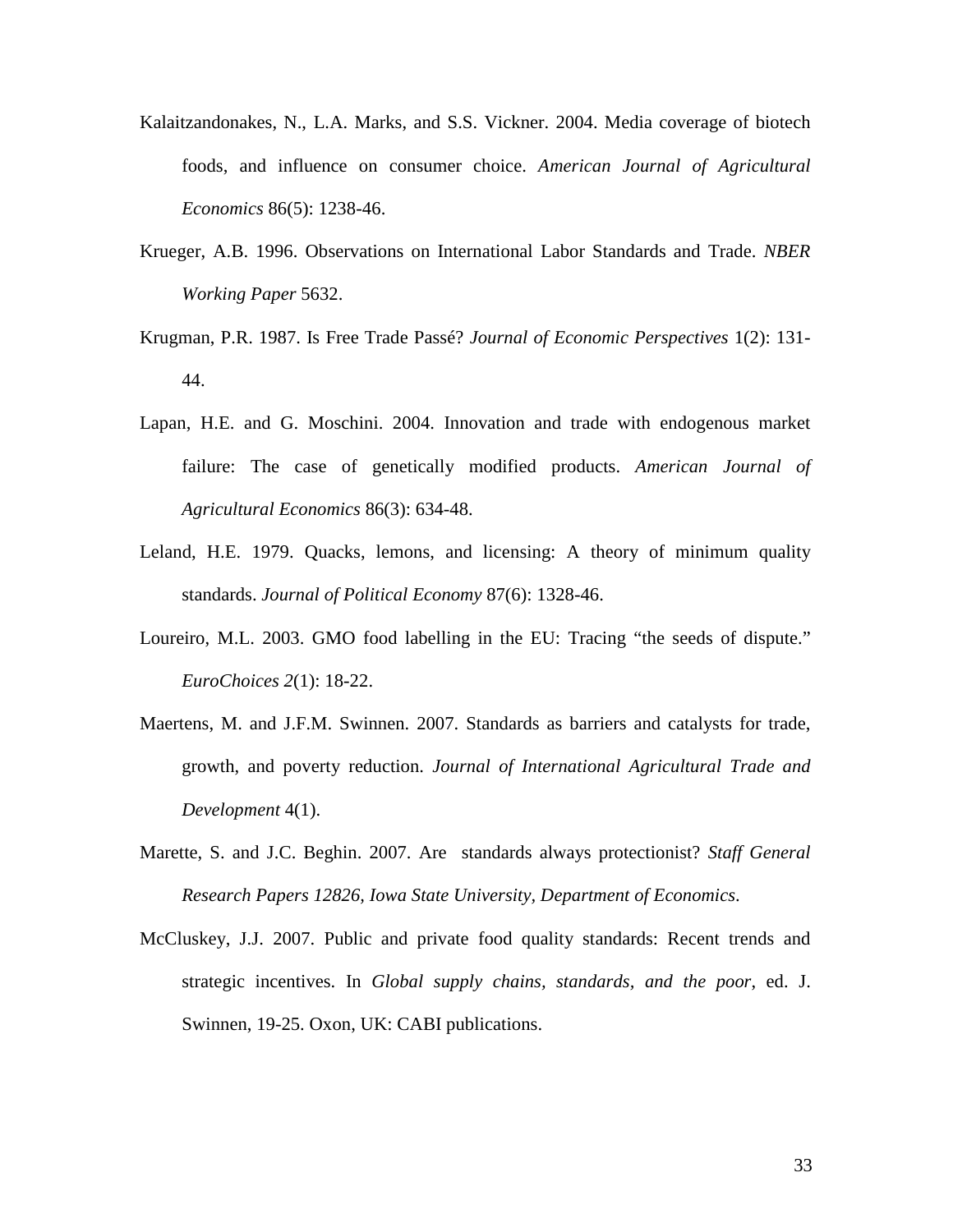- McCluskey, J.J., K.M. Grimsrud, H. Ouchi, and T.I. Wahl. 2003. Consumer response to genetically modified food products in Japan. *Agriculture and Resource Economics Review* 32(2): 222-31.
- McCluskey, J.J. and J.F.M. Swinnen. 2004. Political economy of the media and consumer perceptions of biotechnology. *American Journal of Agricultural Economics* 86(5): 1230-37.
- North, D.C. 1990. *Institutions, institutional change and economic performance*. New York: Cambridge University Press.
- OECD. 2001. Agricultural policies in emerging and transition economies: special focus on non-tariff measures.
- Otsuki, T., J.S. Wilson, and M. Sewadeh. 2001. Saving two in a billion: quantifying the trade effect of European food safety standards on African exports. *Food Policy* 26(5): 495-514.
- Ronnen, U. 1981. Minimum quality standards, fixed costs, and competition. *RAND Journal of Economics* 22(4): 490-504.
- Salop, S.C. and D.T. Scheffman. 1983. Raising rivals' costs. *American Economic Review*  73(2): 267-71.
- Savadori, L., S. Savio, E. Nocotra, R. Rumiati, M. Finucane, and P. Slovic. 2004. Expert and public perception of risk from biotechnology. *Risk Analysis* 24: 1289-99.
- Schleich, T. 1999. Environmental quality with endogenous domestic and trade policies. *European Journal of Political Economy* 15: 53-71.
- Sturm, D.M. 2006. Product standards, trade disputes, and protectionism. *Canadian Journal of Economics* 39(2): 564-81.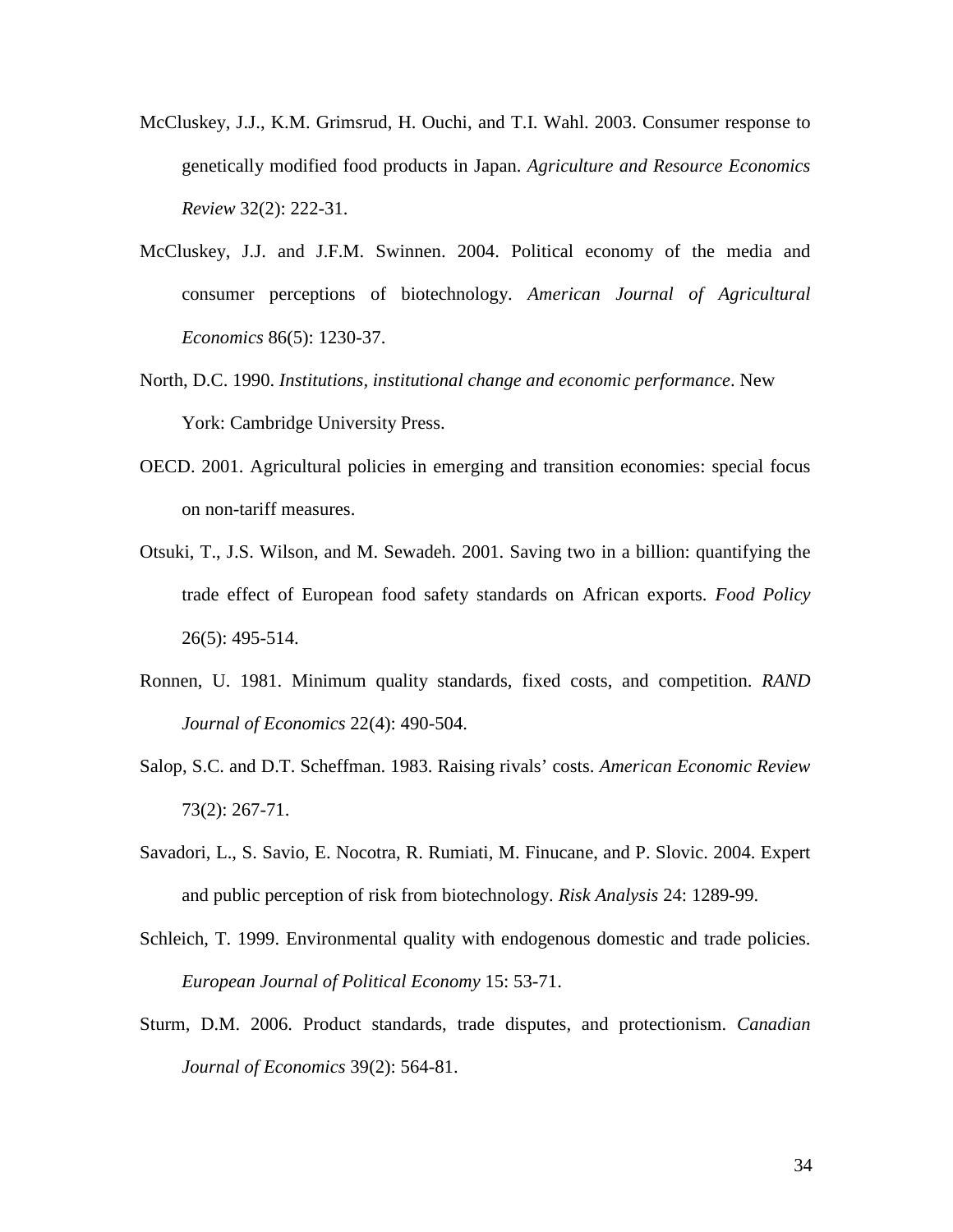- Suwa-Eisenmann, A. and T. Verdier. 2002. Reciprocity and the political economy of harmonization and mutual recognition of regulatory measures. *CEPR Discussion Papers* 3147, C.E.P.R. Discussion Papers.
- Sykes, A.O. 1995. *Product standards for internationally integrated goods markets*. Washington: The Brookings Institution.
- Thilmany, D.D. and C.B. Barrett. 1997. Regulatory barriers in an integrating world food market. *Review of Agricultural Economics* 19(1): 91-107.
- Tian, H. 2003. Eco-labelling scheme, environmental protection, and protectionism. *Canadian Journal of Economics* 36(3): 608-33.
- Tirole, J. 1988. *The theory of industrial organization.* Cambridge, MA: MIT Press.
- Tracy, M. 1989. *Government and agriculture in Western Europe, 1880–1988*. London: Granada.
- Valletti, T.M. 2000. Minimum quality standards under Cournot competition *Journal of Regulatory Economics* 18(3): 235-45.
- Van Molle, L. 1989. *Katholieken en landbouw. Landbouwpolitiek in België, 1884-1914.* Leuven: Universitaire Pers Leuven.
- Vogel, D. 1995. *Trading up: Consumer and environmental regulation in a global economy.* Cambridge, MA: Harvard University Press.
- Wilson, S.J. and V. Abiola. 2003. *Standards and global trade: A voice for AFRICA*. Washington, DC: The World Bank.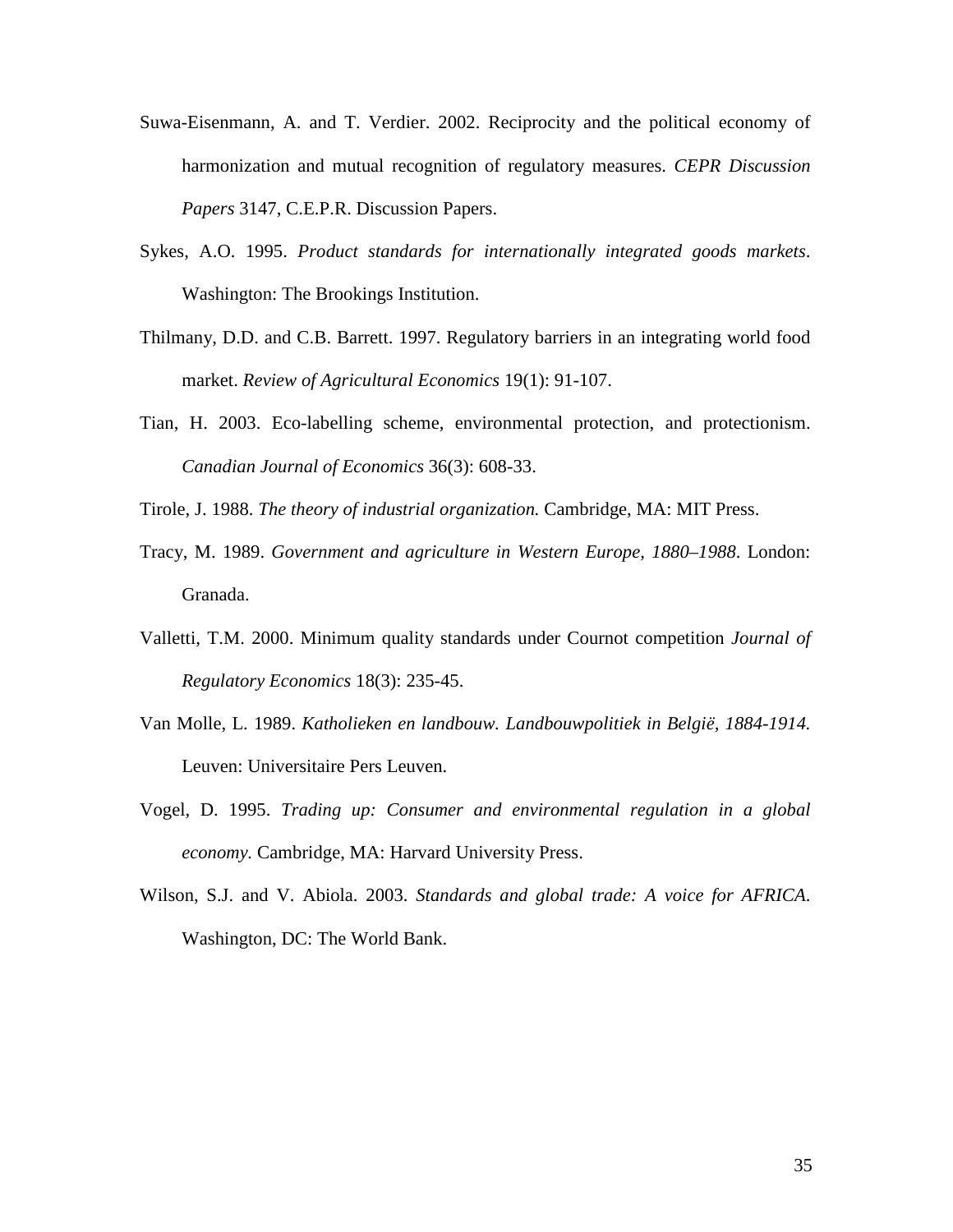# **Tables**

## **Table 1: Protectionist characteristics of standards with different political weights**

| $\alpha_{p} > \alpha_{c}$                                                     |                                                                                | $\alpha_{c} > \alpha_{p}$                                                     |                                                                               |
|-------------------------------------------------------------------------------|--------------------------------------------------------------------------------|-------------------------------------------------------------------------------|-------------------------------------------------------------------------------|
| $\frac{\partial \Pi_p}{\partial s} > 0$<br>over-standardization $(s^* > s^*)$ | $\frac{\partial \Pi_p}{\partial s} < 0$<br>under-standardization $(s^* < s^*)$ | $\frac{\partial \Pi_c}{\partial s} > 0$<br>over-standardization $(s^* > s^*)$ | $\frac{\partial\Pi_c}{\partial s} < 0$<br>under-standardization $(s^* < s^*)$ |
| Protectionist                                                                 | Protectionist if $s^* > 0$                                                     | Not protectionist                                                             | Not protectionist                                                             |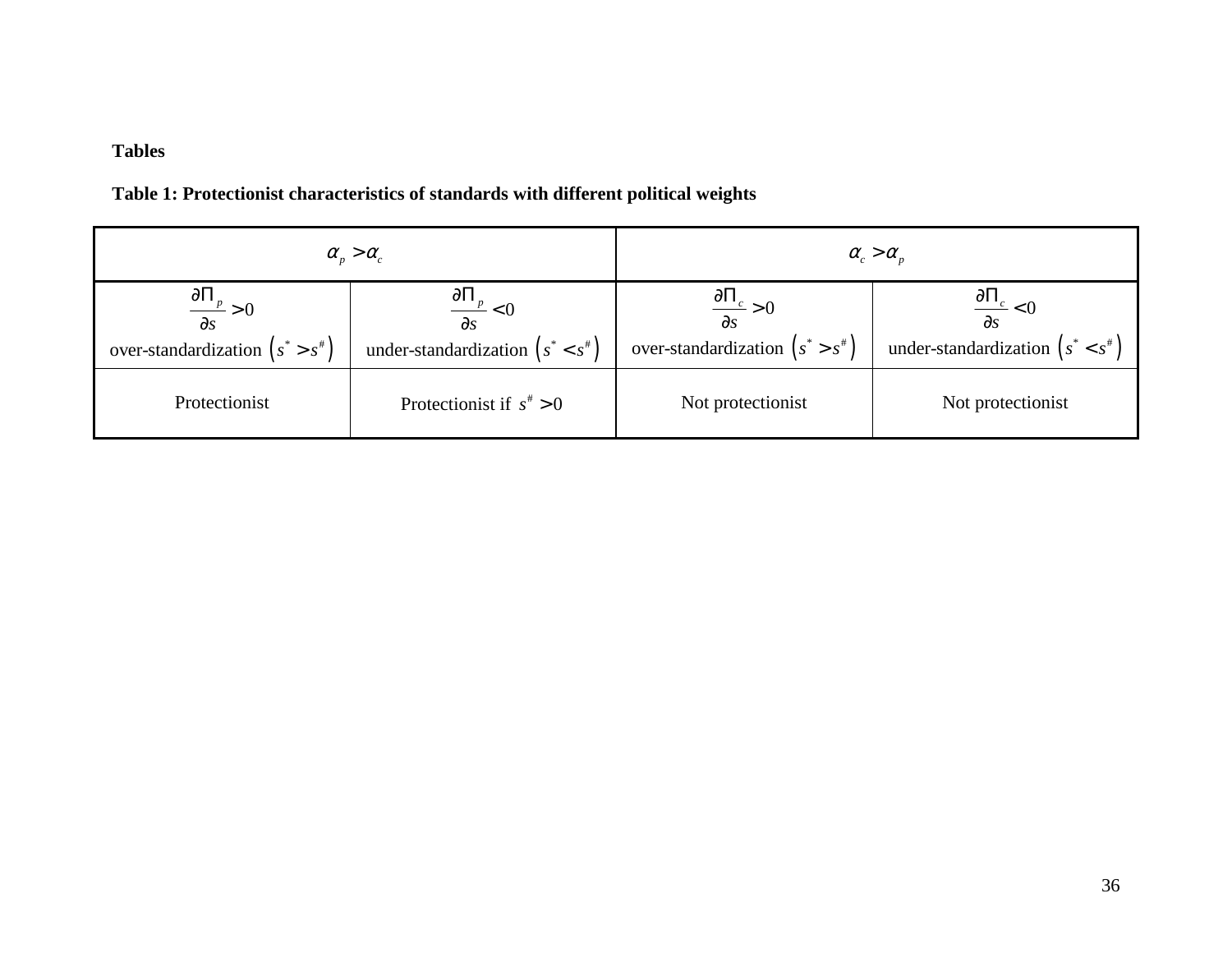# **Figures**



# **Figure 1: Notification of new SPS measures to the WTO (Source: Henson 2006)**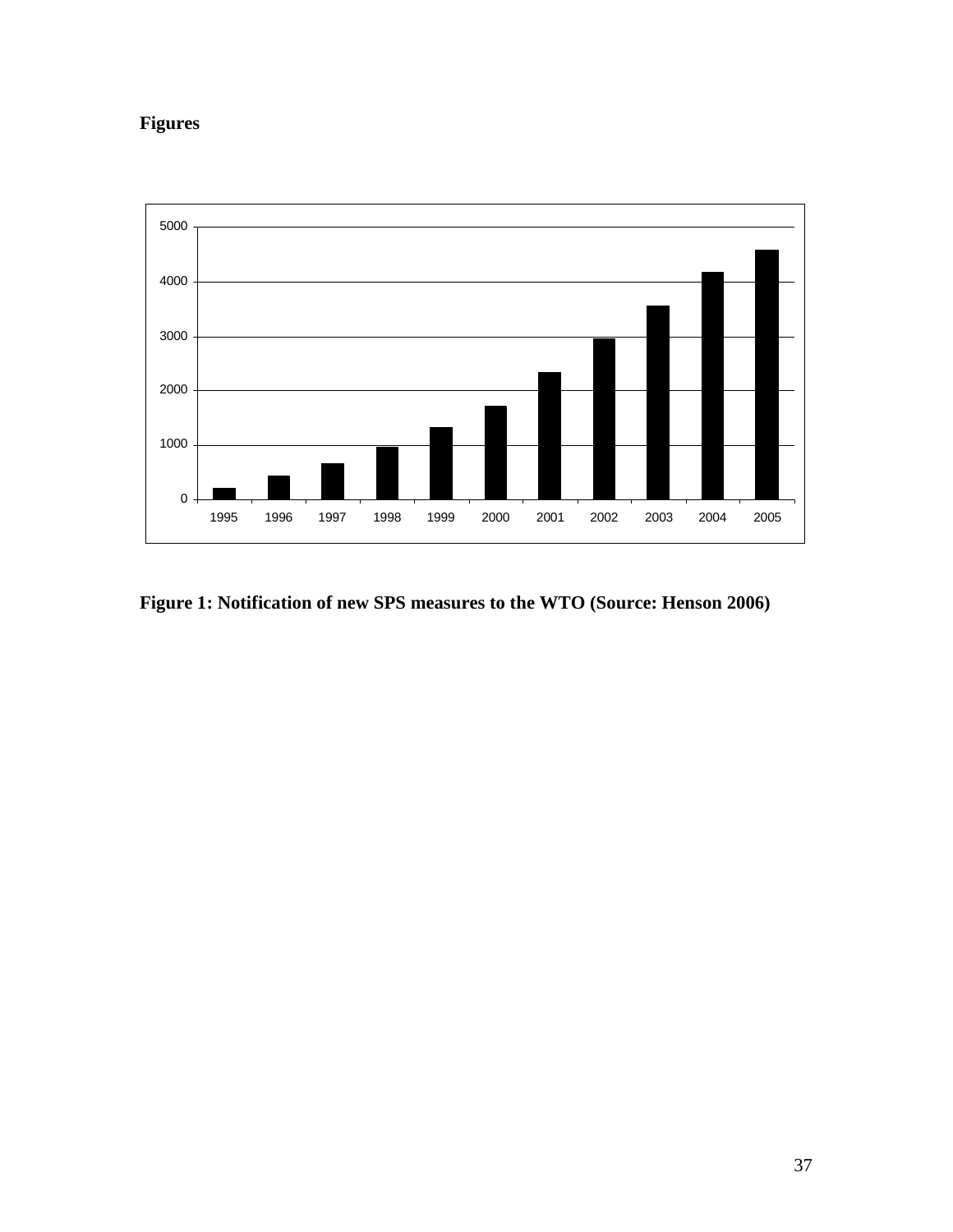

**Figure 2: The possible effects of a public standard on domestic producers**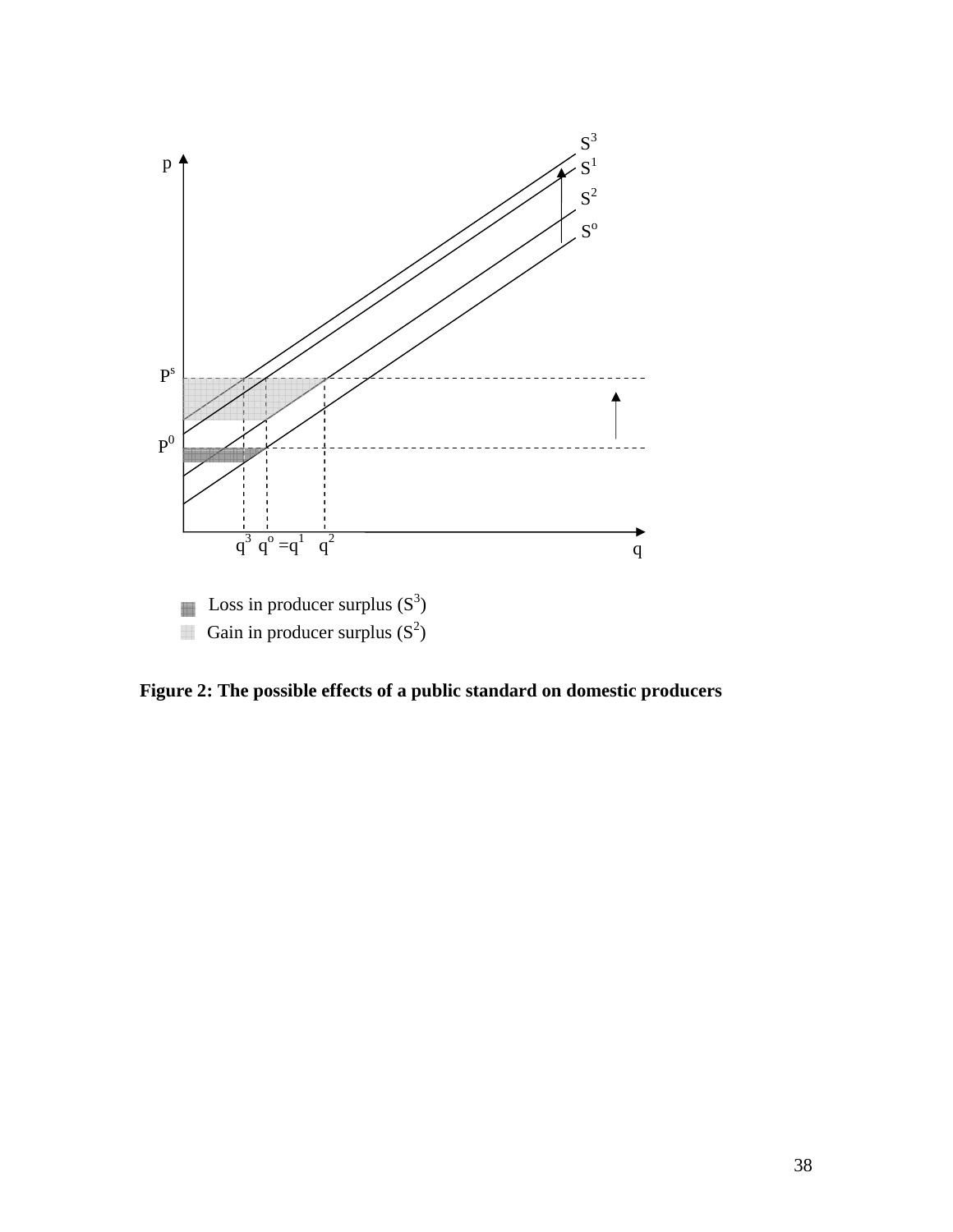## **Boxes**

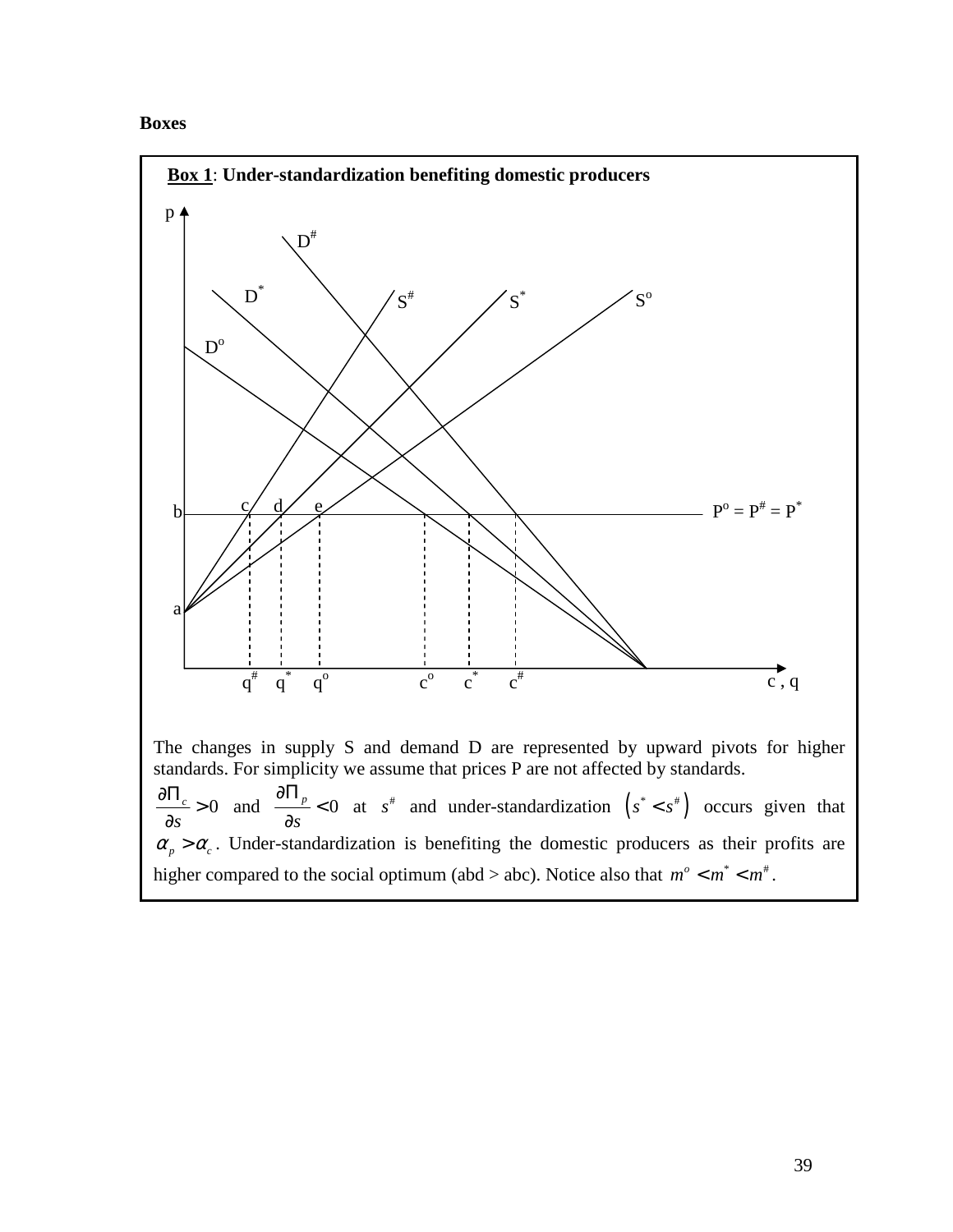

Under-standardization hurts domestic producers as their profits are lower compared to the social optimum (ade < afg). Notice also that  $m^{\circ} > m^* > m^*$ .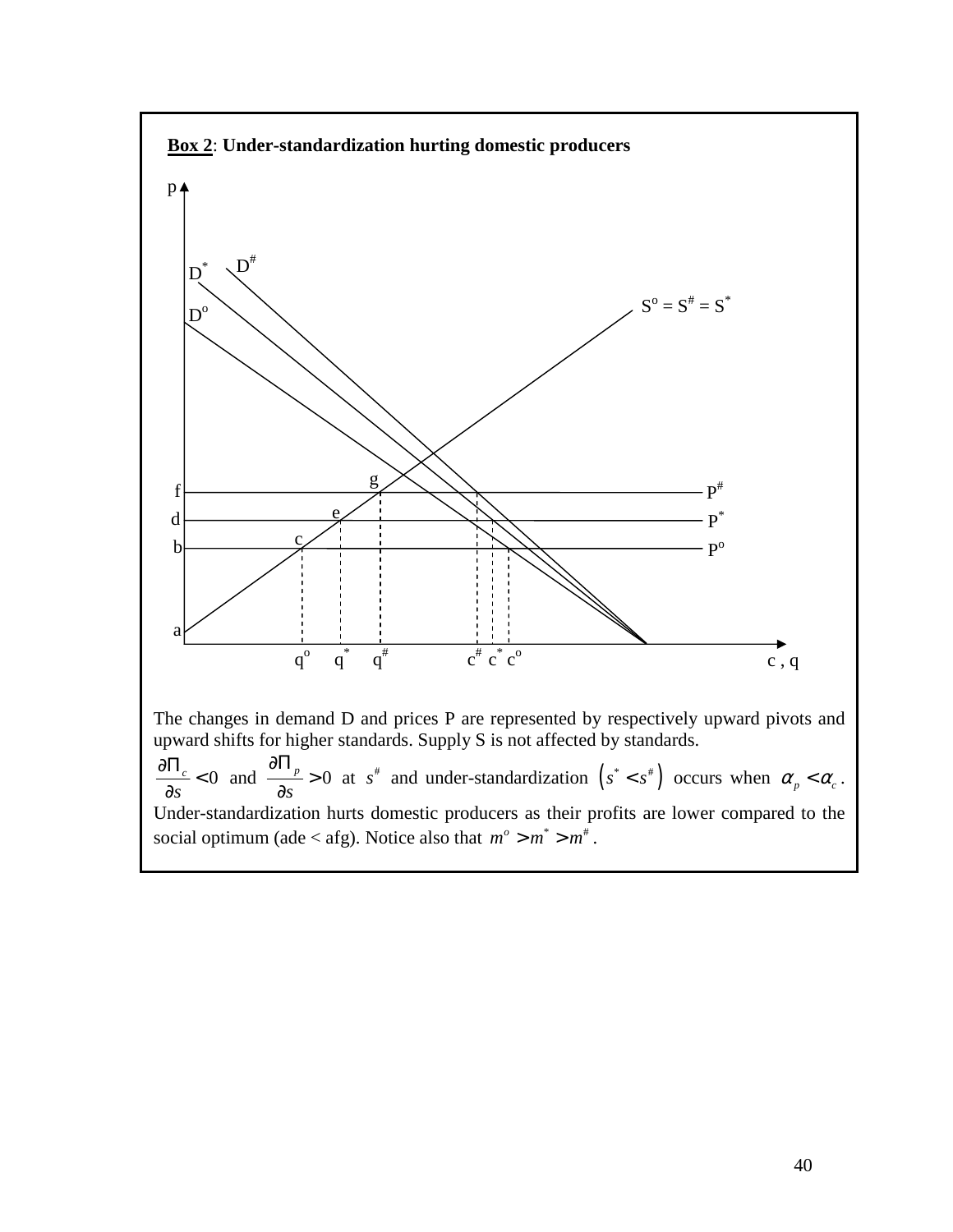### **Appendix**

A1.Proof of the truthfulness of the contribution schemes

Define *J* as the set of active lobby groups i.e.  $J = \{p, c\}$ ,  $s^*$  as the politically optimal standard, and  $C_j^*$  as the optimal contribution scheme for lobby group *j*. Following Lemma 2 of Bernheim and Whinston (1986) and Proposition 1 of Grossman and Helpman (1994), the equilibrium  $(\{C_j^*\}_{j \in J}, s^*)$  is a subgame-perfect Nash equilibrium of the standard-setting game if and only if:

- (a)  $C_j^*$  is feasible for all  $j \in J$ ;
- (b)  $s^*$  maximizes  $\sum_{i \in I} \alpha_i C_i^*(s) + W(s)$  $\sum_{j \in J} \alpha_j C_j^*(s) + W(s)$ ;
- (c)  $s^*$  maximizes  $\Pi_k(s) C_k^*(s) + \sum_{i \in \mathcal{I}} \alpha_i C_i^*(s) + W(s)$  $\Pi_k(s) - C_k^*(s) + \sum_{j \in J} \alpha_j C_j^*(s) + W(s)$  for every  $k \in J$ ;

(d) for every  $k \in J$  there exists a  $s^k$  that maximizes  $\sum_{i \in J} \alpha_i C_i^*(s) + W(s)$  $\sum_{j \in J} \alpha_j C_j^*(s) + W(s)$  such that

$$
C_k^*\left(s^k\right)=0\ .
$$

From condition (c) we derive the first order condition

$$
\frac{\partial \Pi_k^* \left( s^* \right)}{\partial s} - \frac{\partial C_k^* \left( s^* \right)}{\partial s} + \sum_{j \in J} \alpha_j \frac{\partial C_j^* \left( s^* \right)}{\partial s} + \frac{\partial W \left( s^* \right)}{\partial s} = 0 \text{ for all } k \in J. \tag{A1}
$$

Maximization of the government's objective function (condition (b)) requires the first order condition

$$
\sum_{j\in J} \alpha_j \frac{\partial C_j^*(s^*)}{\partial s} + \frac{\partial W(s^*)}{\partial s} = 0.
$$
 (A2)

Taken together, conditions (A1) and (A2) imply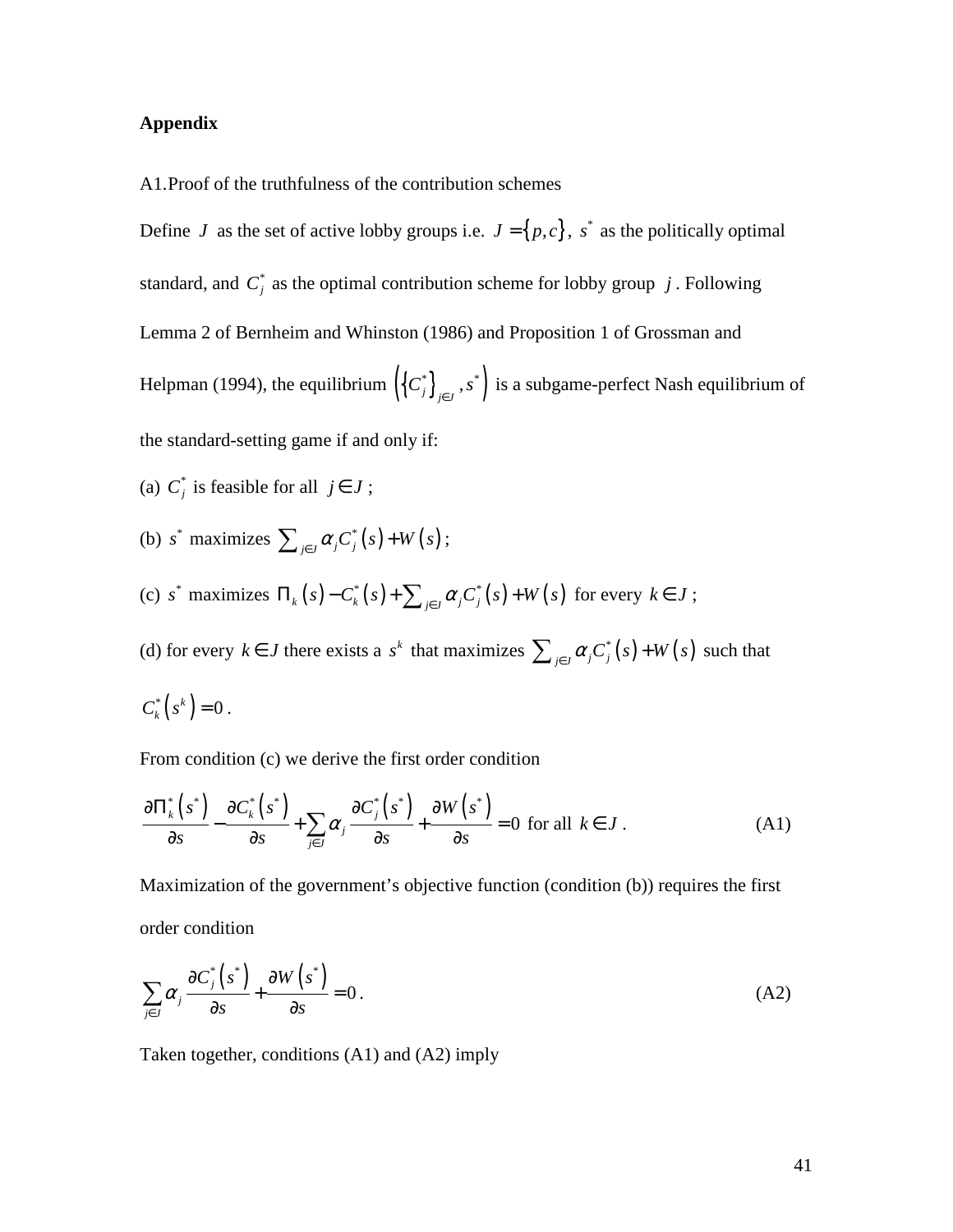$$
\frac{\partial C_j^*(s^*)}{\partial s} = \frac{\partial \Pi_j^*(s^*)}{\partial s} \text{ for all } j \in J.
$$
\n(A3)

Condition (A3) proves that all contribution schemes are locally truthful around  $s^*$ . This implies in our political economy model that lobby groups will set their contributions in accordance with their expected profits and how these are marginally affected by the standard.

### A2.Proof of Condition (5)

*Production*: Domestic producers maximize profits by choosing the optimal quantity *q* . With  $\Pi_p = q \cdot [p - g(q, s)]$  this result in the first order condition

$$
\frac{\partial \Pi_p}{\partial q} = p - g(q, s) - q \frac{\partial g}{\partial q} = 0;
$$
\nhence  $p = g(q, s) + q \frac{\partial g}{\partial q}$ . (A.4)

Expression (A.4) defines the optimal behavior of domestic producers in the equilibrium and implicitly defines *q* as a function  $q(p, s)$ . Deriving  $\Pi_p(s)$  with respect to *s*, and making use of the envelope theorem and equilibrium condition (A.4) results in

$$
\frac{\partial \Pi_p}{\partial s} = \frac{\partial q}{\partial s} \left( p - g(q, s) \right) + q \left( \frac{\partial p}{\partial s} - \frac{\partial g}{\partial s} - \frac{\partial g}{\partial q} \frac{\partial q}{\partial s} \right) = q \left[ \frac{\partial p}{\partial s} - \frac{\partial g}{\partial s} \right]
$$
(A.5)

*Consumption*: Only consumers with  $\phi_i > p/(\varepsilon + s)$  will consume the product. Hence total

$$
\text{ consumer surplus is equal to } \Pi_c(s) = N \int_{p/(e+s)}^{\phi} u_i \, \mathrm{d}\phi_i = N \frac{(e+s)}{2} \left( \phi - \frac{p}{(e+s)} \right)^2. \text{ Deriving}
$$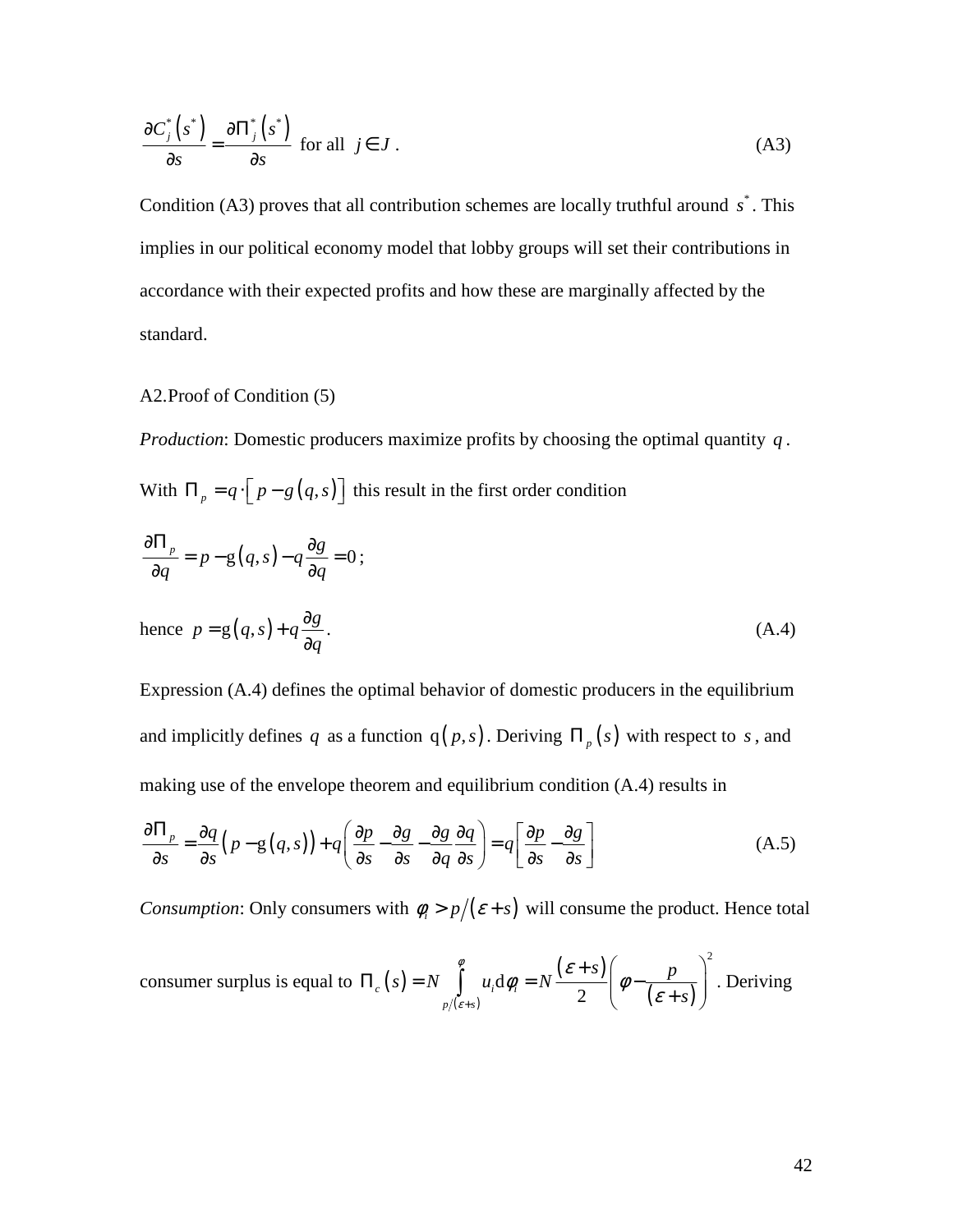Π*<sup>c</sup>* (*s*) with respect to *s* results in

$$
\frac{\partial \Pi_c}{\partial s} = \frac{N}{2} \left( \phi^2 - \left( \frac{p}{\varepsilon + s} \right)^2 \right) - c \frac{\partial p}{\partial s}
$$
(A.6)

with  $c(p, s) = N(\phi - p/(\varepsilon + s))$ .

*Government*: The government's objective function is

 $V(s) = \alpha_p C_p(s) + \alpha_c C_c(s) + W(s)$  in which the political weights  $\alpha_j$  are exogenously

given. We have that  $\frac{\partial V}{\partial r} = \alpha_p \frac{\partial C_p}{\partial r} + \alpha_c \frac{\partial C_c}{\partial r}$ *V*  $\partial C_p$   $\partial C_q$   $\partial W$  $s$   $\partial s$   $\partial s$   $\partial s$   $\partial s$  $\frac{\partial V}{\partial \rho} = \alpha_p \frac{\partial C_p}{\partial \rho} + \alpha_c \frac{\partial C_c}{\partial \rho} + \frac{\partial}{\partial \rho}$  $\partial s$   $\partial s$   $\partial s$   $\partial s$ . From the functional form and the

truthfulness of the contribution functions we have that  $\frac{\partial C_p}{\partial \rho} = \frac{\partial \Pi_p}{\partial \rho}$ *s s*  $\partial C_{_n}$   $\quad$   $\partial \Pi$ =  $\partial s$   $\partial$ and  $\frac{\partial C_c}{\partial r} = \frac{\partial \Pi_c}{\partial r}$ *s s*  $\frac{\partial C_c}{\partial \Sigma} = \frac{\partial \Pi}{\partial \Sigma}$ ∂ ∂

around the politically optimal  $s^*$  (see condition  $(A3)$ ) and from equation (3) we find that

 $W = \partial \Pi_{\mathfrak{p}} \mathop{\perp_{\!\!\!\!\! -}} \partial \Pi_c$ *s s s*  $\frac{\partial W}{\partial y} = \frac{\partial \Pi_{p}}{\partial y} + \frac{\partial \Pi_{p}}{\partial y}$  $rac{\partial V}{\partial s} = \frac{\partial \mathbf{\Pi}_{p}}{\partial s} + \frac{\partial \mathbf{\Pi}_{c}}{\partial s}$  so that  $\frac{\partial V}{\partial s} = \left(1 + \alpha_{p}\right) \frac{\partial \mathbf{\Pi}_{p}}{\partial s} + \left(1 + \alpha_{c}\right) \frac{\partial \mathbf{\Pi}_{c}}{\partial s}$ *V*  $s$   $\left( \begin{array}{ccc} s & s & s \end{array} \right)$   $\partial s$   $\left( \begin{array}{ccc} s & s & s \end{array} \right)$  $\frac{\partial V}{\partial \rho} = (1 + \alpha_p) \frac{\partial \Pi_p}{\partial \rho} + (1 + \alpha_p) \frac{\partial \Pi_p}{\partial \rho}$  $\partial s$   $\qquad \qquad \partial s$   $\qquad \qquad \partial s$ around the optimum. The

government maximizes its objective function with respect to  $s \left( \frac{\partial V}{\partial r} \right) = 0$ *s*  $\begin{pmatrix} \partial V & \Omega \end{pmatrix}$  $\left(\frac{\partial s}{\partial s} = 0\right)$ subject to

 $s \ge 0$ . Using the expressions (A.5) and (A.6) we obtain the result that:

$$
\frac{\partial V}{\partial s} = \left(1 + \alpha_p\right) \left[ q^* \left( \frac{\partial p}{\partial s} - \frac{\partial g}{\partial s} \right) \right] + \left(1 + \alpha_c\right) \left[ \frac{N}{2} \left( \phi^2 - \left( \frac{p^*}{\varepsilon + s^*} \right)^2 \right) - c^* \frac{\partial p}{\partial s} \right] = 0 \tag{A.7}
$$

This first order condition determines the resulting standard under the condition that  $s^* \geq 0$ ; in any other case  $s^* = 0$ .  $c^*$  and  $q^*$  denote respectively the consumption and domestic production in the optimum, with  $c^* = N(\phi - p^*/(\varepsilon + s^*))$ .

#### A3.Comparative Statics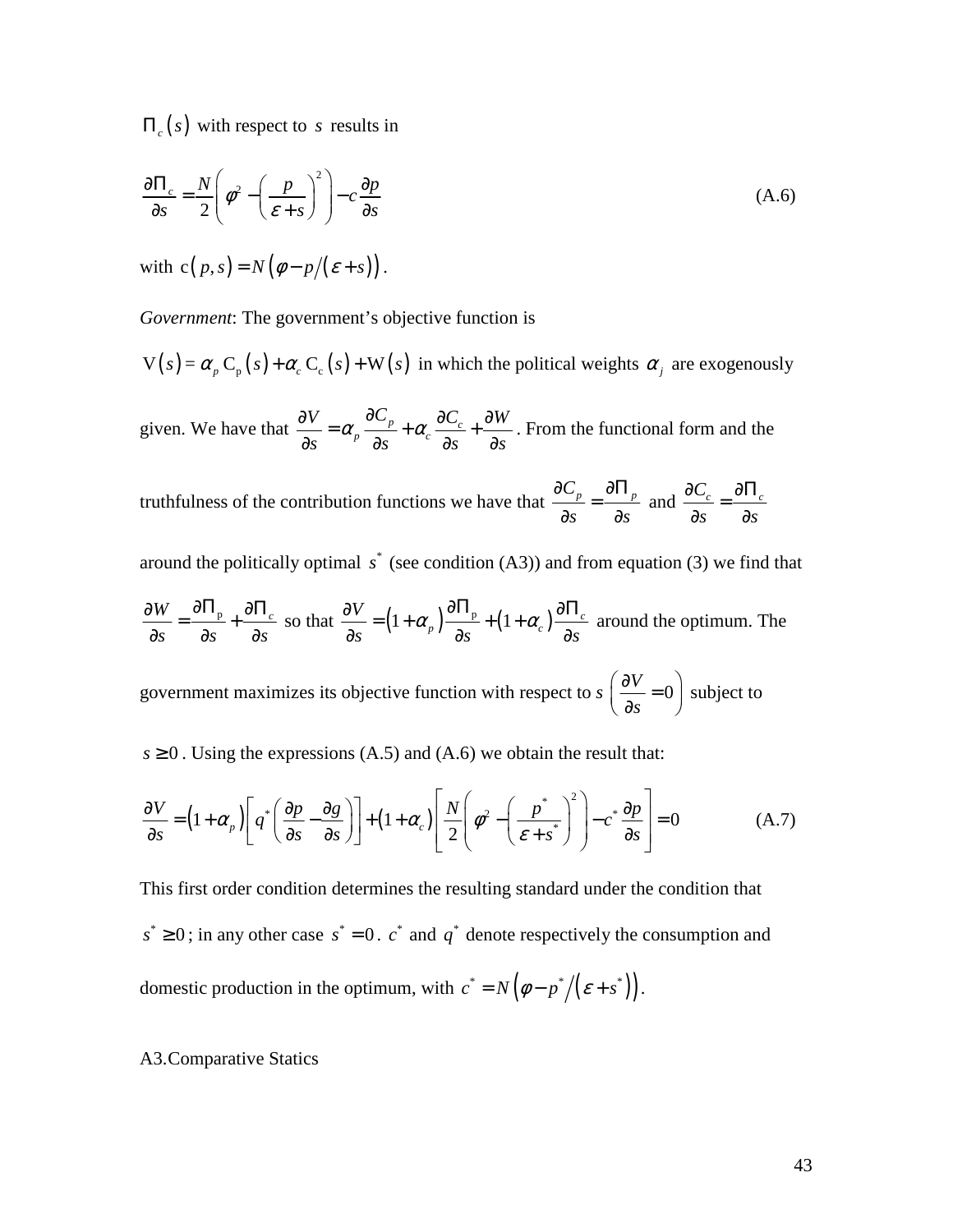Comparative statics analyses on  $s^*$  only applies to when  $s^* > 0$  in condition (A.7). For cases in which condition (A.7) results in  $s^* = 0$ , comparative statics results are trivial and equal to zero.

Condition (A.7) implicitly defines  $s^*$  as a function of several variables. Hence:

$$
\frac{\partial s^*}{\partial x} = -\frac{\partial^2 V / \partial s \partial x}{\partial^2 V / \partial s^2}
$$
 (A.8)

From our assumptions on the convexity of  $g(q, s)$  and  $p(s)$  in *s*, it follows that

 $\frac{\partial^2 V}{\partial s^2} < 0^{27}$ . Hence the sign of  $\frac{\partial s^*}{\partial s^2}$ *x* ∂ ∂ is determined by (is the same as) the sign of

 $\partial^2 V/\partial s \partial x$  .

*Political weight of producers*  $\alpha_p$ :

$$
\frac{\partial^2 V}{\partial s \partial \alpha_p} = q^* \left( \frac{\partial p}{\partial s} - \frac{\partial g}{\partial s} \right)
$$
 which is equal to  $\frac{\partial \Pi_p}{\partial s}$  at  $s^*$ . Therefore  $\frac{\partial s^*}{\partial \alpha_p}$  has the same sign as  $\frac{\partial \Pi_p}{\partial s}$  at  $s^*$ .

*Political weight of consumers α*<sub>c</sub>:

$$
\frac{\partial^2 V}{\partial s \partial \alpha_c} = \frac{N}{2} \left( \phi^2 - \left( \frac{p^*}{\varepsilon + s^*} \right)^2 \right) - c^* \frac{\partial p}{\partial s}
$$
 which is equal to  $\frac{\partial \Pi_c}{\partial s}$  at  $s^*$ . Therefore  $\frac{\partial s^*}{\partial \alpha_c}$  has

the same sign as  $\frac{0.11}{2}$ *s* ∂Π ∂ at  $s^*$ .

*Consumer preferences* φ :

 $\overline{a}$ 

 $27$  See footnote 16.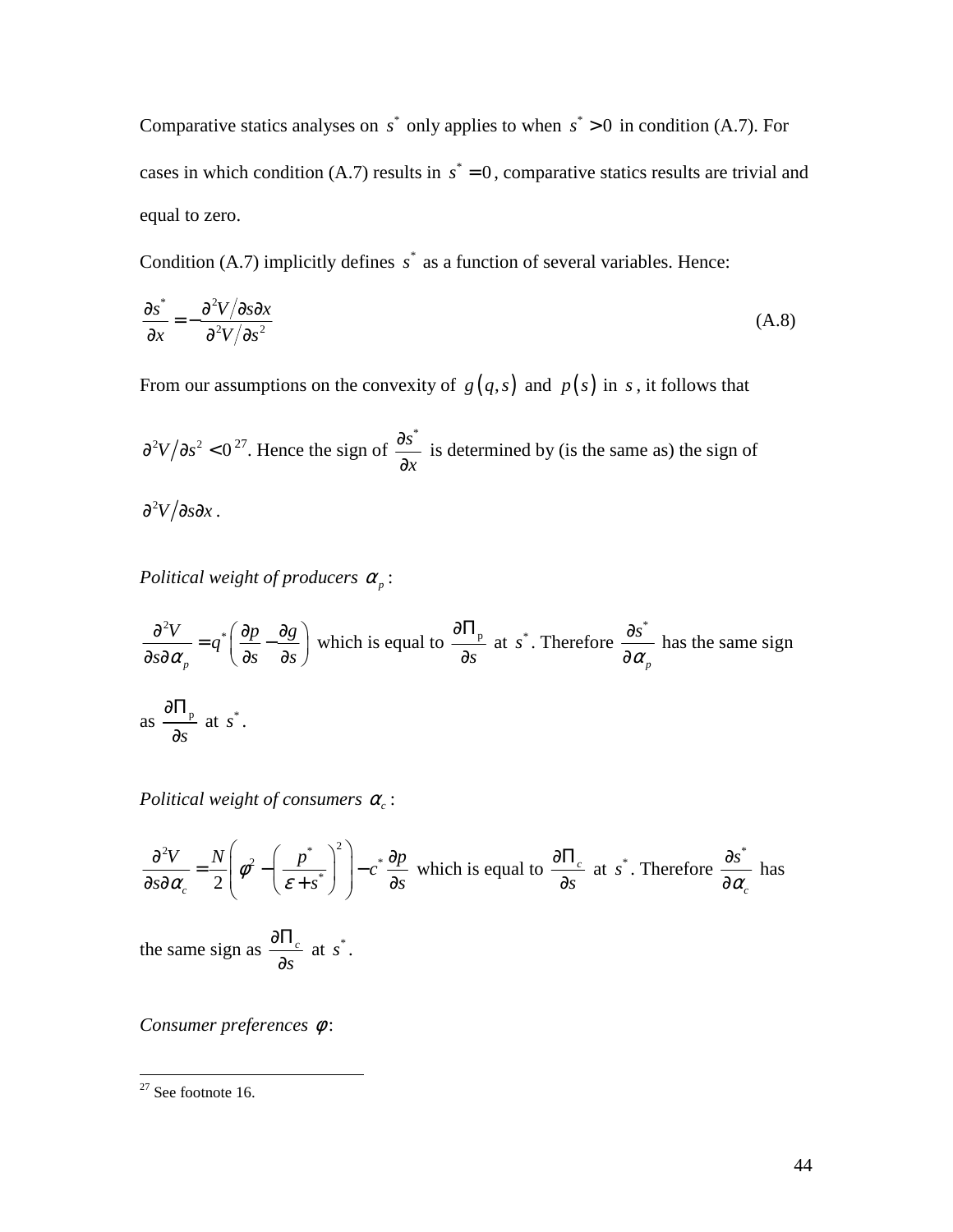$$
\frac{\partial^2 V}{\partial s \partial \phi} = (1 + \alpha_c) N \left( \phi - \frac{\partial p}{\partial s} \right).
$$
 This expression is positive, and hence  $\frac{\partial s^*}{\partial \phi} > 0$ , if  $\phi > \frac{\partial p}{\partial s}$  at

s<sup>\*</sup>. Violation of this condition would imply that the individual willingness to pay for a marginal increase of the standard is negative at  $s^*$ , even for the individual with the highest preference for quality  $(\phi_i = \phi)$ . We abstract from this case where consumption falls to zero by assuming that this condition holds.

## A4.Effect of a standard on imports *m*

Deriving consumption  $c(p, s) = N(\phi - p/(\varepsilon + s))$  with respect to *s* is equal to

$$
\frac{\partial c}{\partial s} = \frac{N}{\varepsilon + s} \left( \frac{p}{\varepsilon + s} - \frac{\partial p}{\partial s} \right). \tag{A.9}
$$

Making use of the inverse demand function  $D(c, s) = (\phi - c/N)(\varepsilon + s)$  we can rewrite

$$
(A.9) as:
$$

$$
\frac{\partial c}{\partial s} = \frac{D_s - \partial p/\partial s}{|D_c|} \tag{A10}
$$

with 
$$
D_c = \frac{\partial D}{\partial c}(o)
$$
 and  $D_s = \frac{\partial D}{\partial s}(o).$ 

Similarly, deriving the equilibrium condition for producers (condition (A.4)) with respect to *s* gives

$$
\frac{\partial q}{\partial s} = \frac{\partial p/\partial s - \partial g/\partial s - q \cdot \partial^2 g/\partial q \partial s}{2 \cdot \partial g/\partial q + q \cdot \partial^2 g/\partial q^2}.
$$
\n(A.11)

Making use of the inverse supply function  $A(q, s) = g(q, s) + q \frac{\partial g}{\partial x}$ *q*  $= g(q,s) + q \frac{\partial}{\partial s}$ ∂ (see expression (A.4))

we can rewrite (A.11)as: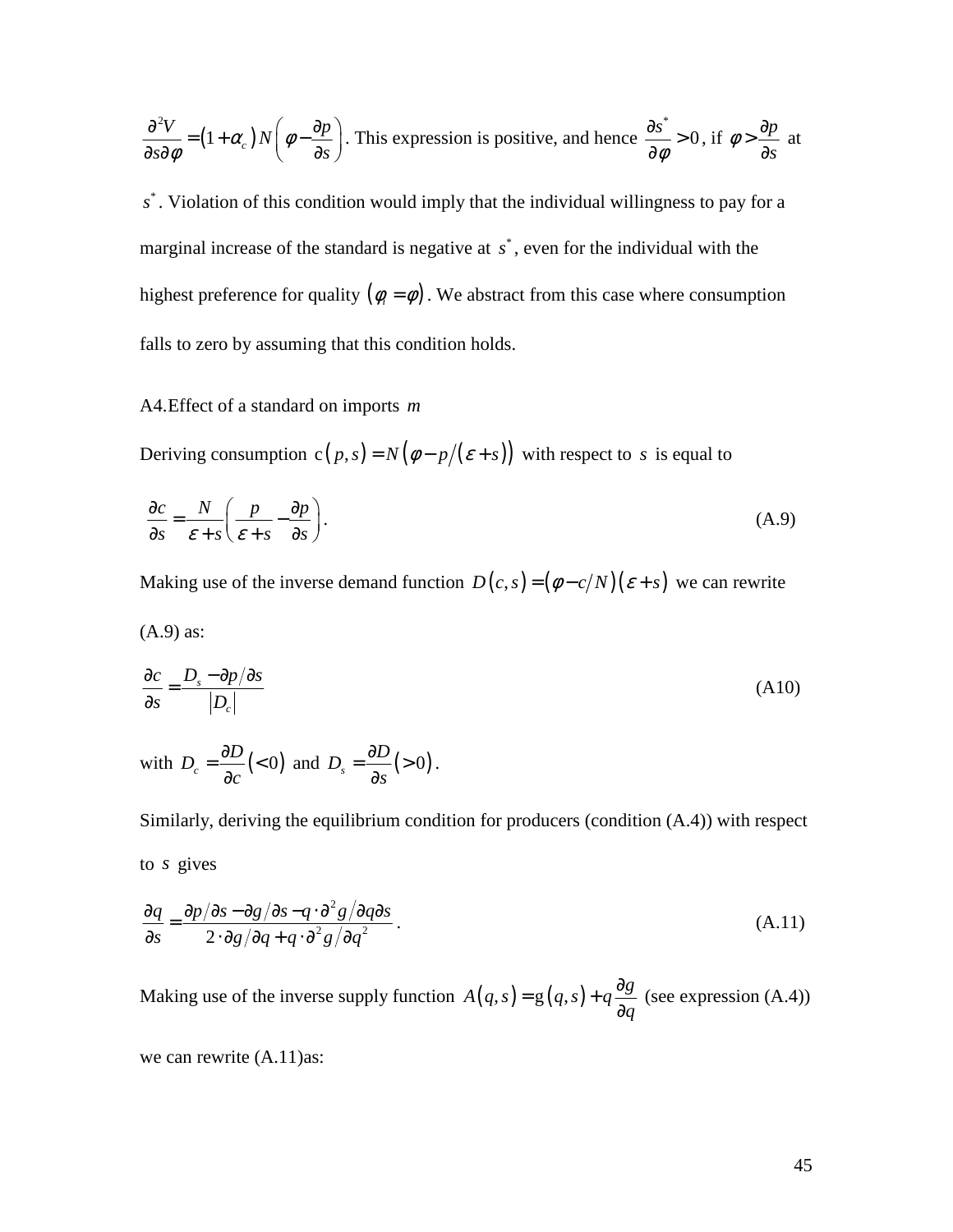$$
\frac{\partial q}{\partial s} = \frac{\partial p/\partial s - A_s}{A_q} \tag{A12}
$$

with 
$$
A_q = \frac{\partial A}{\partial q} > 0
$$
 and  $A_s = \frac{\partial A}{\partial s} > 0$ .

Imports *m* are defined as  $m \equiv c - q$ , hence using expressions (A10) and (A12):

$$
\frac{\partial m}{\partial s} = \frac{\partial (c - q)}{\partial s} = \frac{D_s}{|D_c|} + \frac{A_s}{A_q} - \left(\frac{A_q + |D_c|}{A_q |D_c|}\right) \frac{\partial p}{\partial s},\tag{A.13}
$$

which cannot be signed unambiguously.

## A5.Consumer perceptions

We define  $\lambda$  as a measure of the bias in perception of consumers:  $\lambda$  is equal to 1 if consumers' perceptions of the standard's effects are unbiased. λ*s* is the standard perceived by consumers and we redefine utility as

$$
u_i = \begin{cases} \phi_i(\varepsilon + \lambda s) - p & \text{if he buys the good with standard } s \text{ at price } p \\ 0 & \text{if he does not buy} \end{cases}
$$
 (A.14)

The politically optimal standard,  $s^{\lambda}$ , is then determined by the following first order condition, subject to  $s^{\lambda} \geq 0$ :

$$
\frac{\partial V}{\partial s} = \left(1 + \alpha_p\right) \left[ q^{\lambda} \left( \frac{\partial p}{\partial s} - \frac{\partial g}{\partial s} \right) \right] + \left(1 + \alpha_c\right) \left[ \frac{N\lambda}{2} \left( \phi^2 - \left( \frac{p^{\lambda}}{\varepsilon + \lambda s^{\lambda}} \right)^2 \right) - c^{\lambda} \frac{\partial p}{\partial s} \right] = 0. \tag{A.15}
$$

 $c^{\lambda}(p,s) = N(\phi - p/(\varepsilon + \lambda s^{\lambda}))$  and  $q^{\lambda}$  denote respectively the aggregate consumption

and domestic production in the political optimum and  $p^{\lambda}$  is the equilibrium world price. Deriving expression (A.15) with respect to  $\lambda$ , we get

$$
\frac{\partial^2 V}{\partial s \partial \lambda} = (1 + \alpha_c) \left[ \frac{N}{2} \left( \phi^2 - \left( \frac{p^{\lambda}}{\varepsilon + \lambda s^{\lambda}} \right)^2 \right) + \frac{s^{\lambda} p^{\lambda}}{\varepsilon + \lambda s^{\lambda}} \frac{\partial c^{\lambda}}{\partial s} \right].
$$